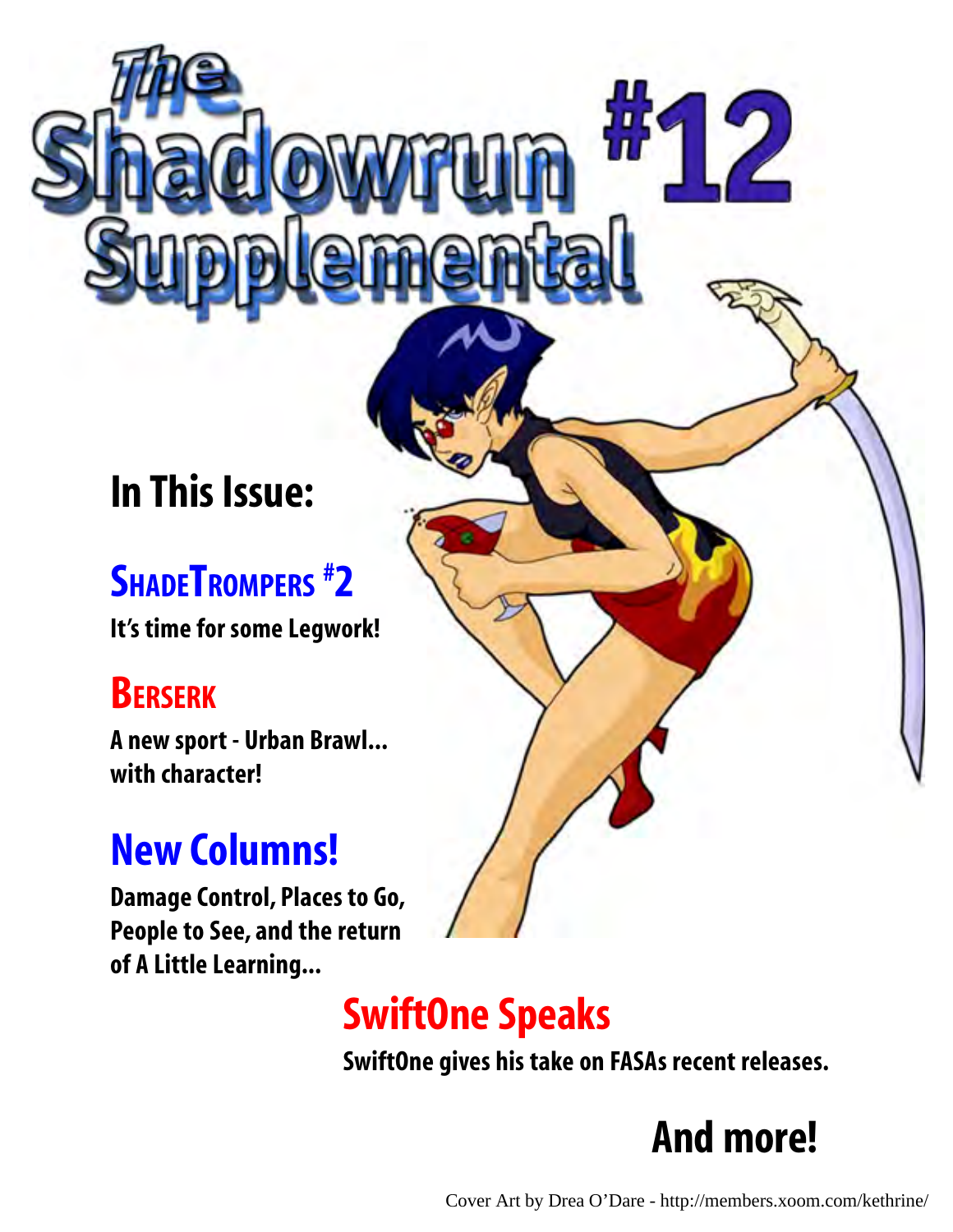page

1

| Editorial Verbiage                             | 2              |
|------------------------------------------------|----------------|
| <b>Submissions</b>                             | 2              |
| <b>Legalities</b>                              | $\overline{2}$ |
| <b>Copyrights</b>                              | $\overline{2}$ |
| <b>Redistribution</b>                          | $\overline{2}$ |
|                                                | 3              |
|                                                |                |
| <b>History</b>                                 | 3              |
| <b>The Game</b>                                | 3              |
| <b>The Referees</b>                            | 3<br>3         |
| <b>Magical Control</b><br><b>The Medics</b>    | 3              |
| <b>Gimmicks</b>                                | 3              |
| <b>Berserkers</b>                              | 4              |
| <b>Weaponry</b>                                | 4              |
| Cyberware                                      | 4              |
| Magic                                          | 4              |
| <b>Adepts</b>                                  | 4              |
| <b>The Playing Field</b>                       | 4              |
| <b>The Teams</b>                               | 5              |
| <b>Anything to Declare? </b>                   | 9              |
| Seattle-Tacoma International Airport           | 9              |
| <b>Long Beach International Airport</b>        | 9              |
| <b>Seattle Port Authority</b>                  | 10             |
| <b>San Francisco Ressah Maglev</b>             | 10             |
| <b>Border Crossing: Salish-Sidhe - Seattle</b> | 10             |
| <b>Border Crossing: Intra-NAN</b>              | 11             |
| <b>Busses (Whippet Bus Lines)</b>              | 11             |
| <b>Weapons Bond</b>                            | 11             |
| <b>Profiling</b>                               | 11             |
| <b>Final Thoughts</b>                          | 12             |
| <b>Joozu Research</b>                          | 14             |
| <b>History</b>                                 | 14             |
| The Corporate Review                           | 14             |
| <b>Notable Personalities</b>                   | 14             |
| <b>Running Against Joozu</b>                   | 15             |
| Joozu in the Shadows                           | 15             |
| Places to Go, People to See                    | 16             |
| 'Bones'                                        | 16             |
| Samuel Marx                                    | 16             |
| Sil Jackson                                    | 16             |
| Club Sniper                                    | 16             |
| Real Names for Fake People                     | 17             |

# Table of Contents

| The Cluttered Datastore             | 19 |
|-------------------------------------|----|
| <b>Electronics</b>                  | 19 |
| Ares TechMan Wearable Computer      | 19 |
| <b>Behring Chemical Alarm</b>       | 19 |
| <b>Dataline Reader</b>              | 19 |
| Dr. Odd's Shock Spheres             | 19 |
| <b>Lafton Optronics M456MK1</b>     | 20 |
| Gear                                | 20 |
| <b>Behring Chemicals Acidizer</b>   | 20 |
| <b>FireMax Jellnite</b>             | 20 |
| Gut jar                             | 20 |
| <b>HimalaTek Ascenders</b>          | 21 |
| Kaercher Decon3000 Kit              | 21 |
| <b>Raiton Chaffer</b>               | 21 |
| <b>Shark Chain</b>                  | 21 |
| <b>Tesa Corporation Tire strip</b>  | 22 |
| <b>Tai's Magical Goodies</b>        | 22 |
| <b>Manipulation Spells</b>          | 22 |
| <b>Emotion Paint</b>                | 22 |
| <b>Ritual Cleansing</b>             | 22 |
| <b>Illusion Spells</b>              | 22 |
| <b>Rlur</b>                         | 22 |
| <b>Metamagical Abilities</b>        | 22 |
| <b>Alter Signature</b>              | 22 |
| <b>Adept Powers</b>                 | 23 |
| <b>Thermal Chameleon</b>            | 23 |
| <b>Ricochet</b>                     | 23 |
| Totems                              | 23 |
| <b>Scottish Wildcat</b>             | 23 |
| Damage Control                      | 24 |
| <b>Controlled Ruthenium</b>         | 24 |
| <b>Camera Damage</b>                | 24 |
| <b>Ruthenium Cloth Damage</b>       | 24 |
| <b>Reparing Rutheneium Polymers</b> | 24 |
|                                     | 25 |
| <b>Knowledge Skills</b>             | 25 |
| Accounting                          | 25 |
| <b>Conspiracy Theories</b>          | 25 |
| <b>Current Affairs</b>              | 25 |
| <b>Police Procedures</b>            | 25 |
| <b>Security Procedures</b>          | 25 |
| Sign Language                       | 25 |
| <b>Stockbroking</b>                 | 25 |
|                                     | 26 |
| <b>Ragnarock</b>                    | 26 |
| <b>Corporate Punishment</b>         | 27 |
| <b>Cannon Companion</b>             | 28 |
| <b>Brainscan</b>                    | 30 |
|                                     |    |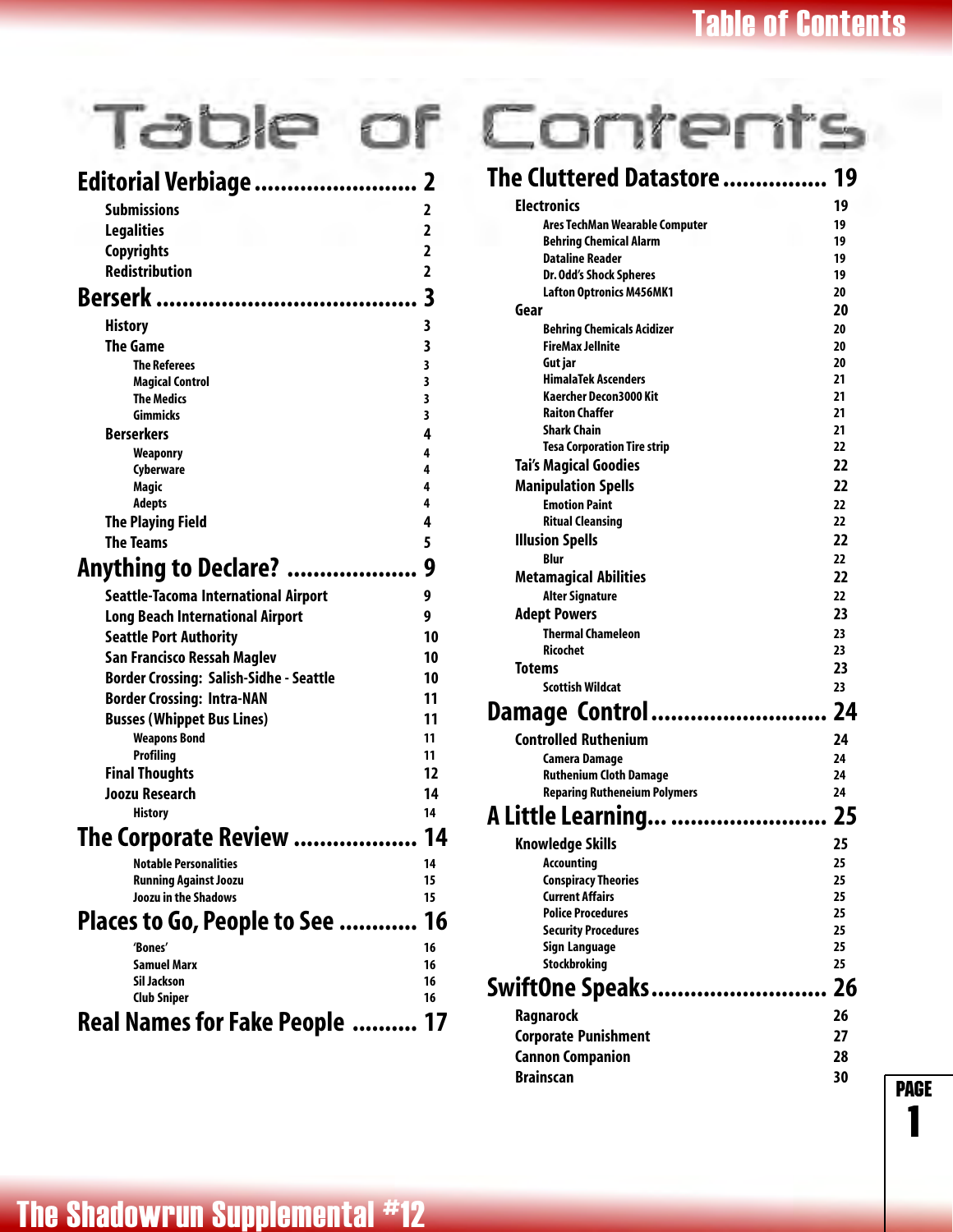## **Editorial Verbiage**

## <span id="page-2-0"></span>**Editorial Verbiage Adam Jury [\(adamj@dumpshock.com](mailto:adamj@dumpshock.com))**

Sixth months for the last issue. Four months for this issue. An improvement, but not good enough yet. With this issue the goal of being bi-monthly has been thrown out the window for now, and The Shadowrun Supplemental officially moves to being a quarterly magazine. This gives me a bit more time to breathe and allows me some extra time to edit and compile the contents of the magazine.

The other main news is that we've moved web addresses again - yes, again - this time to [http://tss.dumpshock.com,](http://tss.dumpshock.com) which will be the last time we **ever** move. I swear. My email address has also changed to [adamj@dumpshock.com.](mailto:adamj@dumpshock.com) Please update any links, bookmarks, or address books that you may have. Please put TSS in any emails you send to me regarding The Shadowrun Supplemental, so I can keep organized.

So, with little major news to talk about, I'm going to spend some time talking about submissions. For once I'm not going to say "We need more submissions", because we're actually doing pretty well in that regards. We're still in need of submissions, but we're not in desperate straits. The stuff that I would really like to see more of is source material - Locations, runner groups, gangs, initiate groups, smugglers, plot ideas, and that sort of stuff. There's a lot of rules material already available in previous issues and coming out from FASA right now, people are wanting new source material, so let's give it to them!

Slushpile Submissions have become The Cluttered Datastore (For gear and magic stuff, mostly), and Places to Go, People to See (Locations and NPCs). You can submit these via the web at [http://tss.dumpshock.com/tss-cd.html o](http://tss.dumpshock.com/tss-cd.html)r by emailing them to [adamj@dumpshock.com.](mailto:adamj@dumpshock.com)

As you can see, we've added more short sections to the magazine - Bull's Damage Control column, along with the return of A Little Learning... ...is a Dangerous Thing!, and Fun on the Run, the new humour column. If you have ideas or suggestions for future editions of these columns, please send them to me and I'll pass them along to the appropriate author. Also, please note that just because we have a column dedicated to certain topics doesn't mean we don't take reader submitted articles on the same subject!

The other main issue is mixing Shadowrun and Real World in articles. Rules material and "Developers Say" material does not belong in the "Shadowland" style. For an example of an article that is written entirely in character, please look at The Corporate Review in this issue. It's treated like a file uploaded to Shadowland, with shadowcomments inside the main text. Then look at Anything to Declare? which is entirely out of character, and as such doesn't - and can't - have shadowcomments inside the article itself. If you want to mix In and Out of character material (As is done in The Cluttered Datastore), please try and keep the material seperate from one another, as was done in The NARCAR Phenomenon in issue #11. When submitting articles

| Editor | Adam Jury (adamj@dumpshock.com)                                                                                                                   |
|--------|---------------------------------------------------------------------------------------------------------------------------------------------------|
|        | <b>Artwork</b> Drea O'Dare<br>(http://members.xoom.com/kethrine/)<br>Dvixen<br>Alex van Chestein<br><b>I.M. Simmons</b>                           |
|        | <b>Additional Contributors</b><br>David Buehrer<br>Mark Imbriaco<br>Adam Jury<br>George "Wolfstar" Metz<br>Marc Renouf<br>Brett "SwiftOne" Sanger |

that have shadowcomments in them, please just use plain greater than signs (>), instead of the old format that used lots of greater than and less than signs.

### **Submissions**

If you have further questions about submission for The Shadowrun Supplemental, you can read them in their entirety at [http://shadowrun.html.com/tss-sub.html,](http://shadowrun.html.com/tss-sub.html) or you can email me at [adamj@dumpshock.com,](mailto:adamj@dumpshock.com) or send me a ICQ message, my UIN is 2350330.

### **Legalities**

This magazine is in no way endorsed nor produced by FASA Corporation. Shadowrun, Matrix, and various other phrases and names used are copyrights of FASA Corporation (1989 to the present date.). The staff of The Shadowrun Supplemental and the original authors of each article have no intent to infringe on FASAs intellectual property and rights. FASA has not read this material in advance, and none of this material is approved by FASA.

## **Copyrights**

All contents are copyright (2000) by their original authors or artists.. The compilation of material is copyright (2000) by Adam Jury.

## **Redistribution**

This magazine may not be reproduced in any other computer format without permission of the editor, nor may it be archived on any other publicly accessible computer system or Internet site without my permission. Edited versions may not be distributed, it may be edited only for your personal use and within your own gaming group.

page —<br>2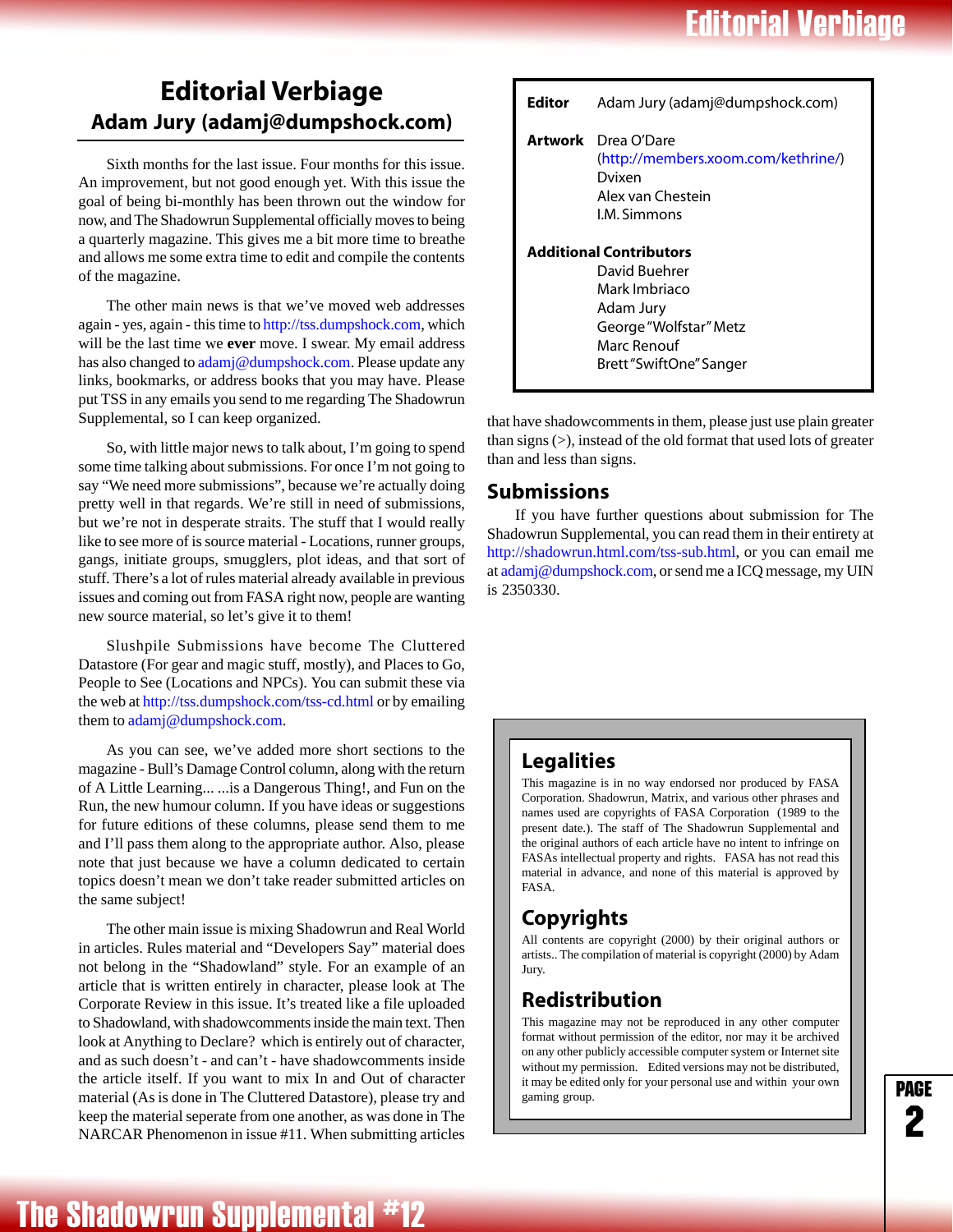## **Berserk**

### <span id="page-3-0"></span>**By Eleanor Holmes (jestyr@iname.com) and Jamie Houston (mad\_hamish@hotmail.com), with additional material from Alexandre van Chestein, Adam Jury, and Brett Sanger**

### **History**

A spin-off of Urban Brawl, Berserk was established in the 2050s thanks to a marketing push and pressure from government and corporate agencies. The original Urban Brawl game was played with felons and criminals, and the fannish adulation such undesirables enjoyed as a result of their status as Urban Brawl players was considered risky by corporate spindoctors and government sociologists alike. Violent criminals were not seen as good role models for impressionable children and sports fans, and the UCAS government banded together with several megacorporations (most notably Ares, Shiawase and Gaeatronics) to pressure the Urban Brawl league into cleaning up their act.

Most of the league resisted, but there was a significant faction that could see the appeal in more glitzy, marketable games that didn't endorse acknowledged criminals. A breakaway group formed the North Continental Brawl Union in 2055, funded by healthy donations from lobby groups, governmental subsidies, and generous corporate sponsorship. However, a protracted legal battle with Urban Brawl's ruling body ISSV left the NCBU legally unable to broadcast any matches played under the trademarked, patented and heavily protected official Urban Brawl rules.

 Rather than play a pale imitation of "proper" Urban Brawl, the NCBU's brightest marketing sparks and sports experts put their heads together and cooked up a brand-new game – fastpaced, flashy and exciting, Berserk bears little resemblance now to the game that spawned it – and it's fast catching up on Urban Brawl's media dominance.

### **The Game**

Berserk is an urban combat game, somewhat akin to the old paintball games of the  $20<sup>th</sup>$  century. The game is played in four quarters of twenty minutes each; there are two three-minute breaks after the first and third quarters, and a fifteen minute half-time break.

Points are scored by 'tagging' enemy players with firearms or melee weaponry. The referees will adjudicate disputed tags, but most players are sensible about accepting a fair tag on them. Each tag is worth one point, and the victim is considered to be 'tagged-out'. A tagged-out player has to run back to their home goal area and hit a large button, referred to as 'tagging in'. Tagged-out players aren't considered eligible targets for more tags, but they can't participate in the action until they've tagged back in at their goal. A tagged-out player who tries to score their own tags, provide covering fire for team-mates, or otherwise participate in combat receives a three-point penalty.

A player who tags out another with sufficient force to wound them has to call "Medic" after the tag, to ensure that the victim receives timely medical attention if necessary. Failure to comply with this rule earns a three-point penalty.

The playing field is usually dotted with mannequins to represent civilians; tagging a civilian scores a one-point penalty. Wily players will lure their opponents into firing on a mannequin whenever possible.

### **The Referees**

There are normally five mundane referees controlling the game – one in the referee's crows-nest, two on the playing field and two in a control room scrutinizing the extensive video feeds and communicating with the on-field referees to indicate infractions.

### **Magical Control**

The referee team also includes two mages, one in the referees crows-nest and one projecting astrally over the field. In addition, astral space around the Berserk arena is thickly populated with watcher spirits and elementals with orders to identify all illegal uses of magic on the field. Any illegal use of magic during a game earns an immediate disqualification for the rest of the game for the player responsible, a five-point penalty for the offending team, and possible referral to a postgame disciplinary tribunal, depending on the circumstances of the incident. For example, mages who lose their head and stunbolt (or worse yet, manabolt) an opponent in the heat of combat will be referred to the tribunal after the game; a mage player who casts a Levitate spell to save the life of a player who's just fallen off a four-storey building will probably get away with just the game disqualification.

### **The Medics**

DocWagon supplies two trauma medics for each game; they are equipped in Glo-Yellow full body armor and are forbidden targets. Tagging a medic is a five-point penalty. The medics are totally independent of the Berserk teams, and provide impartial medical aid on-field and off; severely injured players may be evaced at the medics' discretion as all Berserkers have DocWagon contracts. Medics are often ex-HTR docs who enjoy the adrenaline of mid-combat trauma work.

### **Gimmicks**

Berserk is a game about trid ratings, and game organizers use any number of gimmicks to spice up a Berserk game. Usually the first quarter is a full-light 'day' quarter. The second quarter has very dimmed lighting and is a 'night' quarter. The third is variable – sometimes rain, fog or snow. The fourth quarter is usually back to daylight conditions but with a twist. One of the

page —<br>3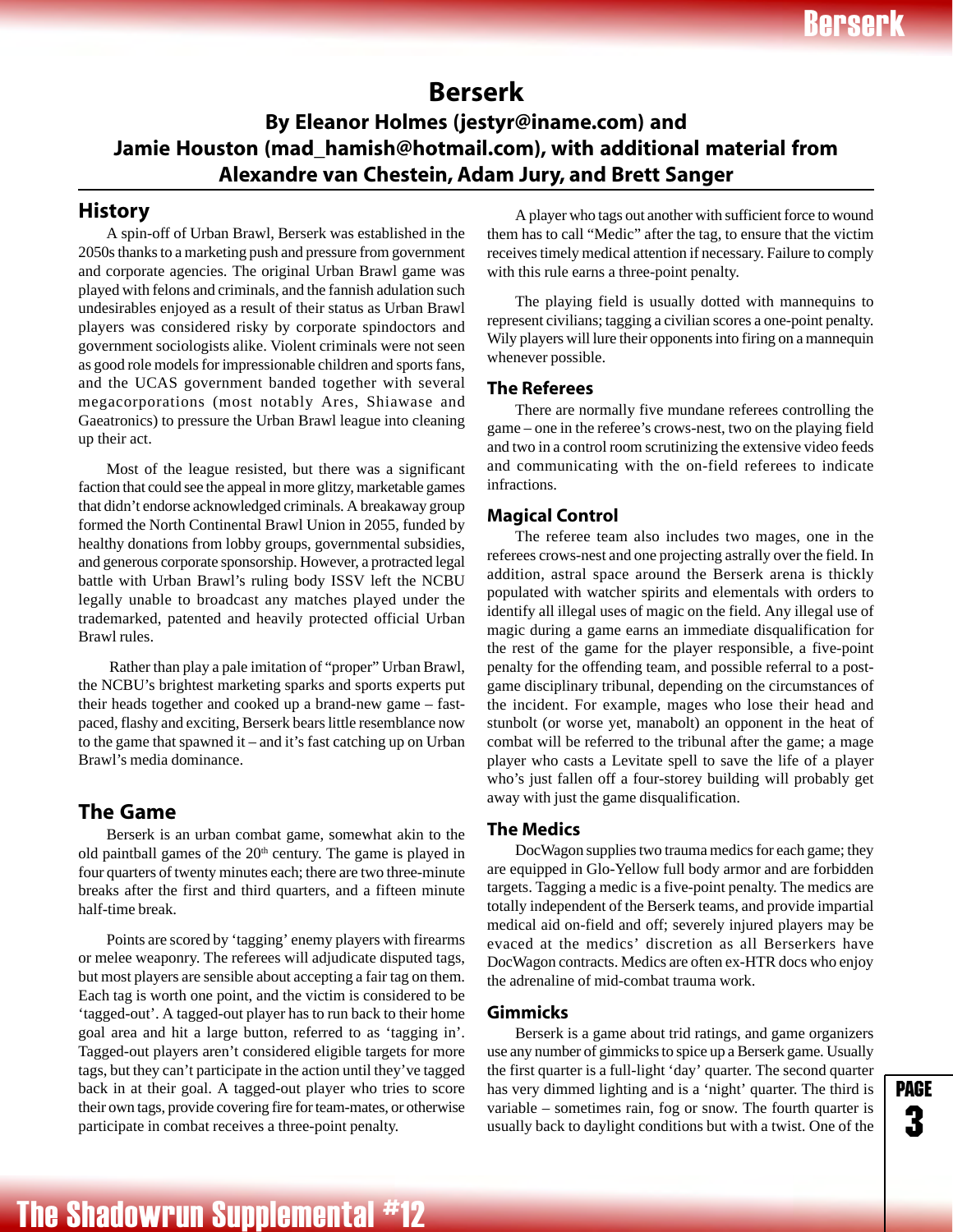page ...<br>4

<span id="page-4-0"></span>more popular gimmicks involves the appearance of fake 'Lone Star officers', who carry encoded passes worth bonus points if slotted in the goal area. Tags from 'Lone Star officers' are permanent tag-outs for the rest of the quarter. Other gimmicks include armed 'Citizens Defense Forces' appearing from amongst the mannequins, hordes of 'killbot' drones, or riggercontrolled robotic 'animals'. The home team is responsible for selecting each game's fourth-quarter gimmick, with approval from the opposing team's management.

### **Berserkers**

The players, or "Berserkers", come from all walks of life – generally they're already trained in professional athletic violence, and many are ex-gangers, ex-cops or elite security personnel, and more than a few ex-shadowrunners. There are typically 22- 25 Berserkers on a team, of whom 18 are nominated to play any given match. Each team may deploy up to 15 players at any one time; substitutions are unlimited and may be made for any reason, but only between quarters.

### **Weaponry**

The firearms in a Berserk game fire a modified gel round that splatters on impact and contains a luminescent dye to tag victims with. Melee weaponry is blunted, and the impact surfaces are coated with the same dye to indicate a successful tag.

The team as a whole has a roster of permitted weapons that may be on the field at any time, and it's up to the individual team to allocate weapons to the fifteen fielded players. The roster currently stands at 20 pistols, 4 SMGs, three shotguns, one rifle, one bow or crossbow, and unlimited melee weaponry. This can make substitution strategies rather involved, as substitutions will often need to be between players who prefer the same class of firearm, so as not to exceed the limitations of the roster. Players on the field can swap weapons with each other at any time, and are also allowed to improvise weapons and tools from anything they find on the field – with the usual proviso that combat should be non-lethal (so garrottes made from electrical flex, for instance, are a bad idea).

### **Cyberware**

Due to the self-limiting nature of cyberware, there are no restrictions on the amount or type of ware a player may employ, with two exceptions – cybernetic (or external) comms gear must be disabled for the game, and since the regrettable incident of the 2059 Spring Demonstration Spectacular, subjects of the mysterious procedures known as 'cybermancy' are not permitted to take the field.

### **Magic**

The use of magic is rigidly controlled in the Berserk game. Magicians, and aspected magicians, are permitted to use one and only one Sustaining Focus holding one of a short list of available spells. All other applications of magic are forbidden – no spellcasting on the field, no use of spirits, no metamagic, no astral perception or projection, and so on.

#### **Adepts**

Adepts are the single exception to the 'no-magic' fiat. Their powers are carefully monitored, and those such as Killing Hands and Astral Perception are prohibited – but they are highly sought after for those teams without sufficient funding to keep up with the SOTA curve of cyberware for their players.

### **The Playing Field**

Berserk is usually played in an arena approximately the size of a large city block. The stadiums are vast, elevated affairs; seating usually begins several storeys above street level, and a typical Berserk arena seats 100,000+. The 'field' is a scaleddown city block or two, thickly interwoven with alleys and walkways. Overhead 'telephone wires' run between the buildings for easy use of grapple lines and flying foxes; the entire set-up is designed to allow as much spectacular action as possible. Buildings in the 'block' generally are limited to four storeys high, although variations have been noted – there are currently few rules about what consitutes a regulation Berserk playing arena. In this, as in everything about Berserk, flexibility is the key – the game designers made a conscious effort to keep the game simple and fluid, and in comparison with other popular North American sports, it's relatively unregulated.

Tridscreens dot the Arena's walls, showing multiple views of the action at any one time. A cylindrical scoreboard is usually suspended from the rim of the arena's roof, and below the scoreboard is a referee's 'crow's nest'.

The buildings in the block are often real buildings that have had an Arena put up around them; otherwise, they are constructed to be as realistic as possible. To spice up a game, there are often additional threats around – real gun-toting 'civilians' interspersed amongst the mannequins of passers-by, automated sentry weaponry on building roofs and corners, and the like. Players are allowed to disable automated measures if they're able to, and can take action against hostile 'civilians' without scoring penalties.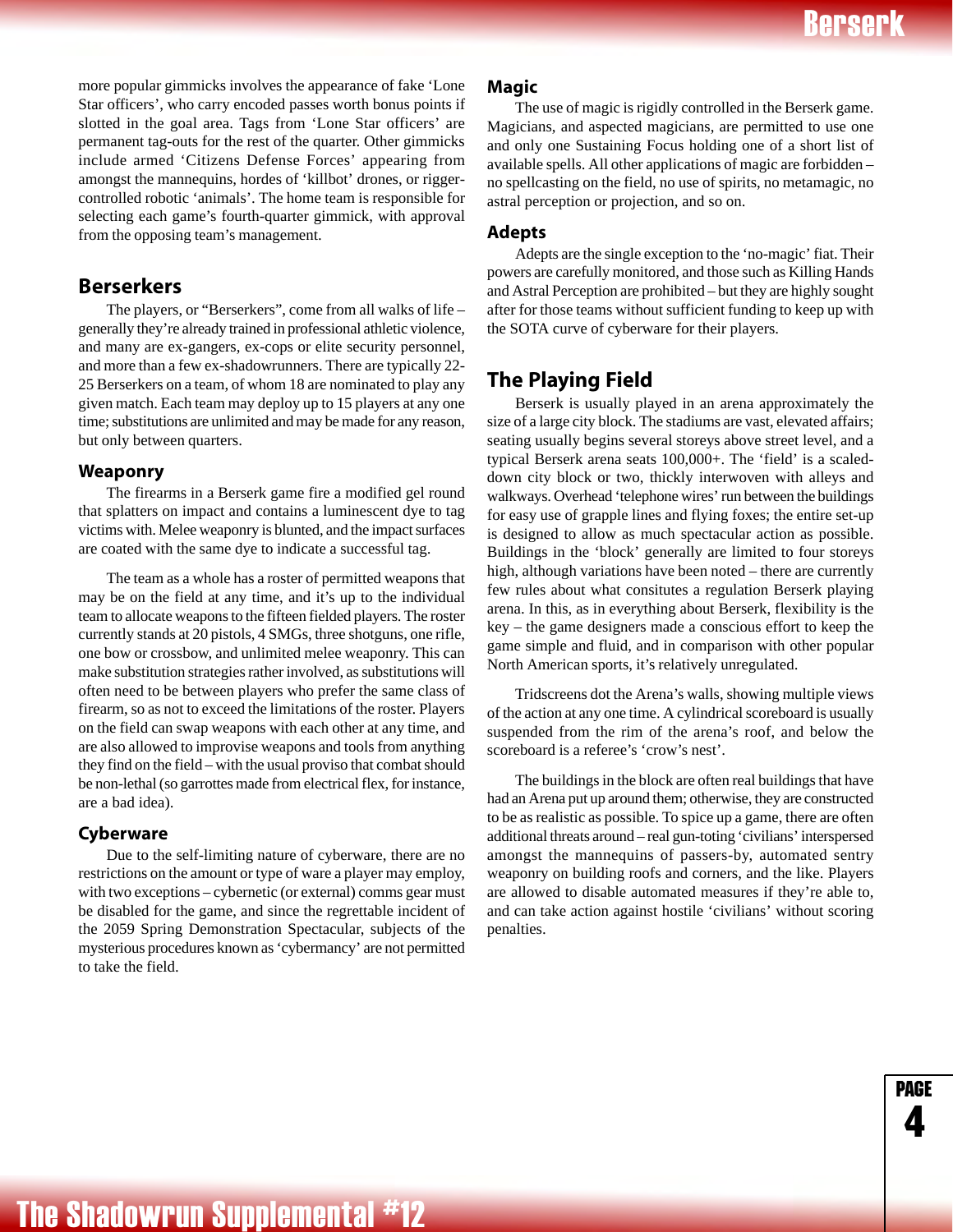### <span id="page-5-0"></span>The Teams

Atlanta Chargers Boston Carbines Cleveland Cleavers Dallas Posse Denver Cowboys Detroit Raptors Houston Rebels Lakota Tomahawks Los Angeles Phantasms Milwaukee Marauders Montreal Vikings New Orleans Barons New York Muggers Oakland Juggernauts Philadelphia Dawns Portland Saints San Diego Pumas San Fran Slammers Seattle Slayers Washington Wizards

### **San Diego Pumas**

The Pumas were one of the original fifteen teams, and are credited as being essential to the success of the fledgling sport. They won the first Beserker Gauntlet in 2056 effortlessly, but dropped to second in 2057, and have since been unable to rise above skilled mediocrity. Their tactics mirror small-unit actions of special forces units, and while initially popular, have been unable to maintain crowds interest in an increasingly competative media-driven sport.

The Pumas were a solid team with a good sense of marketing, and their personal appearances throughout the UCAS helped create a supportive fan base, but they fell quickly behind franchises

that accepted wildly dramatic tactics and experimental cyberware. The arrival of the five new teams in 2058 thinned their fanbase, and the recent rise of "theme" squads has threatened to end any hopes of a recovery.

The Pumas remain popular outside the arena, and several members are widely regarded as perfect role models for a new world: Friendly, composed, clean-cut, and skilled. The Pumas former manager, ex-marine Jake Tredlins, has recently been replaced with an Adept named Elaine Rathskin. Rathskin has put in place some new policies, and has not made herself popular with the team, who enjoyed a close relationship with Tredlins. The owners hope the Rathskin can put the Pumas back on the trail of success, but the results of recent policies, training, and trades remain to be seen.

### **Puma Star Players & Notable Figures**

#### Scott Lawson

Scott Lawson has been with the Pumas since their start, almost always running shotgun. While he is famous for tagging three Slayers with one shot during the 2056 Gauntlet, his greatest fame is off the field. Lawson has a natural charm, and his charismatic smile has won over many a reporter of either sex, leading to some good early reviews for the team. Recent scandals involving numerous young ladies in towns along the Puma's season have been largely ignored by the public and the media alike. Lawson has some basic combat cyberware (eyes, smartlink, wired reflexes), but has avoided anything that would ruin his useful looks. His relative lack of skill and focus on one weapon is becoming a hinderance to the Puma's attempt to recover, but his popularity makes him difficult to give up.

#### Erin Flass

Erin Flass is perhaps the female counterpart to Scott Lawson, with a elven beauty and charisma that have helped the team be popular. She has a wider range of skills, but didn't join the team until 2057, when she was brought in as a rookie, and thus missed the peak of the Puma's career. Flass is an Adept specializing in stealth and detection, and acts as point for the group. Unlike the self-assured Lawson, Flass is very aware that the Pumas are in a state of flux, and that she could be traded out, a state she finds very undesirable for reasons unknown. With Tredlins gone, her safety line is cut, and she and Rathskin have been glaring daggers at one another.

#### Ross "Gadgetman" Poris

Gadgetman is a newcomer to the Pumas, just traded in from the Slammers. His combat skills are strictly mediocre, and he doesn't excel in stealth, detection, or other related talents. His cyberware is minimal (though he reportedly wishes to change that), and he isn't enhanced by any kind of magic. As an ork, he's fairly tough, but that doesn't score you tags.

What Gadgetman does have, however, is an uncanny ability to fashion traps and weapons out of the miscellaneous items found in the Arena. While the combat effectiveness of these traps in comparison to a skilled player is debatable, their appeal to the crowds is undeniable. Gadgetman was brought in by Rathskin, as part of a move to increase Puma popularity on the field. She traded away Eric Atkinson and Allen McGrath, two of the Pumas better marksmen to get him, and the deal is not popular with most of the other Pumas. Reportedly there is an agreement between Gadgetman and Rathskin about cyberware enhancements, but nothing appears on the official contract.

#### **Montreal Vikings**

The Vikings were one of the original fifteen Beserker teams, and consistently placed last in every ranking for most of their career. Their players, while not stellar, were not poor enough to explain their solid losing streak. Every figure they tagged turned out to be a civilian, or bait for a trap. Every room they took was an ambush. A combination of moderate skill, bad luck, and poor morale maintained this state.

With an almost non-existant fan base, and with snide comments abounding about the genetic heritage Canada had brought to the UCAS, the Vikings reinvented themselves late in the season of 2058. Gone was the lackluster team that everyone expected to be tagged. Now the Vikings take the field wearing animal furs, chanting in Norse. Their roster of weapons is hardly a concern, as they wield mostly melee weapons. No longer do they slink into the field to be quietly tagged out, and tag themselves in again to repeat the feat. The Vikings have taken the imagery to the extreme, referring to the goal as "Valhalla", and even booing their own teammates who return to Valhalla without taking out an enemy first. Some backers of the team and the game reacted with shock and horror, but many new backers poured in, as the public roars their approval for this imagery. The 2059 season provided the Vikings with a full stadium for the first time, and introduced the five newest teams to the sport.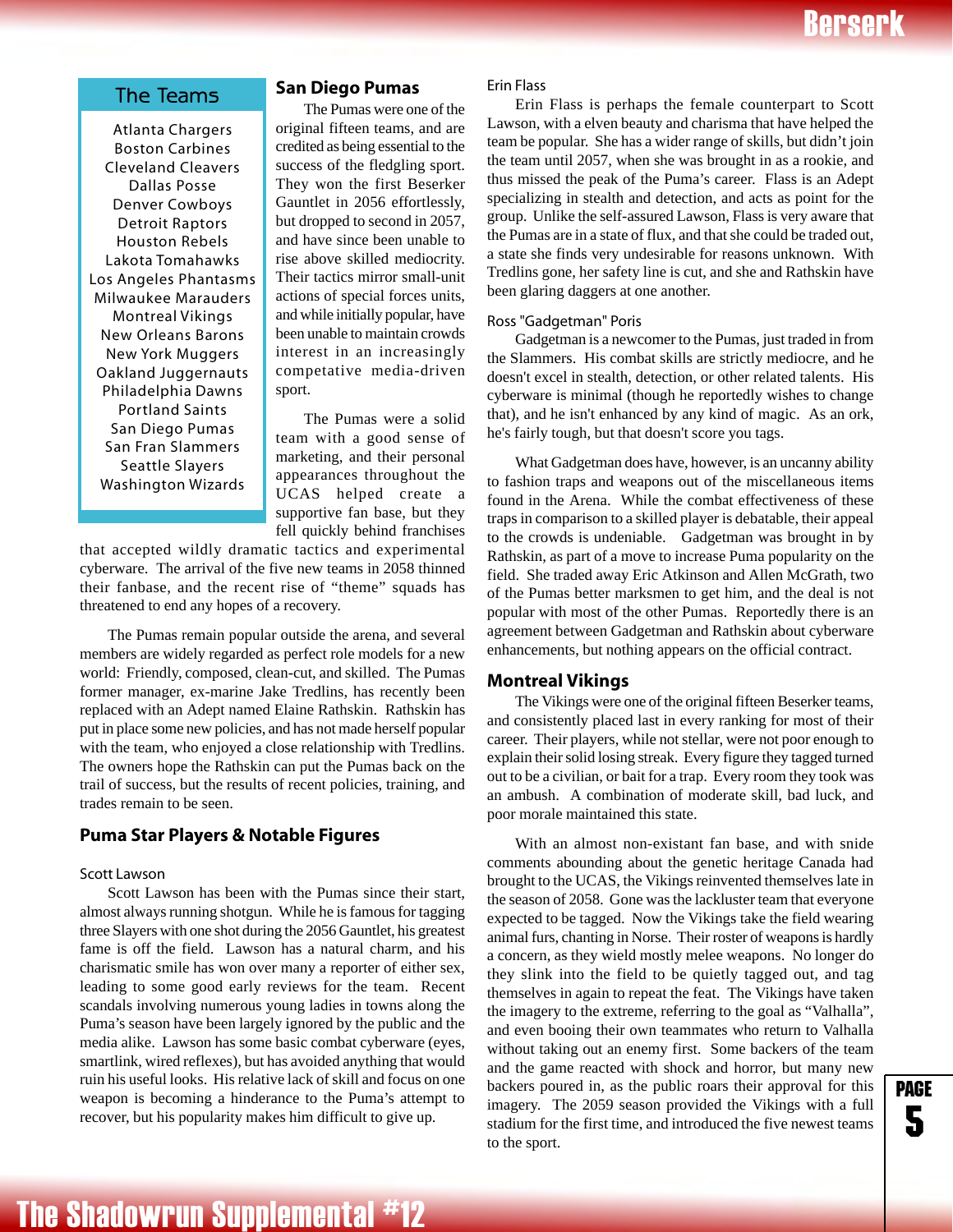If possible, the team scores even worse, earning multiple penalty points each game, (for charging an enemy after being tagged, for use of potentially lethal force, and for numerous other penalties), as well as often being unable to return ranged fire. The Vikings still place on the bottom on all rankings, but the franchise is very profitable, popular, and the Vikings are credited with the introduction of "theme" teams, which might lead Berserk to a new level.

### **Viking Star Players and Notable Figures**

#### Eric Bjornson

A member of the Vikings since 2057, Bjornson was previously famous for his ability to leap into a room held by enemies, spraying with two-full auto SMG's, and hitting no one. (A feat he accomplished no fewer than three times out of four attempts, the fourth being an unfortunate incident involving mistaking a room held by his team for one held by the enemy. His aim was impressively accurate that day.)

Now, Bjornson is credited with the rebirth of the Vikings. He will not discuss the change, refusing to discuss anything about the team that happened before the new look. He now wields a battleaxe in combat, and has garnered three records in the 2058 season: Most penalties, most times a single Berserker has been tagged, and most taggings with a melee weapon.



**Mac tags an opposition player. Several times.**

The change has had a profound affect on his social life. Previously, Bjornson was a quiet, soft-spoken man with relatively little social interaction. Now he is a loud, belligerent man reknown for his carousing.

#### **Denver Cowboys**

Denver initially ignored Berserk, seeing it as a media-driven attempt to dictate their choice of sport, and unlike Urban Brawl, Berserk didn't have underground support. By 2058, it appeared that Berserk was going to be around a while, and so a group of Texas based backers, tired by the claims of the top teams at the time, assembled the Cowboys.

The Cowboys joined the League in 2059, along with four other late-comer franchises. Filled with well-payed, cybered, and skilled individuals, the Cowboys have been almost impossible to beat. At first it was thought that the Cowboys were one of the new "theme" teams, but it was discovered that that was only partially true. The Cowboys, owned and run entirely by Texans are Texas to the core, and really **do** talk like that. It's a bit exagerated perhaps, but only because the Cowboys want to show off their heritage, or so they claim.

### **Cowboy Star Players and Notable Figures**

#### Larry "Slim" Thurble

Slim Thurble is a true pistol-packing, ten-gallon hat-wearing cowboy. A retired cop hired off of a ranch near San Antonio, given a crash course by an ex-Green Beret, and then turned over to the best cybertechnicians in Dallas. Now he's the best shot in the Cowboys, and among the fastest Berserkers in the League. Slim is always polite and friendly, but rumors persist that he isn't on the team voluntarily. Neither Slim nor the owners will acknowledge anything other than full willingness, but the rumors persist. Slim leads the Cowboys, and is intimately aware of each individuals strengths.

#### Bruno "Tiny" Mertle

Tiny Mertle is a huge man. Larger, actually. While he moves quickly for such a large man (aided by his Adept abilities), he really works for the team in two other ways: detecting ambushes, for which he seems to have an uncanny ability, and functioning as a mobile shield. He might get tagged out, but Slim Thurble and Curly Haskins can use him for cover for an essential second or two, enabling them to take out any ambushers. This tactic has infuriated other teams, no formal complaint has been approved.

#### Aaron "Duke" Loper

Duke Loper is the Cowboys manager. Plagued over the last year with gambling and bribe scandals, only the lack of concrete evidence and the continuing success of the Cowboys on the field has kept him in the manager's spot. Duke is eager to keep his paycheck, and is watching closely to make sure nothing interfere's with the performance of the team.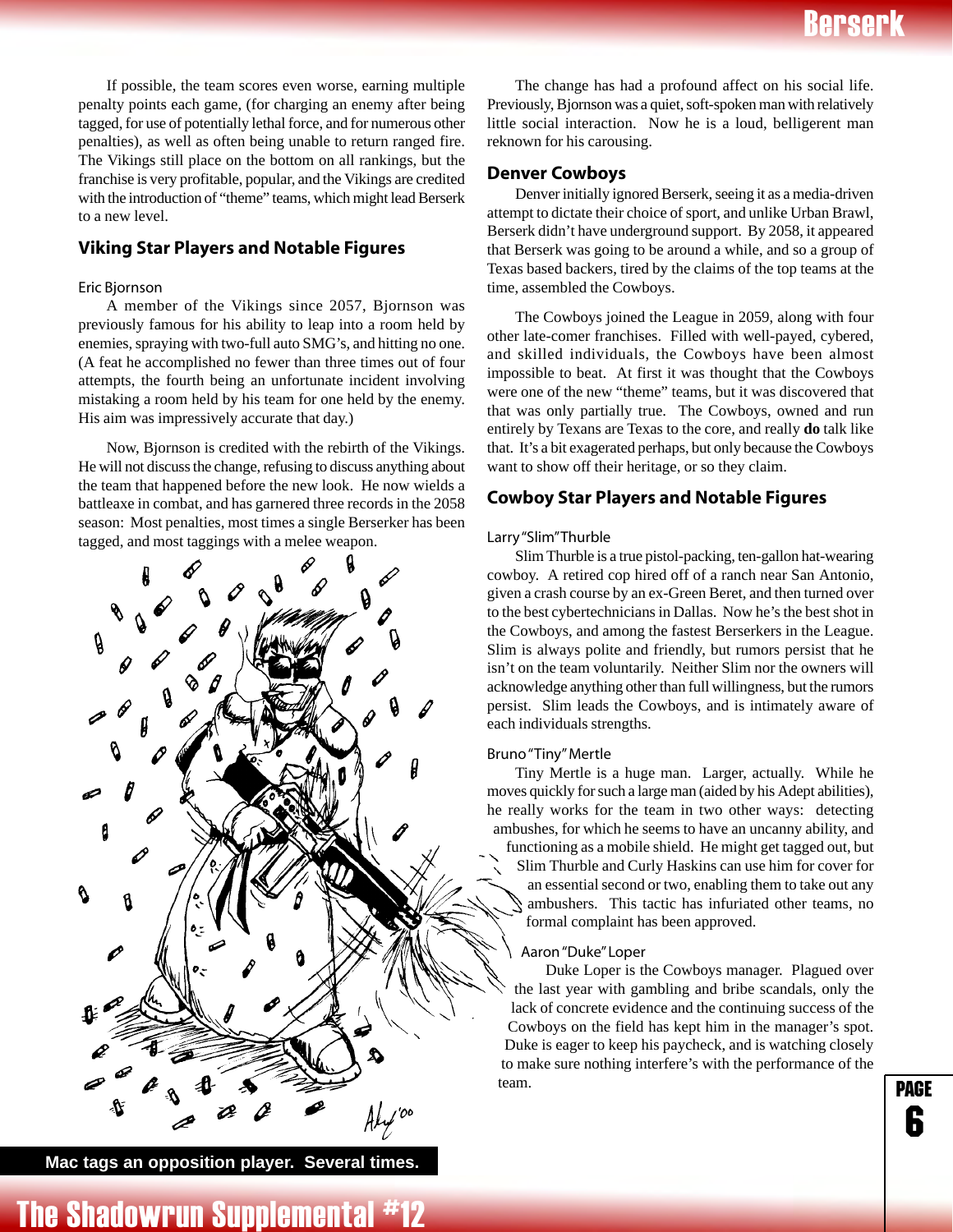### **Boston Carbines**

Good clean entertainment for the employees of Bostons many high tech firm, the Carbines are an average team with a steady fan base. They play out of the Boston United Arena in the Back Bay area, and the team keeps a clean cut professional image which fits well with the climate in Boston. An aging team, the Carbines will be fraught with problems if they don't pick up some younger players. However, a winning combination could be formed if a few younger players are signed and gel well with the nucleus of the team.

### **Cleveland Cleavers**

You can guess the theme of the Cleavers. One of the few teams that plays the game using almost entirely melee weaponry, the Cleavers make up what they lack in efficiency - and firepower - with raw bloodlust towards the game. General Manager Patrick French makes it a practice of hiring mostly ex-gang members and those of "questionable" backgrounds, shady types who really want to succeed at the game, rather than ex-corporates who are only looking for a payoff. "Nails" Mahony has been the teams captain for the last three seasons, leading the team to winning records in the last two.

### **Atlanta Chargers**

Owned by Turner Network Television (TNT), the Chargers have a virtually limitless payroll and advertising budget. However, frequently manager turnovers have left the team weakened, and they have never managed to capitalize and win the Gauntlet - or even get there, for that matter. The Chargers are well known for luring players from other teams with fat contracts, often using the other media under TNTs umbrella. Recent "purchases" (So named for the Chargers habit of locking players in long term contracts so they have no hope of going to other teams later in their career) include Shawn McCoy, a mediafriendly and charismatic pistol wielding Adept, and Seth "Lumber" Jones, so named not only for his tree like proportions but also his lumbering gait.

### **Dallas Posse**

Critics of the Posse repeatedly maintain that the team must have cost all of fifteen nuyen to put together, considering the uncouth and vile-smelling mass that is their roster. Fans of the Dallas team disagree wholeheartedly; they believe the figure is more along the lines of ten nuyen. Nonetheless, facing the Posse is often compared to being mugged in a dark alley by fifteen drunken vagrants at once. This, says their number one fan, is their charm. Or lack thereof.

### **Detroit Raptors**

The Raptors feature the cream of the corporate crop when it comes to players. While this means most opponents expect to fight a dozen accountants, the reality is that the Detroit corps feed the team most of their 'special cases' when it comes to security guards and operatives. This means that not only are the Raptors one of the most surgically precise of all teams in competition, but their teamwork is impeccable and at least two or three members of each participating set is sure to have something unusual about them that effectively means all bets

are off. Several Berserkers have reported that fighting the Raptors is similar to trying to break out of New Alcatraz.

### **Houston Rebels**

An all-show team, the Rebels are little more than calculated attempts at gaining popularity among rebellious teens and young adults, and have zero fanbase everywhere else. They're a rather good team apart from that, though, and critics say that if team captain Chip Rocksteady (of the New England Rocksteadies, no doubt) spent as much effort in tagging as he does in greasing every follicle on his body the Rebels would lead the tourneys.

### **Lakota Tomahawks**

The only amerindian-themed team in Berserk, the Tomahawks, apart from being a decent team, suffer from one of the worst quitting streaks in Berserk player history, as the team can't seem to keep its players on for very long. Many attribute this to the extremely stereotypical garb and mannerisms the players are forced to emulate and endure; the crime here is that most of the stereotypes that form the base of the team's theme are partially, if not completely wrong. It would be easy to inject some historical and contemporary accuracy in the Tomahawks and thus get rid of their nasty problem, but team owner Jessica Rothcastle acquired the team in a soiree's flimsy and is now loathe to even pay attention to it.

### **Los Angeles Phantasms**

The Los Angeles Phantasms are downright spooky, but not for the obvious reason; the team isn't at all theme-oriented, but happens to boast the longest winning streaks in its tumultuous set of matches. Few can explain this, as the players themselves aren't that incredible to begin with, although they are competent and well-trained. The best explanation for the Phantasms' record is that of monumental momentum; as soon as they grab a win, they steer themselves onward in a surge of willpower and nearly never give it up. This unreal aspect has given the Phantasms a gargantuan fan base, though critics attribute it all to their coach, an ex-military squad leader referred to as Sarge by the team. Very little, if anything, is known about Sarge's history, though his current lifestyle is modest and reserved in L.A.'s suburbs.

### **Milwaukee Marauders**

The Marauders boast a few ex-mercenaries, some sports heavyweights, reformed gang lieutenants and (some say) a shadowrunner or two. This makes a very explosive and dedicated mix, and as such the Marauders are on a hellfire rocket to the top of the charts. A relatively new team to the list, the Milwaukee Marauders are marking their place in Berserk history not by overwhelming wins or climactic upsets, but by a seemingly unstoppable bullet train of points that can't seemingly be stopped. The slow and steady team by excellence, the Marauders should become a force to be reckoned with in short order.

### **New Orleans Barons**

The Barons are one of the newer teams as well, and their main clame to fame is that they are nearly entirely composed of former Urban Brawl heavy-hitters. Though this meant a rocky start as the players adjusted to the Berserk style of play, the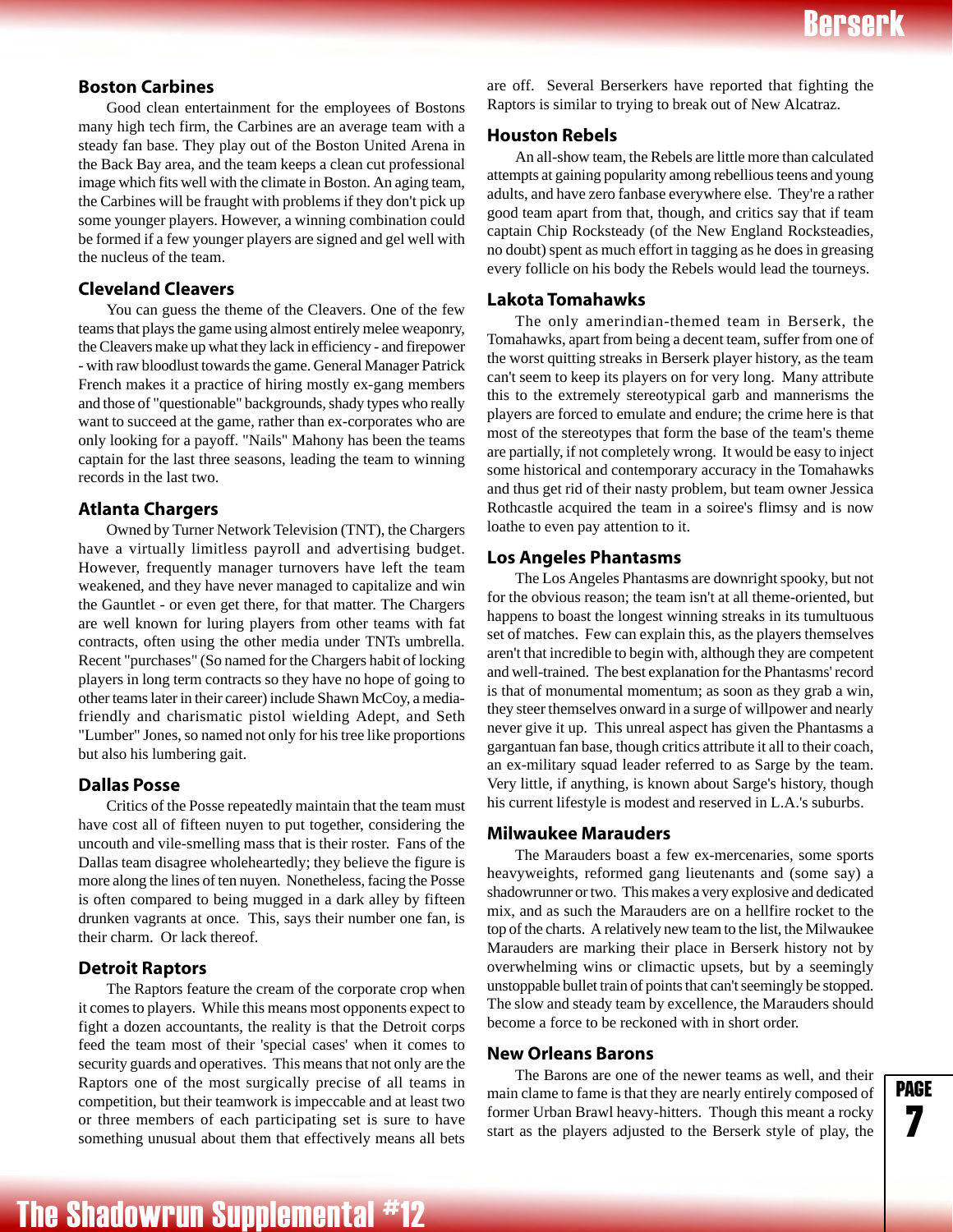page 8

team quickly adjusted and are now contending with the best. While some feel this is a surefire sign that Berserk is winning out against Urban Brawl, the Barons' heritage (and slightly underhanded publicity) has diverted a lot of their Berserk fans back to their original sport, perhaps not unintentionally. The team owner, a numbered corporation, has made no official comment on this.

### **New York Muggers**

Said to be entirely made up of street misfits and thugs, the Muggers are actually a rather professional-looking team that specializes in ambushes and surprise tags, perhaps as a way to counterpoint their low rate of skill as far as standard combat goes. An underdog from day one, the team has embraced its status and fought around it to become nearly respectable in ranking. The New York Muggers now boast a fan base as diverse as can be imagined; some like their look, some their tactics, some their fighting spirit.

#### **Oakland Juggernauts**

The Juggernauts are another theme team, as each and every member is decked-out in heavy combat armor and the heaviest weaponry they can get away with, blitzing into combat in large packs and charging their opponents with reckless abandon. While some criticize this as copycatting the Montreal Vikings, fans maintain that the difference here is the Juggernauts are actually effective; in fact, they're not that bad a team and mostly thought to be on their way up the ranking ladders. Whenever the Juggernauts and Vikings face off, however, the stadium is always sold out and the ratings skyrocket as the behemoths clash.

#### **Philadelphia Dawns**

Commonly nicknamed the Philly Phraggers, the Dawns are a respectable team of professional sportsmen who take pride in remaining true to the sports unlike the new 'themed' teams coming into the game. The Dawns play (mostly) fair, take their tags with accuracy and receive theirs with good spirit, though not without coming back with a vengeance. Thought by many to be the epitome of what Berserk is supposed to be, the Dawns keep a loyal fan base and a steady rank in the charts. While this somewhat unchanging status can be a curse, it is their strength.

### **Portland Saints**

The Portland Saints are a themed team, with wings, halo, white and gold team colors, and so on. The best way to describe them was coined by their team captain, Gabriel 'Seraphim' Low: "The faithful spirit of Heaven and the raw power of Hell." The Saints are one of the top teams, due to a mix of amazing skill and a staggering amount of willpower from the whole of the team. While most of their fan base is linked one way or another to religion, the rest are hardcore fans of the team's pure white record boasting little or no losses every season. While more than half the team is comprised of elves, this aspect isn't emphasized as much as the team's theme, and this has turned out to be the right way to go for the team so far.

### **San Fran Slammers**

The Slammers are another team who favor the use of melee weapons. Big melee weapons. Large, unwieldy, bash-in-yourgoddamn-head blunt melee weapons. And the players are big. Bigfoot big. Eight-foot-tall, armored-to-the-metal-teeth, steelplate-in-place-of-groin, fragging HUGE big. As can be expected, most matches involving the Slammers end up in forfeit, one way or another. And as can also be expected, they're among the top 5 most popular teams in Berserk history.

### **Seattle Slayers**

Most people in the know are aware that of all cities in the UCAS, Seattle's shadows are the most chock-full of heavilyarmed and cybered operatives running around. Resultingly, the Slayers have the most volatile roster of non-confirmed members in all of Berserk, as new people come in and former players filter out in a matter of days. While this ever-changing team has little teamwork to speak of because of this, they boast the most combat-ready of all Berserkers, most of whom are shadowrunners earning a quick buck between downtimes. As can be expected, Slayers are highly individual and tend to go solo or in very small packs as soon as tagging begins. A few members are present with any kind of regularity; the most popular of those Berserkers is Mac, a shadowrunner who likes to blow off steam in the Berserk mayhem and often captains the team when he's playing.

#### **Washington Wizards**

One could say that Zachary Jackson, owner of the Wizards, has serious connections. The team has the highest quantity of Adepts, almost more than all other teams put together. There are practically no mundanes in the Wizards, which means the referees are falling over themselves to keep everyone in check. This in turn means that there are bound to be holes here and there where nobody's watching, and the Washington Wizards are sure to sniff these blind spots out and take advantage of them whenever they can. While they haven't gotten caught yet, critics who suspect something is afoot repeatedly say it's only a matter of time before this series of calculated illegal uses of magic blows up in the team's face, causing a sudden and rather deadly drain in players, so to speak.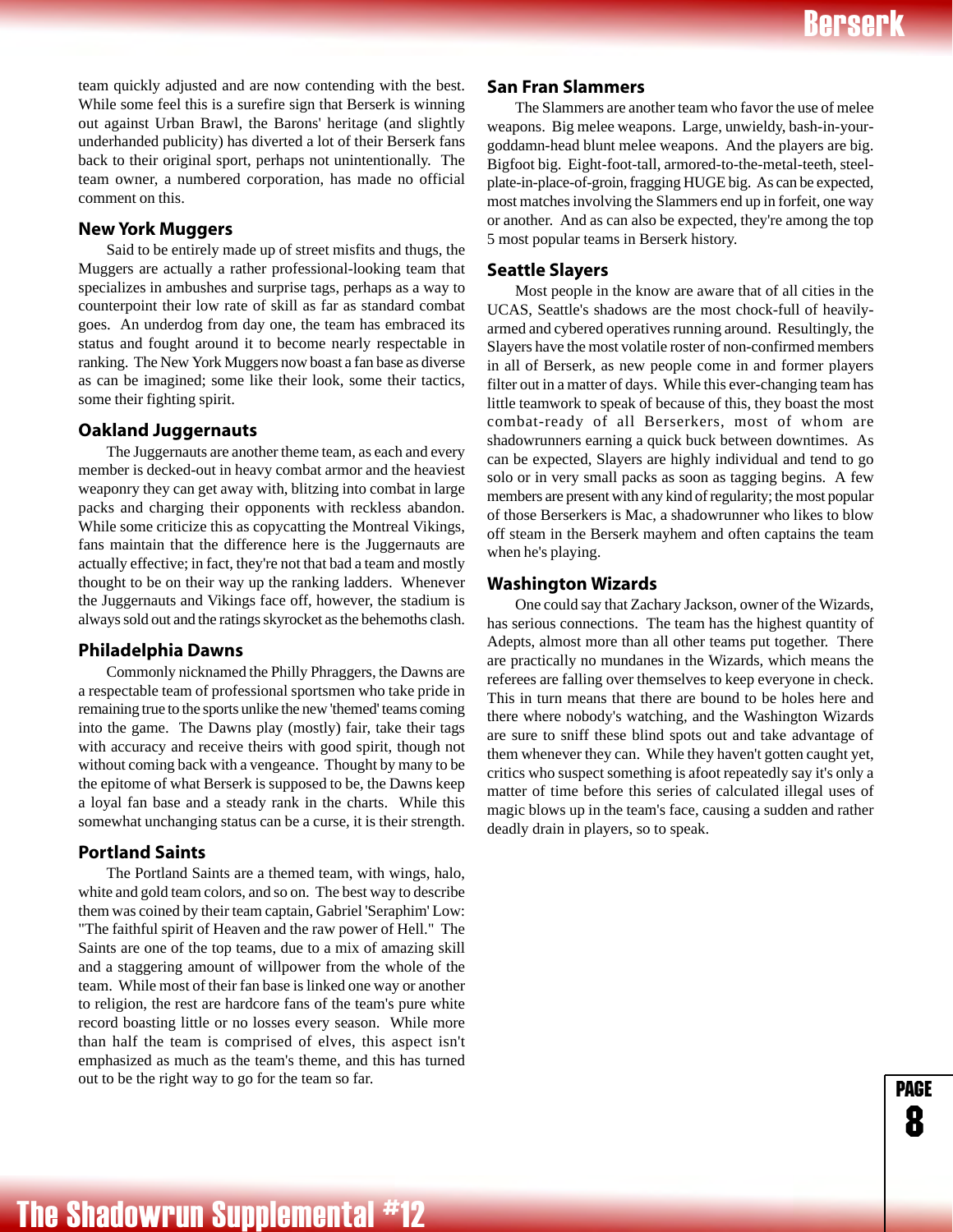## **Anything to Declare? By Ted Rabinowitz (Tuvyah@aol.com)**

<span id="page-9-0"></span>They've eaten at the Glass Onion, danced at Dante's Inferno, and run the Seattle shadows until dawn. Now it's time to step out, take a new direction, maybe shake that fraggin' band of MCT payback specialists who've been dogging them for the last couple of days...Yep, it's time to flash.

Sooner or later the time will come when your players want out of Seattle...or Chicago...or Detroit....or wherever the heck you've been putting them. At one point, it looked like I had players who'd be splitting their home 'Plex for the California Free State...and that's when I realized I had no material on how they'd get there. "Hey!" I said to myself. "I've got no material on how they'll get there!

Even today it's kind of hard to get that automatic rifle past Customs and the metal detectors. What will airports be like when half your body parts make the MAD ping like sonar?

With that in mind, here are descriptions, security procedures and target numbers for a large international airport in the UCAS (Sea-Tac); a smaller international airport located in a Free City (Long Beach International); a cross-border maglev train (the Ressah maglev connecting Seattle and San Francisco); a NAN border crossing (Seattle to Salish-Sidhe Council); and a NANoperated cross-border bus line (Whippet Bus Lines). They can easily be generalized to other venues. These tables aren't meant to be fully realistic; instead, they're a handy thumbnail guide for a GM who feels that runners should have a little trouble at the borders, but doesn't want to spend two game sessions getting them through Customs.

### **Seattle-Tacoma International Airport**

Sea-Tac is the archetypal Big City UCAS international airport, with helicopter and plane flights for the Seattle environs, HSCT (high-speed civilian transport) flights out of the metroplex, and semi-ballistic direct flights to Asia, the East Coast, and Europe.

With all this traffic, security is tight: A lot of people don't like the UCAS, or the potential passengers on Sea-Tac flights: Japanacorp execs, Yakuza, Tir Tairngire elves, NAN citizens, Russian free-lancers. There are also a lot of illegal, easily concealable goods that would make a tidy profit if smuggled through Customs.

Outgoing passengers face scanners for cyberware, weapons, chemicals, luggage, and ticket validity that are all located in the terminals between the front doors and the airplane gate areas. Incoming passengers face a SIN visa check and another chemical scan. Both incoming and outgoing passengers are likely to face profiling — the outgoing passengers to see whether they fit the "terrorist" profile; the incoming passengers to see if they fit the "smuggler" or "illegal entrant" profile. (cf. the section on "Profiling", below.)

In *Gnasher v. UCAS*, the Supreme Court defined aura checks as a form of search requiring a warrant, so they are not used in routine civilian UCAS airport screenings...at least not so far as anyone knows.

### **Seattle-Tacoma International Airport**

| Cyberware Scanner             | Level 5           |
|-------------------------------|-------------------|
| Weapons Scanner (MAD) Level 7 |                   |
| Chemsniffer                   | Level 3           |
| Luggage X-Ray                 | Roleplay          |
| <b>Incoming Profiling</b>     | Level 4           |
| Outgoing Profiling            | Level 6           |
| SIN Check/ticket ID           | Level 3           |
| SIN Check/visa                | Level 5           |
| Aura Checks                   | None (Officially) |
|                               |                   |

### **Long Beach International Airport**

Free Cities have less political baggage than the UCAS, more of an interest in seeing that traffic flows freely, and more of a laissez-faire attitude toward weapons and shadowy commerce. They also have less money to enforce security, and this is reflected in lower scan and profiling levels.

However, they are also unconstrained by recent UCAS court decisions. LBI, LaGuardia, and John F. Kennedy airports are all rumored to use random aura sweeps by talented mages. Such sweeps are Level 5 Assensings (cf. p. 171, Shadowrun Third Ed.). They can reveal general emotions, health, essence and cyberware, and the presence of spells and foci. No matter how good a 0.01 Essence Street Sam looks on the outside, an assensing will show him for what he is, and guarantee some unhealthy attention. Of course, a good profiler can spot low Essence without any of that fragging wiz-bang drek. There's just something in the way they move....

### **Long Beach International Airport**

| Cyberware Scanner             | Level 3              |
|-------------------------------|----------------------|
| Weapons Scanner (MAD) Level 7 |                      |
| Chemsniffer                   | None                 |
| Luggage X-Ray                 | Roleplay             |
| <b>Incoming Profiling</b>     | Level 3              |
| Outgoing Profiling            | Level 3              |
| SIN Check/ticket ID           | Level 4              |
| SIN Check/visa                | Level 4              |
| Aura Checks                   | 1/12 chance; Level 5 |
|                               |                      |

page ..<br>9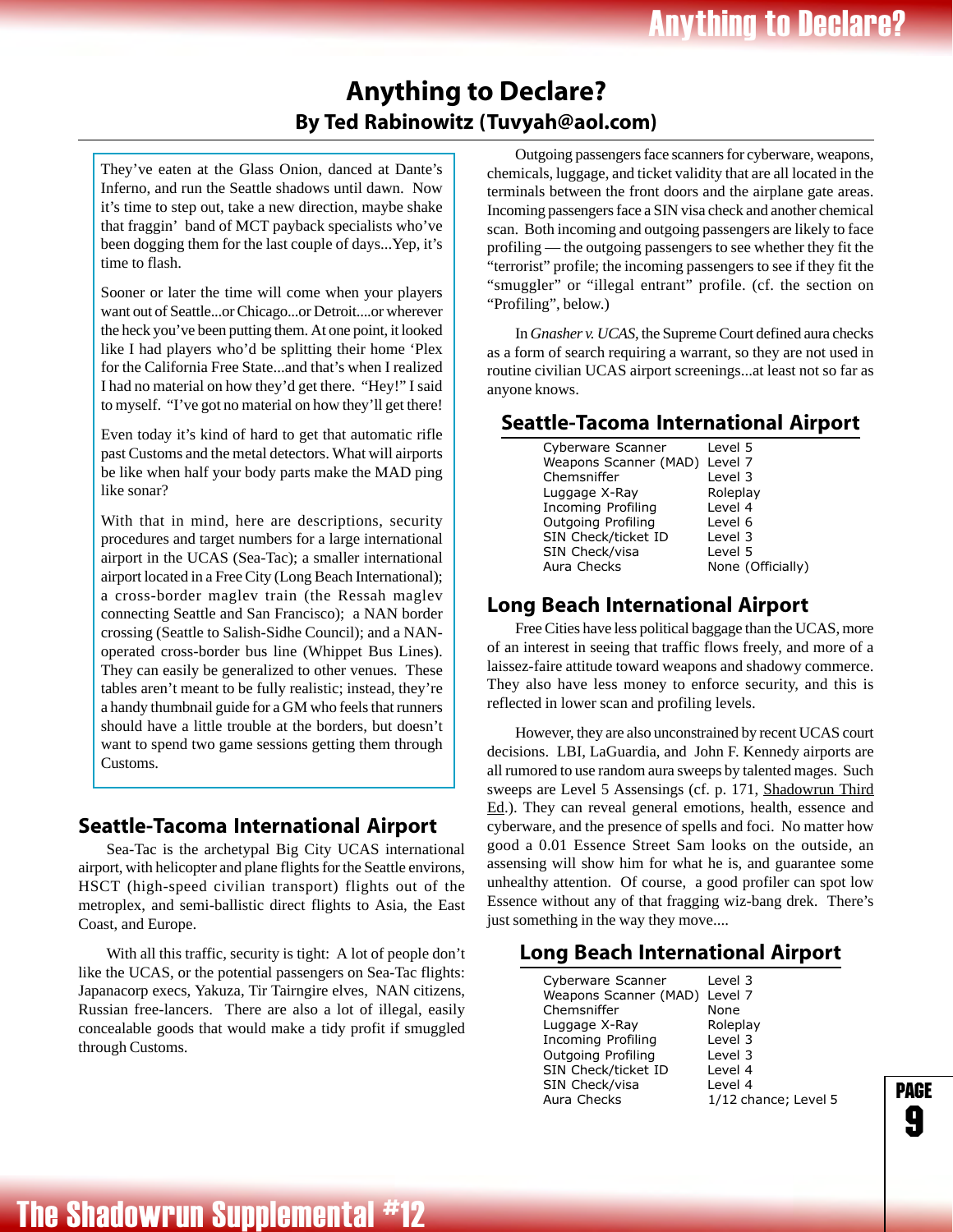## **Anything to Declare?**

### <span id="page-10-0"></span>**Seattle Port Authority**

The Ressah maglev train is something of a special case. It connects a relatively free-wheeling UCAS enclave (Seattle) with a racist corporate occupation zone (San Francisco), passing along the way through a repressive feudal hierarchy (Tir Tairngire). The only people who profit from the maglev's presence are those who do business with San Francisco — and they're not exactly beloved by their fellow Seattlites. So the Seattle Port Authority has little political incentive to make the maglev secure, or to protect the Japanese Imperial Marines on the other end from any random policlub members who might want to go out in a blaze of glory. They also know that security on the San Francisco end is very tight indeed, and they rely on that to some extent to deter criminals.

In addition, the maglev's relative banality — it is essentially a commuter train that spends its time in the Tir traveling down a blank concrete tunnel — has made it less of a target for terrorists...so far, anyway. Although it's probably only a matter of time before some Clever Dick realizes just how spectacular a crack-up could be if it involved thousands of tons of metal speeding through a constrained tunnel. Like a bullet in a gun barrel....

When the train is inbound from SanFran, it's a slightly different story.

### **Seattle Port Authority**

### **Outgoing to Seattle**

| Cyberware Scanner   | None    |
|---------------------|---------|
| Weapons Scanner     | Level 3 |
| Chemsniffer         | None    |
| X-Ray               | None    |
| Profiling           | None    |
| SIN Check/ticket ID | Level 3 |
| SIN Check/visa      | None    |
|                     |         |

All outgoing security checks are fully automated

### **Incoming from Seattle**

| Cyberware Scanner       | None    |
|-------------------------|---------|
| Weapons Scanner         | Level 4 |
| <b>Chemsniffer Dogs</b> | Level 3 |
| X-Ray                   | None    |
| Profiling               | Level 6 |
| SIN Check/ticket ID     | None    |
| SIN Check/visa          | Level 5 |
|                         |         |

### **San Francisco Ressah Maglev**

Nobody leaves their heart in San Francisco anymore — not unless they're a metahuman caught in one of the Japanacorps' little "hunts". (Check out the California Free State sourcebook for more information.) Unfortunately for all concerned, the maglev train stops in San Francisco proper (an Imperial enclave), and not in one of the outlying areas which are still under the control (such as it is) of the California government. This means that San Francisco maglev security is handled by the Imperial Marines, and they are not happy campers.

The Imperials have their own version of profiling that applies specifically to metahumans. It's simple, really. All metahumans are automatically taken to one side, and subjected to full, thorough searches of person and property. A second SIN check, at Level 7, is made. Once the search is concluded:

1. The metahuman is imprisoned if incriminating material is found.

2. The metahuman is denied entrance to San Francisco and placed on the sealed San Francisco-Oakland "Freakie Train" if he/she does not possesses a SanFran special metahuman visa.

3. The metahuman is (grudgingly) allowed entry if he/she does posses a special visa.

The security drops if the train is outgoing.

### **San Francisco Ressah Maglev**

### **Outgoing to Seattle**

| Cyberware Scanner   | None    |
|---------------------|---------|
| Weapons Scanner     | Level 3 |
| Chemsniffer         | None    |
| X-Ray               | None    |
| Profiling           | None    |
| SIN Check/ticket ID | Level 3 |
| SIN Check/visa      | None    |

### **Incoming from Seattle**

| Cyberware Scanner   | Level 5           |
|---------------------|-------------------|
| Weapons Scanner     | Level 7           |
| Chemsniffer Dogs    | Level 4           |
| X-Ray               | Roleplay          |
| Profiling           | Level 7 - Special |
| SIN Check/ticket ID | None              |
| SIN Check/visa      | Level 4 - Special |
|                     |                   |

### **Border Crossing: Salish-Sidhe - Seattle**

A border station isn't a public target like an airport; and both the S-S Council and Seattle/UCAS, despite their resentments, have a mutual interest in keeping freight and cargo moving as freely across the borders as they can. With some exceptions, they're not looking for terrorists; they're checking for smuggling and illegal agricultural products. The security procedures (at least from the NAN side) reflect this. No scanners; just a SIN check, sniffer dogs trained to detect explosives and/ or other chemicals...and a Wolf or Dog shaman working security.

Of course, if the border soldiers feel they have a reason to search a player's vehicle, it will be a VERY thorough search indeed. To the point of destruction, in fact. And that Barrett sniper rifle in the trunk will be evidence in your trial, *wasichu* gun-runner.

### **Salish-Sidhe - Seattle**

| Cyberware Scanner          | None       |
|----------------------------|------------|
| Weapons Scanner (MAD)      | None       |
| Chemsniffer Dogs           | Level 5    |
| Luggage X-Ray              | None       |
| Profiling                  | Level 5    |
| SIN Check/visa/travel pass | Level 5    |
| Dog/Wolf Shaman            | 2/6 Chance |
|                            |            |

page 10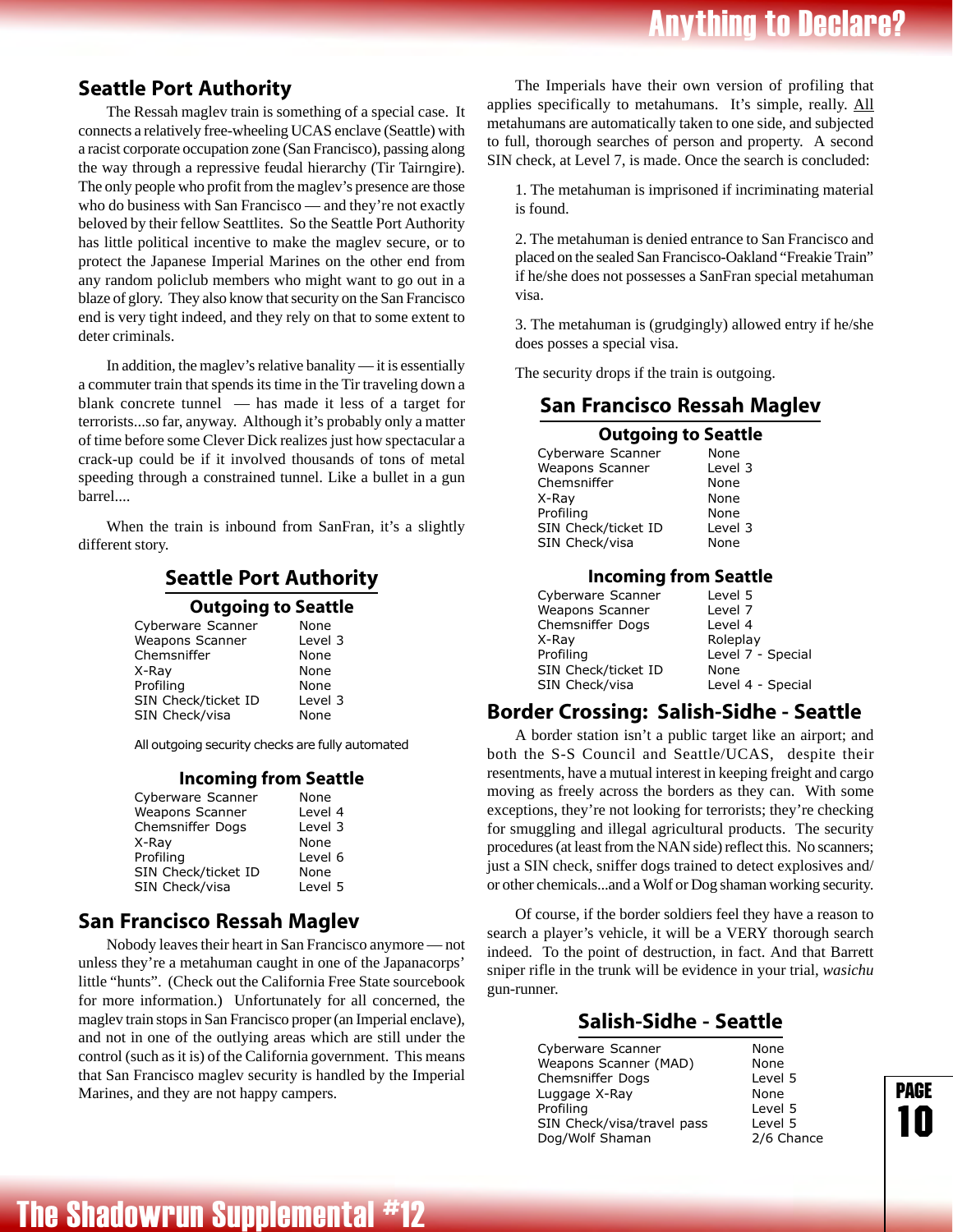### <span id="page-11-0"></span>**Border Crossing: Intra-NAN**

The border crossing is light between the UCAS and the NAN, but between two NAN states, the security is even looser:

The above doesn't necessarily apply to all NAN states: For instance, the Haida and Pueblo nations are known for tight borders, and the Cascade Ork region of the S-S Council is known for the corruption of its "border guards".

### **Intra-NAN**

| None        |
|-------------|
| None        |
| None        |
| None        |
| None        |
| Level 3     |
| 1/12 Chance |
|             |

### **Busses (Whippet Bus Lines)**

Most runners don't even think about the NAN-owned bus companies. But for getting out of the 'plex quietly, quickly, no questions asked, you could do worse. Because the ticket prices are low, the travel time is high, and the destinations are primarily those that would interest only NAN citizens, the bus lines' major clientele are lower-income NAN citizens, tourists, workers, and seniors. Because they are NAN-owned, the bus lines have the right to conduct their own border, customs, and security procedures. And because their clientele is low-income, lowthreat, and low-profile, those procedures are correspondingly lax.

### **Whippet Bus Lines**

| Cyberware Scanner     | None     |
|-----------------------|----------|
| Weapons Scanner       | Level 5  |
| Chemsniffer           | None     |
| Luggage X-Ray         | Roleplay |
| Profiling             | None     |
| SIN Check/visa/ticket | Level 3  |
| Weapons Bond          | Special  |
|                       |          |

### **Weapons Bond**

Nnobody's going to take your Pred III away from you in the S-S Council. You say it's yours and you've got a permit, that's good enough for the driver. What he WILL ask you to do, though, is store it in the bus weapons locker for the duration of the trip. And that "request" is more like an order. Hold something out on the driver, and you're apt to find yourself tossed from the bus at some point of maximum inconvenience — two hundred miles from the next town, say. And think twice before pulling on the drivers — they're a fairly tough bunch, and they ride in pairs.

### **Profiling**

Ah, profiling. It's been around in an informal sense ever since there were cops, but in its modern version, it dates back to the Israeli anti-terrorist procedures of the late 20th Century. Supporters describe it as a vital tool to minimize security risks while still allowing the free flow of traffic; opponents, including decades of civil-rights activists, claim that it's nothing more than an excuse for cops to exercise their prejudices by detaining and harassing anyone who "looks funny". In game terms, it means that runner characters can be singled out for special attention by Security depending on their dress, their race, their manner, or their travel plans.

Each runner is assigned a base TN of 9. Deviations from the "Human Corporate" profile result in modifiers to the TN. The Star-boy doing the profiling makes a Security Procedures roll (or Border Guard Vindictiveness roll), and if he or she makes it, the runner is "taken to one side."

### **Profiling Modifiers**

| Elf/Dwarf                  | -1       |
|----------------------------|----------|
| Ork/Troll/                 |          |
| Other metatype             | -2       |
| "Odd" dress                | -1 to -3 |
| "Enemy Alien"              | -3       |
| Gang dress                 | $-3$     |
| Mob/Yak dress              | $-1$     |
| Tribal dress -             | $-1$     |
| "Enemy Destination"        | -2       |
| Visible Cyberware/         |          |
| <b>Extreme Low Essence</b> |          |
|                            |          |

"Odd" dress is anything the Profiler might find unclassifiable and thereby threatening (so a Renaissance Faire minstrel costume would be odd; but a Japanese corp-kimono, though unusual, fits neatly into a category and gets no modifier).

"Enemy Alien" means that the passenger fits into whatever ethnicity has been deemed a threat by the local profiler — Tir Elves in CalFree, Orks in San Francisco, Azzies just about anywhere.

"Tribal Dress" applies only in non-NAN airports.

"Enemy Destination" applies if the passenger's destination or point of origin fits a hostile or high-crime area in the profile — Vladivostok, Tir Tairngire, Chicago, Aztlan, etc.

A failed Profiling Test means the runner is pulled aside for a luggage and personal search. The severity of the search depends on the number of failures in the Profiling test.

"Standard" and "Deliberate" refer to the time spent on the search. (p. 236-237, **Shadowrun Third Edition**) If the search is thorough, the searcher can bring in search equipment (X-Ray, cyberware scanners) that is of a different level than what's listed in the Checkpoint Table.

## **Profiling Results**

One Succ 2-3 Succ 4+ Succ

 9(,7 \$\* + esses Standard Search esses Deliberate Search

page 11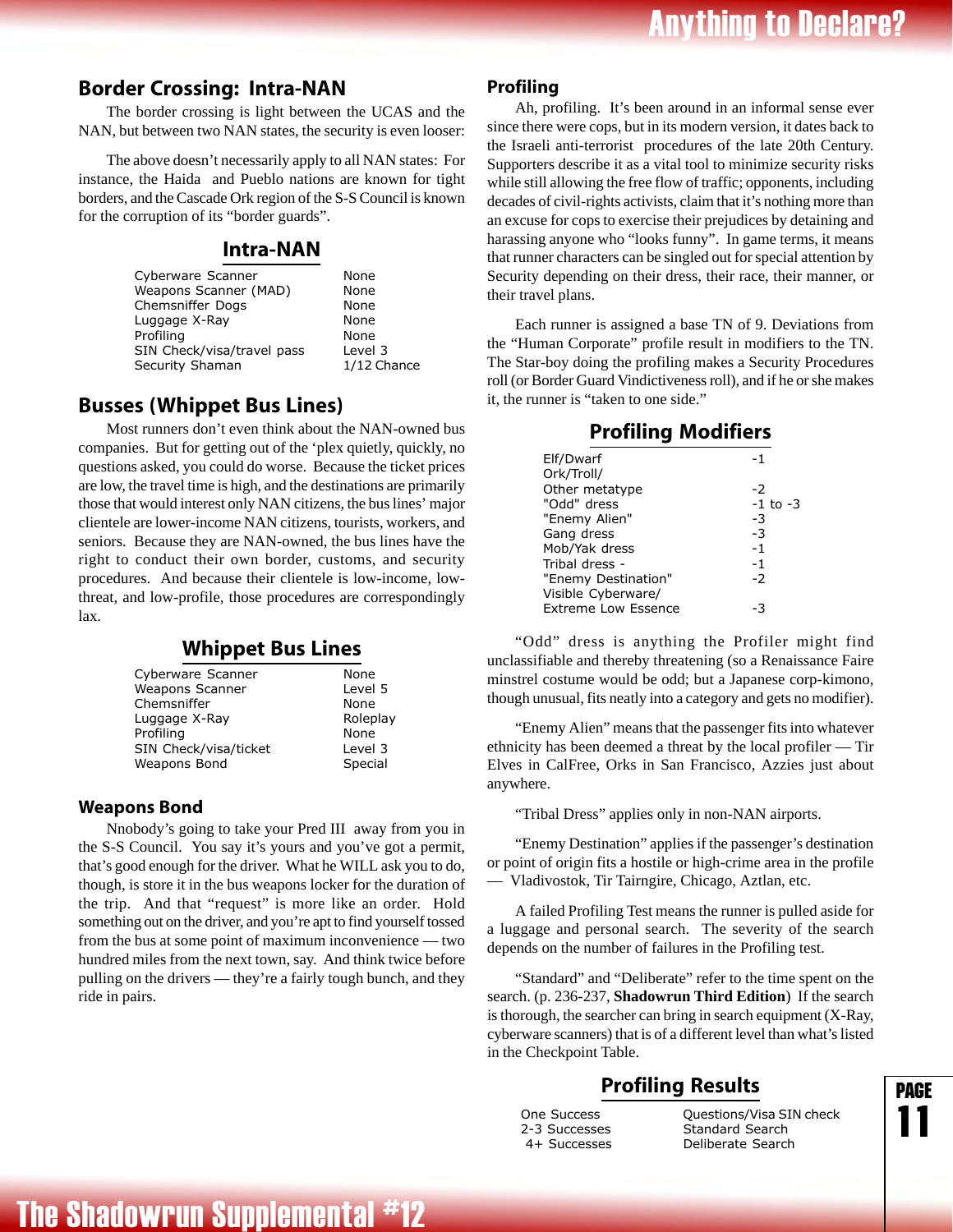### <span id="page-12-0"></span>**Final Thoughts**

What's the point of all this drek? After all, your players didn't buy SR3 just to wait in line at the airport. They want to kick dragon-butt and play with corporate toys, right?

These tables give your PCs an excuse to finally use their concealable polyresin single-shot Derringers. Their toothpaste tubes full of C20. Their combination fountain pen/laser torches. All those tricky little James Bond devices that are so much fun and so useless in a full-on, go-anywhere, free-brawl anarchy.

It's also nice to remind them on occasion why most people **don't** have gleaming metal torsos. Why carrying that combat-rated auto-shotgun in plain view is a bad idea. Why they **should** be paranoid. Every runner hates The Man — so it's incumbent upon GMs to ensure that now and then, the Man reminds the runners why they hate him so much.

And it's a peachy way to mellow out your gun-munchkins.

*THE GUNDEL*

<u>E</u>llppelizers

Langöscz Remoullade of Awakened Endive, Shallot, and Mushroom Bruschetta à la Daviar



Mixed Greens Macédoine of Dandelions, Fresh Kelp, and Awakened Thyme



```
Paprikash
Fillet of Bluefin Tuna, Lightly Seared in an Awakened Herb Sauce
            Buffalo Hump Steak à la Sintay Galeska
```


Sorbet of Awakened Oranges La Grande Torte Gundel Assorted Chocolates and Coffees



Walkabout Petit Sirrah 2055 Turning Leaf Chardonnay 2055 Cabernet Sauvignon Mt. Shasta 2057

*» Aww, DREK, what is this? Cap, can't ya keep the fraggin' nonsense to a minimum? » Bullet*

*» Heavens, Bullet. I thought you'd be glad to get a glimpse of the High Life. After all, Gundel is the ne plus ultra in Seattle fine dining. » Captain Chaos*

- *» Yeah, it's the only way he'll get it. » Wiz Kid*
- *» Ne what?*
- *» Radovan*

*» Ne plus ultra. So chic it tries to discourage business, not encourage it. Notice no prices on that fancy menu. » Social Light.*

*» Langoscz? Remoullade? Que? » Ermal*

*» Awakened Thyme? That's interesting....*

*» GrimNoire*

*» And as is so often the case, the perceptive Ms. Noire gets the No-Prize for why I posted this item. Not all Awakened changes are from armadilloes to Juggernauts. Some are subtle, and the latest craze in fine dining is using these mutations in food.*

> page 12

*» the Smiling Bandit.*

- *» Any one actually eaten this stuff?*
- *» Wiz Kid*
- *» Yes. » John Hedwig.*
- *» Hedwig? The columnist for Hello Seattle?*
- *» Social Light*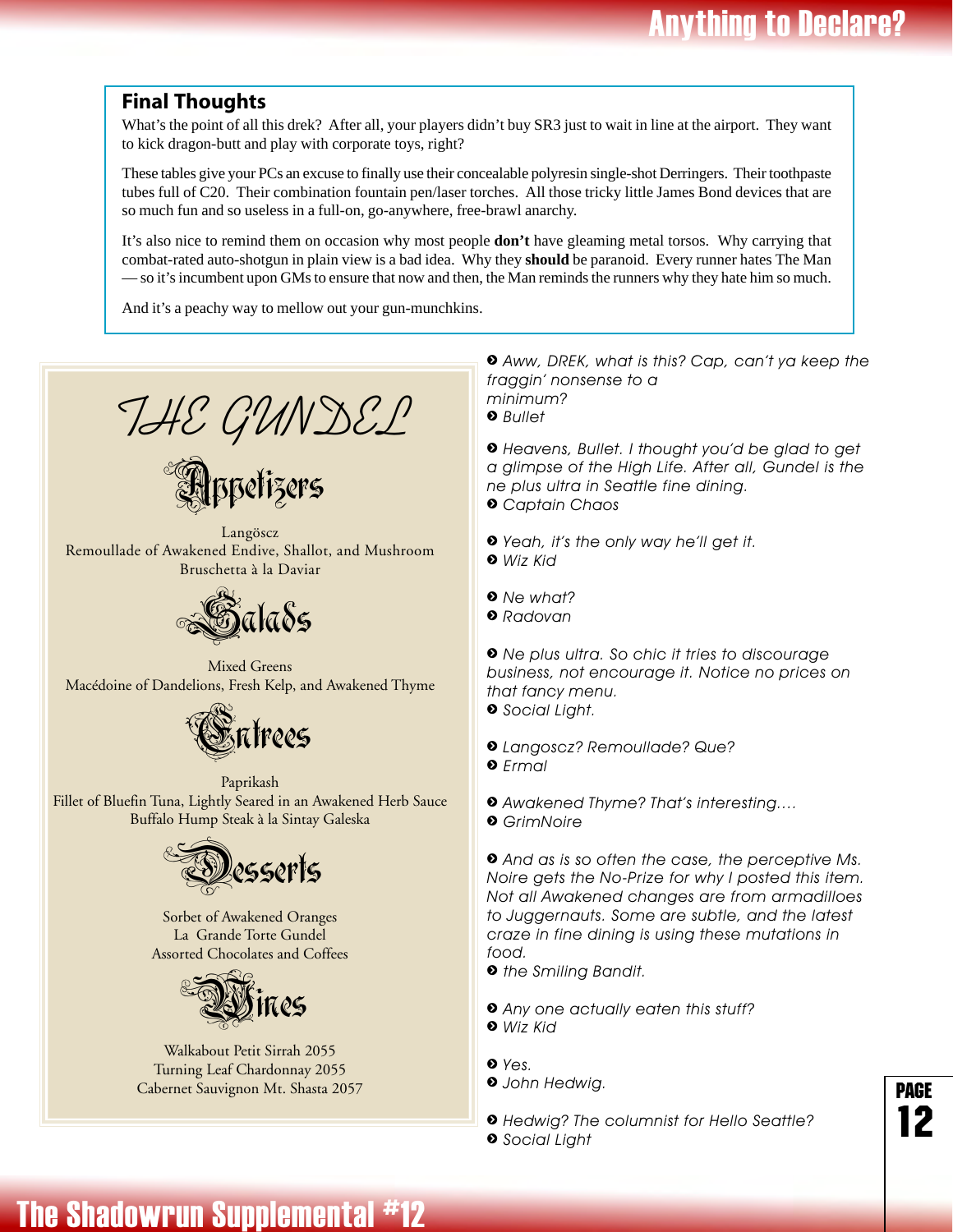**Anything to Declare?** 

*» Yes. The cuisine is remarkable. The sorbet, for inst- [message interrupted 3.4 MP lost]*

*» Looky, looky, we got a visit from the Straight World.*

*» Bullet*

*» Say goodbye to Bullet for the evening, folks. Sorry about that. » Captain Chaos.*

*» Not a problem. As I was saying, the sorbet of Awakened oranges made me remember a visit to my grandmother....something I hadn't thought of for years. The Awakened thyme in the macédoine which means a "finely chopped" salad, by the way worked with the kelp to create a potent hallucination. I felt as though I were diving in a kelp bed, water running through my fur,*

*appetite. The langoscz is a Hungarian fried-dough pastry, opped with cheese. Paprikash is a spicy hungarian beef stew, and bruschetta is slices of hard toast topped with mozzarella cheese, tomatoes, and vinegar. Gundel has added a sharp paprika to its version. » John Hedwig*

- *» What about the steak?*
- *» Social Light*

*» Fresh-killed buffalo hump steak, certified free of disease and parasites. It was sweet, almost too rich for my taste. My dining companion, raised in the Sioux nation, thought it delicious. » John Hedwig*

*» I think I'm gonna yarf....*

*» Radovan*

*searching for abalone clams. Make of that what you will. The tuna in Awakened herb sauce didn't have the same overt effect, but the sauce did seem to intensify the flavor of the fish and the side dishes, giving them a peppery sort of vividness. Although I was impressed by the pyrotechnics, I wouldn't do it again. Food should affect your palate, not your mind. Judging by the crowds, I seem to be in the minority on this issue.*

*» John Hedwig*

*» Okay, that's the Awakened stuff. I get it. But what's a "remoullade"? » Wiz Kid*

*» In this case, an endive stuffed with shallots and mushrooms. It had a soothing effect, and sharpened my*



page 13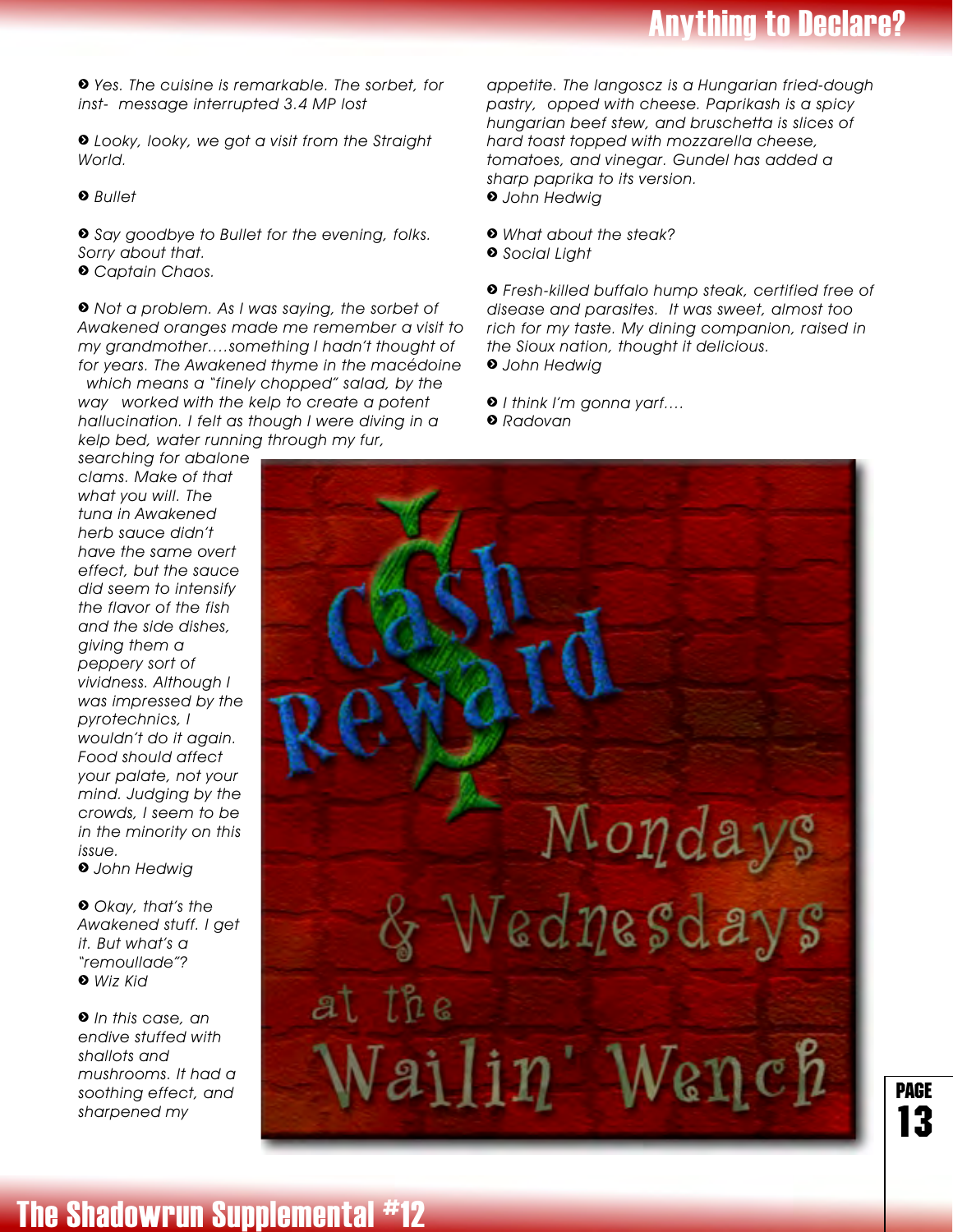## <span id="page-14-0"></span>**The Corporate Review by SwifOne (swiftone@bigfoot.com)**

*» I was skimming through some files the other day, - never you mind where - when I came upon a corp name that wasn't familiar. So I did some digging and found some interesting data. Scan it and form your own opinions.*

*» SwiftOne*

*"Need to Know"*

### **Joozu Research**

### **History**

Joozu Research was founded in 2030 by best friends Robert Hintz and Steven Gerrod. Gerrod was a skilled hermetic mage with a degree in genetics, and Hintz was a modestly successful genetic researcher. They thought that they could mix science and magic in genetic research, and the thrashing the industry had gotten from the Crash was an opportunity not to be missed. The pair opened a small lab in Fort Lewis and hired a few graduate students to assist them.

After two fruitless years, they chanced upon a means of genetically affecting likely complexion (IE: fewer zits) of offspring. The research was in immediate demand, but the small Joozu didn't have the means to administer the treatment to any but a handful of patients. Hintz and Gerrod put their heads together, and set the future course of the company. Rather than marketing their goods directly, or being acquired by a larger company with more assets, they would focus on early research and sell their results to clients.

During the mid-30's (most of) today's megacorporations began to solidify. Joozu was briefly entertained by a few megacorps for acquisition, but was eventually left alone.

*» Hey wait just one minute. "eventually left alone?" That doesn't sound like the mega-corps we all know and hate. What gives? » Gabriel*

*» Two reasons. First, Joozu is involved in controversial research namely, human germline modification that mega-corps would just as soon not have drawing protesters. Second, genetic modification is a risky industry. You can spend millions of nuyen with nothing to show for it much too easily. The early mega-corps loved risky ventures, but they always stacked the decks in their favor.*

*» DarkHorse*

*» Human germline modifications? Like diddling with baby genes? I thought that was illegal in the UCAS. Don't start spouting that extra-territorial line at me, because I know Joozu is too small to be extra-territorial . » Maine Mom*

*» Nope. Current UCAS law forbids modification of a baby's germs while in the uterus, which doesn't count any cells in a petri dish otherwise you wouldn't have all of this neat bioware . Besides which, germline modification means altering an egg or sperm cell, which isn't a fully functional cell yet, and has no protection under law.*

*» DarkHorse*

*» If they can modify a "real" cell in a petri dish, why worry about germline cells at all? » Faust*

*» Joozu isn't focused on localized "big" effects such as bioware. They focus more on subtle and difficult effects to pass on to children. This includes reduced risk of cancer, elimination of allergies, removal of many genetic diseases, etc. » Testtube Baby*

*» Not to say that Joozu doesn't tinker elsewhere, just that they don't admit it. Joozu runs a lot of inexpensive healthcare shelters in the Barrens. Ask around and you'll find a lot of women that visit there are suddenly pregnant and carrying a bit of extra cash. Come back in 9 months and there isn't any sign of a baby, and the woman is poor again, so a few months later she's back at the clinic. It's sickening what these bastards can get away with.*

*» Lonely Father*

Joozu has prospered since then, and has opened two new labs, one in Boston (2041), and the other in Chicago (2048). (Fortunately for Joozu, it was outside the area sealed off into Bug City in 2055.)

Joozu does no marketing, and relies on reputation among its clients (primarily mega-corps and their subsidiaries) to bring it continuing work. Mega-corps, particularly Shiawase and Yamatetsu, have begun to hint an interest in acquisition, but Hintz and Gerrod have negative interest.

### **Notable Personalities**

### **Robert Hintz**

Robert Hintz, a human, is one of the founding partners of Joozu, and remains in an administrative role. Before founding Joozu, he was a researcher at Berkeley University in California.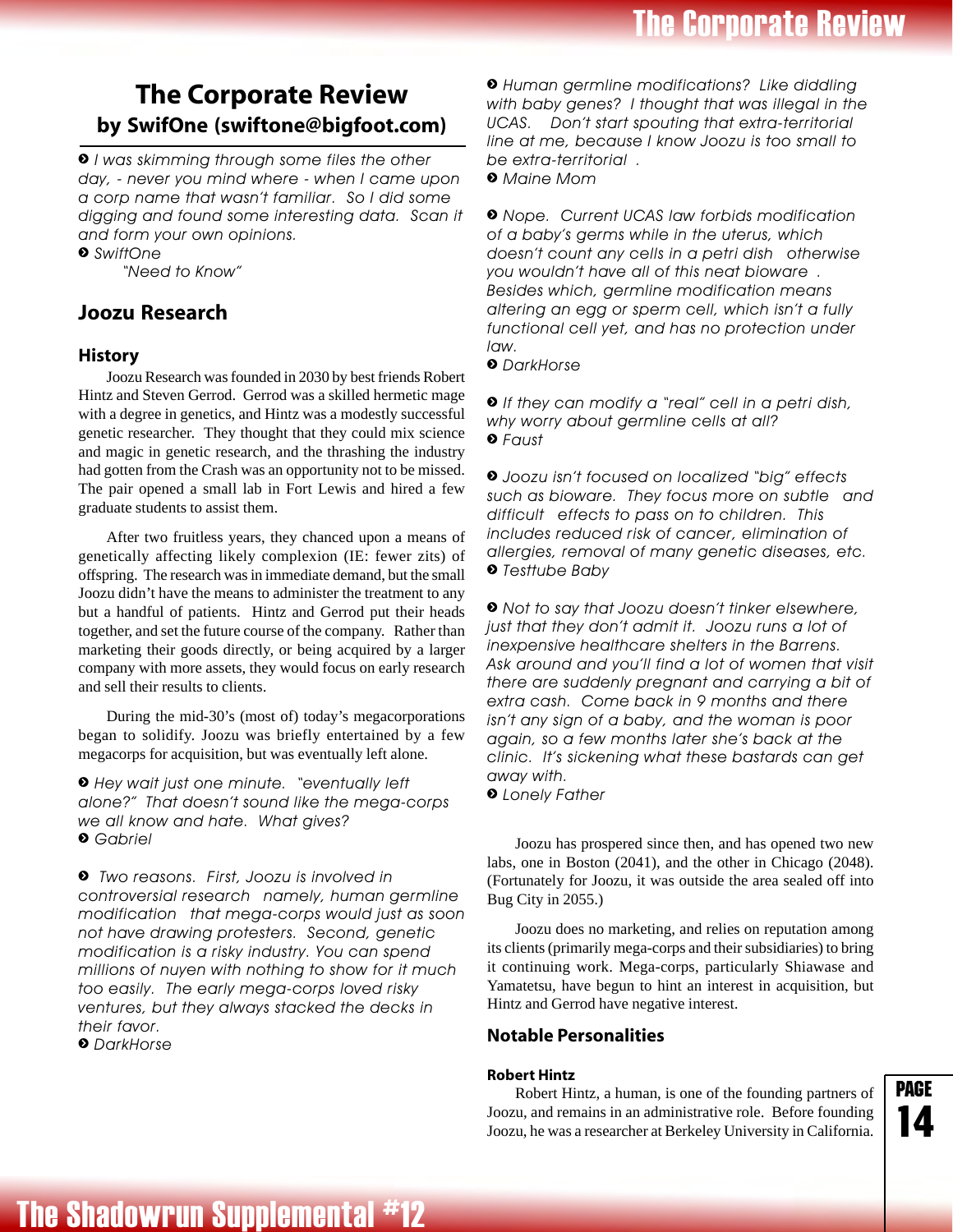## **The Corporate Review**

<span id="page-15-0"></span>Although successful, he felt the university prevented him from engaging in "important" research. When the Crash of '29 rocked his field, he saw opportunity, and founded Joozu with his longtime friend and fellow researcher Steven Gerrod.

Hintz is a loud, boisterous man, flushed with success. Joozu has accomplished what he set out to do, and he'll argue for it with anyone who cares to listen. Sitting on his laurels and admiring his own success, he will fiercely resist any takeover pressures.

#### Steven Gerrod

Steven Gerrod was an uninteresting genetics research at Berkeley University until he tested positive for magical potential in 2028. After a few years of study as a hermetic mage, he found that he only had the patience and interest to continue when it affected his life long pursuit of genetic knowledge.

A quiet, seething person, he dislikes authority and felt constrained at the University. It took little effort for his friend Hintz to convince him to partner up and start Joozu where they could both research free of any administrative constraints.

The interaction of their personalities and approach to genetics helped Joozu reach conclusions and discoveries easier than companies trying merely science. Surprisingly, despite their differences, the two men have retained a close personal friendship that is seemingly unaffected by any disputes at work.

Gerrod has become one of the world's experts on melding magical techniques with scientific ones, although most magicians will complain of his research techniques and notes as unorganized and undisciplined. Despite his advanced age (67), Gerrod continues to work in the labs on whatever project he considers most interesting.

#### Jane Hintz

Jane Hintz, 34, is Robert Hintz's only daughter. Her mother died in a car accident in 2027, and her father raised her himself, with the aid of "Uncle" Gerrod. Jane Hintz is an attractive and charismatic young woman who dislikes Joozu's research and attempts to raise public awareness of the company. This attitude has caused surprisingly little strife at home. Apparently her father believes that everyone should fight for something, although he is perfectly willing to fight for his side in return.

Her enmity towards the company may be sparing her father and would-be uncle from some difficulties. As the heir-apparent for both of them, no one wanting to acquire the company wants anything untoward to happen to them. Jane Hintz would waste little time in disrupting the company and destroying it's research if she had the chance.

### **Running Against Joozu**

Joozu's approach to security is that their data is the most important thing. Their Matrix security is nothing short of phenomenal. Each lab has their actual work systems inside of no fewer than three nested systems, each loaded with fake data. The labs connect via temporary lines that open for a five minute period each hour. The nested systems have increasingly rigorous security settings. Young wannabe deckers often test their skills against the lowest level of defenses without much problem. (System deckers often watch them without complaint simply to stay up to date with the new tricks of the trade.) Deeper layers of security include numerous trace routines and a few psychotropic black ice systems protecting the more sensitive data. None of the ice is cutting edge, but there certainly is a lot of it. Joozu can only maintain this level of security with a notable level of inconvenience for their researchers, but they have fostered an almost paranoid level of security consciousness in their offices to offset complaints.

*» Yeah, I had a beer with one of their workers once. Didn't know he worked there, and frankly, didn't care, until he got the notion that I was getting him drunk to steal his secrets. Got real mean then, and left in a hurry. Bloody idiot left me with his tab too. » Barroom Bob*

Physical security is also present, though not nearly as rigorous. Joozu contracts out their security to local agencies, Lone Star in Seattle, Knight Errant in Boston, and Eagle Security in Chicago. Security usually consists of several wandering guards, an impressive array of keypad, retinal, and palmprint locks, and heavy fast response teams on call.

*» Fragging labs are built like tanks too. I was nosing about their Chicago lab, just curious you know, when I must have set of some alarm, because I could hear the sirens outside. Took me no fewer than 20 minutes to get through all the doors and locks to get away. If one of the arrivals hadn't left the keys in the ignition it might have been curtains for me! » No Carrier*

Magical defenses are minimal, but any research rooms are fairly well warded, and they always pay for the magical support on-call with their security contracts.

### **Joozu in the Shadows**

Now that Yamatetsu and Shiawase are looking at Joozu, expect some shadow action to stir up. Damien Knight is unlikely to overlook any action in his backyard, so any runs affecting the Boston lab will doubtless operate under the all-seeing eye of Ares. Hintz and Gerrod have managed to retain full ownership of the company, so any runs will be targeted at them, though perhaps indirectly.

Joozu itself rarely hires runners, though it has on occasion done so. If any of the mega-corps start trouble, Joozu is not afraid to return the favor, and lacking any significant resources in that department, they will have to turn to runners.

Jane Hintz is a wild card that everyone will be watching.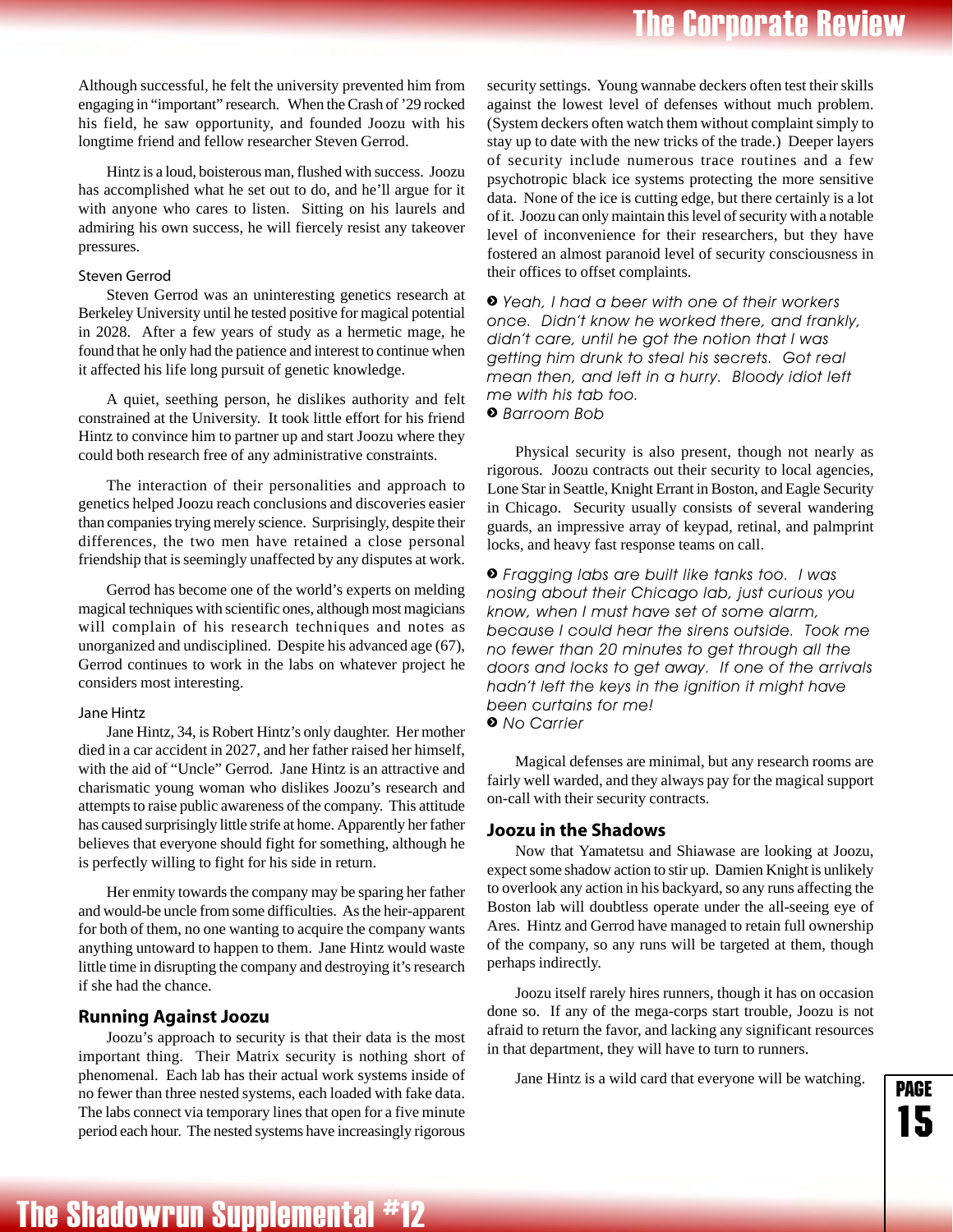## <span id="page-16-0"></span>**Places to Go, People to See**

*This month, Places to Go, People to See contains submissions from Alexandre van Chestein (havoc@videotron.ca). To submit People and Places for Places to Go, People to See, please use the submission form a[t http://tss.dumpshock.com/](http://tss.dumpshock.com/tss-cd.html) [tss-cd.html](http://tss.dumpshock.com/tss-cd.html)*

### **'Bones' Human Street Doc**

Bones is a doctor in his mid-fifties with greying hair and a thick beard. He operates out of a shadowclinic in the Redmond Barrens, paying good money to the local gangs so they keep their business elsewhere. He keeps to himself and denies any link to the Star Trek character other than his nickname.

He quit a lucrative practice to 'retire' to the shadows, where he wanted to see the true applications of the medical wonders he helped create. From this vantage point, he can truly seek to better understand the human body and mind, and continue his research into cybernetics.

Bones' true name is unknown, as he used professional help to burn any links between him and his former self. He is said to still work long nights at designing new and dangerous pieces of cyberware; where he road-tests them, and in whom, is not known.

### **Samuel Marx Human Bartender**

Sam, a middle-aged, balding fridge-shaped man with bushy eyebrows and beard, has seen 'em all. The young hotshot deckers who wind up brain-fried a week later, the first-time street sammies looking for a run, and the odd troll physad up for bouncer duty. His bar, the Baker's Dozen, is known for its maximum 15% of normal patrons. The other 85% not so normal patrons include a large majority of trolls, orks and dwarves, along with the odd shapeshifter.

No one is unwelcome at The Baker's Dozen, as long as racism is kept to null. If not, well, there's always the nice young horned gentlemen near the door who can toss the unfortunate offender out the door in a snap. The Baker's Dozen is also known to be a small-time meeting place for starting runners and Johnsons.

### **Sil Jackson Human Fixer**

Sil is a smallish woman in her early twenties who grew up on the streets and soon made a name for herself. Daughter of a fixer, she quickly followed in her mother's tracks and settled into her own web of shadowy dealings. Her short coppery hair and large round glasses often make people think she's younger than she is, and that is how she evades most stings. She seldom goes out into the streets, and has a quiet, subtly manipulative demeanor around her clients and acquaintances. She is respected by those who know her, and often overlooked by the rest.

### **Club Sniper Owner: Zenith Supernova**

Zenith is another one of those novastars who made it big quickly and immediately squandered their money into insane and risky ventures. The exception is that in this case, it worked. Even though he rarely gets out any albums, the neometal star Zenith Supernova (now CEO of Supernova Inc) has diverted his small-time corp's interests into very selective areas; namely, music, instruments, fast cars and clubs. One such club is Club Sniper, situated just inside Supernova's corporate grounds (so as to stamp down any claims of illegal proceedings inside).

Club Sniper is a club that is gaining quite a lot of popularity with thrillseekers and those past the desperation point. It consists of a ring of elevated and linked platforms with multiple bars and tables; each platform (six in all) has its own kitchen and meal répertoire, from Italian to Thai to English (the latter popularly referred to as the Smeg Bed). The platforms link to the central floor platform, which is a large dancing floor with lights, sounds, the works; the Club uses special aimed speakers which keep most of the sound in the central area, so as to keep the people who are eating from screaming their heads off.

Every Friday at midnight, Club Sniper has the Shootout, which gives it its name. Fifteen minutes prior, alarms are sounded and dancers are warned to get the hell out of the way if they don't want to get hurt. By midnight, the people who are left inside the central square (identified by construction-style black and yellow striping) take part in a contest of sorts. In the rafters, four employees come into play, armed with the latest sniper rifles, smartguns, and paint bullets. On the stroke of midnight, they pick a target and fire.

The dancer to get pelted with blue paint nets the third prize, usually something minor that ranges from free meals to gift memberships, to a small sum. The dancer who gets smeared with green paint gets the second prize, something better like gift packages from Supernova products (instruments, music systems, simsense hardware) and bigger cash sums.

The dancer splashed with the gold paint bullet gets the first prize. This is always something really big and extravagant, like an all-expense-paid trip or tour tickets with backstage passes, or in rare occasions, one of Supernova's extravagant (and expensive) hotrods. One can expect a sports car to be the first prize every month or two.

The fourth and final target nets himself what some refer to as the Grand Prize. The bullet is real. This is why Club Sniper requires any and all new customers to sign a waiver along with their membership papers, which indicates they are aware of the risks involved and cannot take legal action (themselves or their relatives) in the event of serious injury or (more often) death. Still, some say the gamble is worth it.

This combination of ambiance, food and the possibility that you could get capped at midnight make Club Sniper the place to find a very special crowd. It is also a popular meeting place for Johnsons, as no one in their right mind would hold a meeting there (though the Club has a couple of dedicated dining rooms for such events, with full-screen trid display of the dance floor.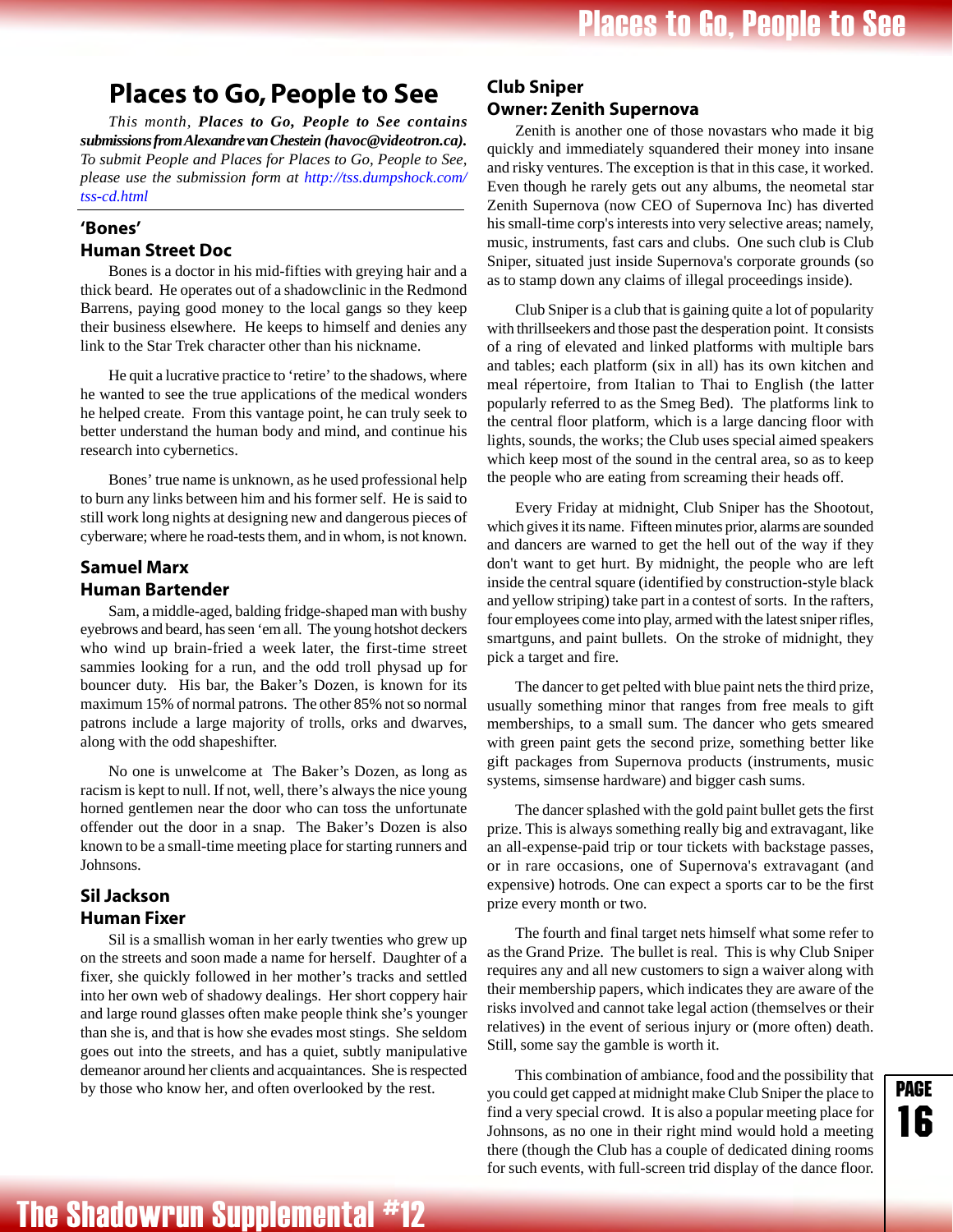## **Real Names for Fake People**

## <span id="page-17-0"></span>**Real Names for Fake People by Alexandre van Chestein (havoc@videotron.ca)**

Abhay Aditya Al-Shawa Aliberti Alidib Alpine Alvares Alvastone Amalfi Ambrose Amrik Amy Lo Anda Anouk Anstey Anumpa Araki Arbuckle Arun Ash Ashworth Astle Aviad Avtar Asuncion Awad Baldev Baljit Bardakjian Bazinet Beer Beltran Berglund Berti Bhadur Bhargava Bhereur Bhimji Bidmade Bient Bikyuk Birk Blaine Bohsali Bonfiglio Bosomworth

Bourelle

Bowra Brenda Brugger Bun Yak Cabanes Calibaba Cara Carkner Carmine Carola Cathro Cepuch Cercone Chadha Chaiyeeada Chan Chandran Chatoo Chavo Chi-Kan Chikun Chinga Chiovitti Cho Chopra Christensen Chu Chuanshin Chyczij Ciprick **Coilroy** Collier **Colton** Coralie Corinne Cornelius Courey Creath Croghan Crowston Csepregi Culloch **Czachor** Dabarno Dabouz

Dagan Daoust Denger Deryk Deshpande Desmond Detsky Dev Dewji Dezso Dhillon Dhindsa Dieter Dilip Dippold Dishoyan Don Doolan Doris Dorosario Dorothyhokay Dory Dvaipayan Dwyer Dzialowski Eachern Earle Ecclestone Eigo Eiko Egbert Eldon Empsey Enzer Erzsebet Essam Essel Etsumi Eves Fahim Faienza Fanourgiakis Farida Farncombe Farrer Faruki

Fazal Feenstra Fehr Fejtek Fern Filek Fiona Firoz Flavio Franco Friesen Fu Gabor Gamble Geta Ghose Goffe Goodick Gordon Granatstein Greaves Guenther Gulka Gunvor Gupta Gurcharan Gurdip Gursharn Gustafson Habal Hang Harinder Haripal Harnam Harrouche Hau Hebfray Hendry Hettie Horak Horvath Hune Hunter Hurtubise Hyman Iain Ian Ida

Ignaszewski Imori Iqbal Isca Ivy Ivylyn Jacek Jagannathan Jagjit Jaikaran Januszczak Jarin Jellinek Jensen Jerzy Jesper Jinnah Ju Ho Ha Kadoke Kajrenius Kallab Kamel Kander Kanporlam Kapahi Karam Karamjeet Karmen Kaur Ka Wing Ha Keri Kernaghan Khan Kim Kimit Kinghar Kirpaul Kirstein Klemmer Koko Kolhatkar Kovacs Kozicz Kwaifong Kwan Kwok

page <u>....</u><br>17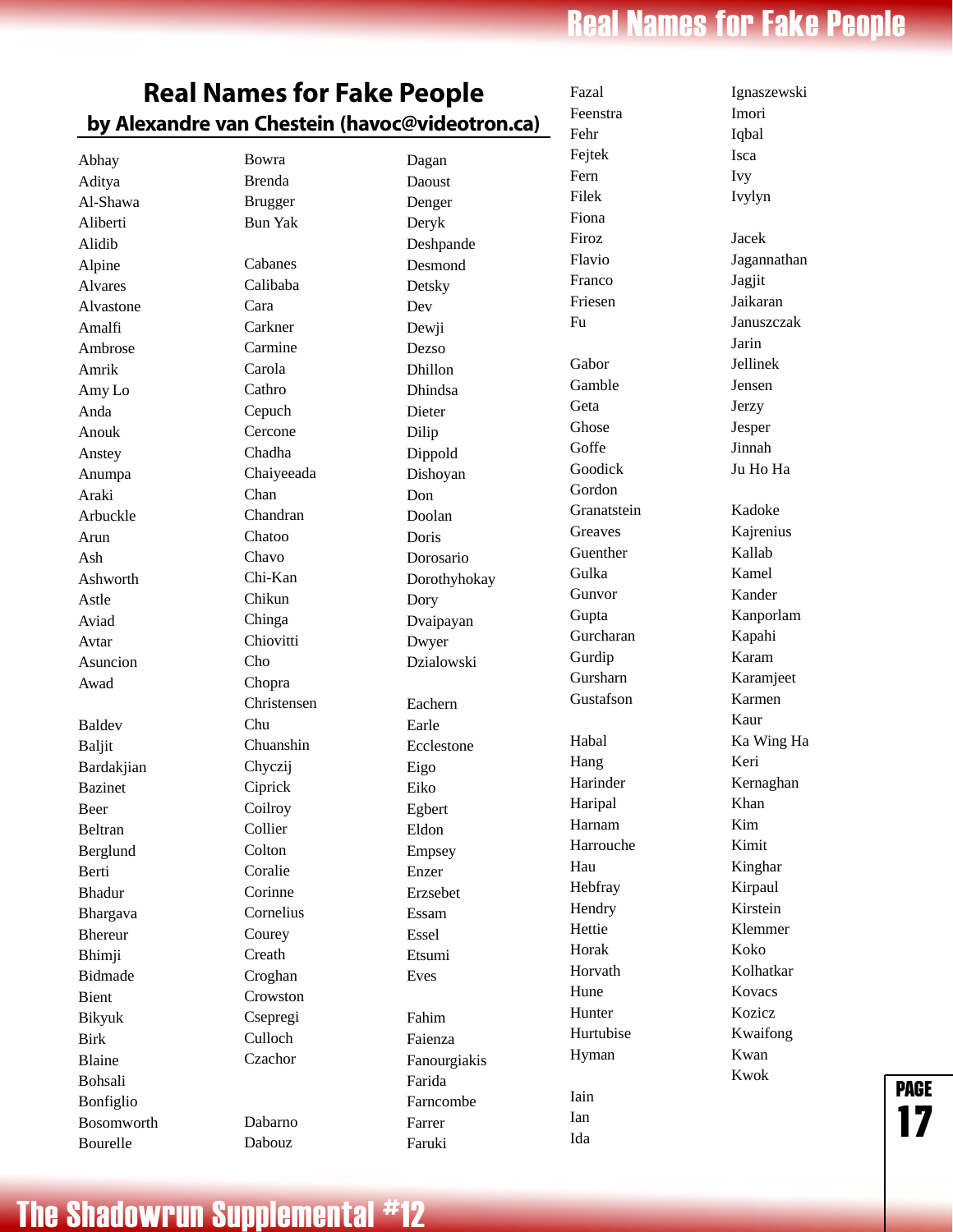## **Real Names for Fake People**

Wai Ho Ma

Lai Lakshminarayanan Lamy Lancaster Langleben Lars Lawson Lineker Lofchy Lofsky Loreto Lorimer Lorriman Luba Luk Luviminda Lydes Makhija Mahalingam Mahdy Majed Mamerdo Maneesha Mantoura Manvi Marina Marshall Martz Masek Masuda Maswar Matys Matsue Mazotta Mazumdar Mazur Measner Medhat Mei Mellas Mensha Metarita Methe Metler Metrick Michailiuk **Michetti** Millican Mirah Mirak

Mitra Moffat Moira Molnar Morgentaler Motohisa Mounir Mudaliar Muhunthan Mukherjee Munir Murlin Murugesu Nasutidball Naveen Needham Norby Noriko Novakis **Oiling Oostenburg** Orlikow Panchal Pankajkumar Pantana Parmar Pawan Pereira Petricic Pickrill Plener Poon Prabha Prokopetz Puddington Pui Puifung Pulin Purushotham Quon Raafat Rachelle Ragui Rai Raman Ramy Rao Rasul

Ratnaswami Rauch Razanadrakoto Reibling Rie Riegert Rivard Rookmani Rowat Russ Rust Rynard Sack Sadik Said Sakaguchi Salina Sallaberger Samavedham Sanaimahmoud Sandhu Sandy Sangara Sangha Sankoff Santoth Sanz Saraw Sasa Sauha Saul Saynwittgenstein Sears Seema Sekiya Senson Seungduk Shankar Sharma Shessel Shi Shick Shilien Shimizu Shinichi Shpritser Siddals Sigridur Simm Singal

Singh Siramthi Sol Spahr Spence Spiegel Spillett Spowart Sprague Sproxton Stastny Stirling Strilchuk Suk Suppiah Swayam Swinton Szalpeter Szeto Szwec Tamunoiyala Tannenbaum Tannock Taploo Taruna Tekanoff **Thackray** Thanh Thilo Thoft Tighe Tirlok Tithecott Towle Tran **Trotta** Tsang Tucker Tumanglay Vanderhoof Vanderlubbe Van Everdingen Vesner Vidalin Vijay Vrkljan

Waiyin Walmsley Walwyn Wee Wetselaar Whitman Wintzenrieth Withrow Wohlau Wong Yates Yoneda Ypeus Yukfongallison Yuji Yunhoi Yurchuk Zackary Zaghlol Zaltz Zaven

Zbigniew Zieber Zoltan Zottenberg

page

18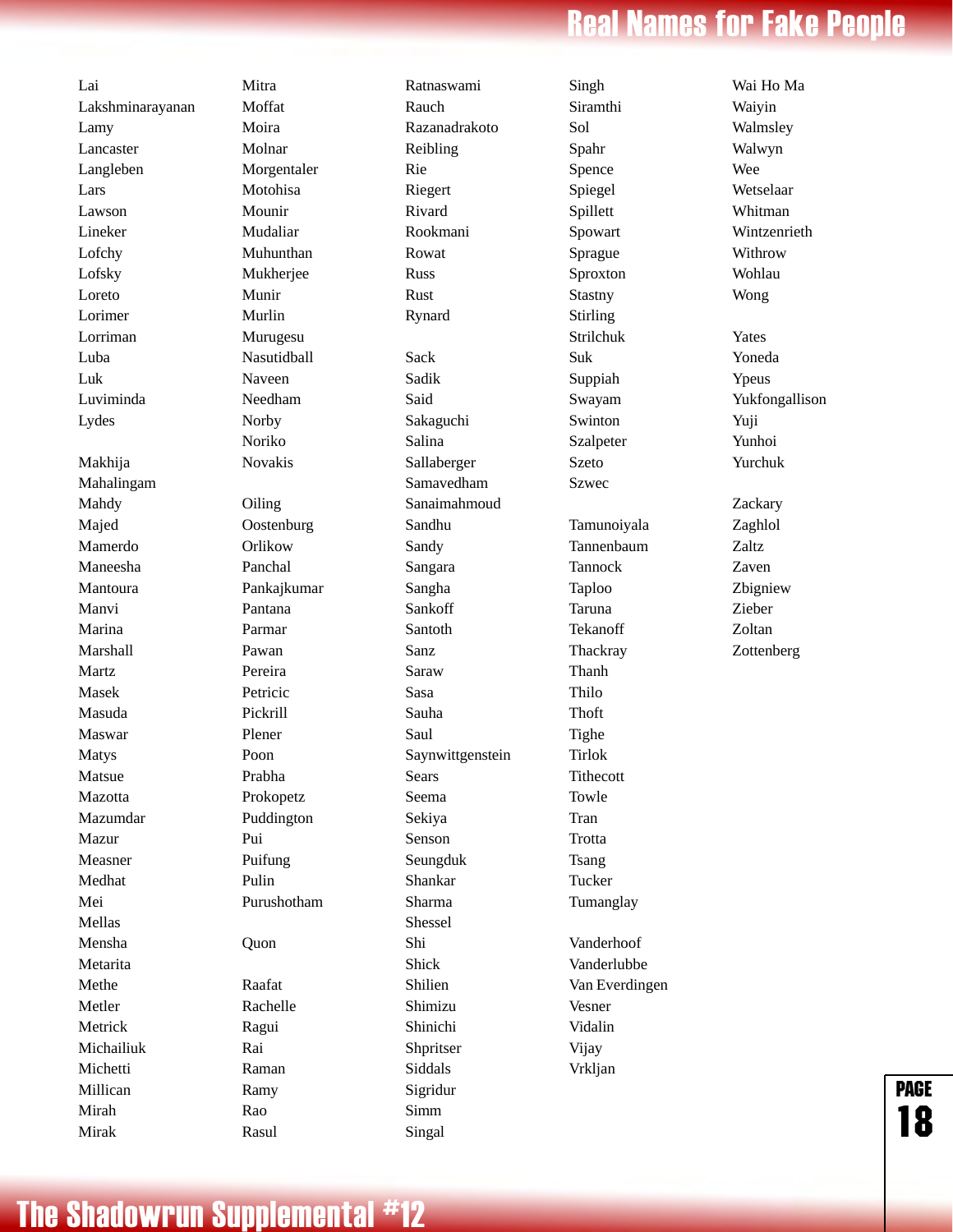## **The Cluttered Datastore**

<span id="page-19-0"></span>*This issues cluttered datastore features submissions from Ray Macey (nightrain@tpg.com.au), (Glenn Royer (groyer@ringling.edu), Cullyn Savill (someone@cullyn.com), Arclight (arclight@datahaven.de), Kwyndig (kwyndig@usa.net), Psybre (anything000@hotmail.com), and Yagathai (Yagathai@aol.com) To submit items to the cluttered datastore, use the submission form at http://tss.dumpshock.com/tss-cd.html*

*» Well, after some slight hiccups with our Matrix access, we're back, offering rundowns of new and interesting gear, along with a new section covering all sorts of magical stuff. As usual, keep the comments civil, and if you've got some interesting stuff, share the wealth, and pass it along to us! » NuDawn*

## **Electronics**

### **Ares TechMan Wearable Computer**

Composed of two parts, headset and a pocket computer. The headset consists of stereo headphones, a mounted inicamera, a microphone and a hi-res monacle. The computer is just a regular pocket computer with 100Mp of memory. You could plug it into cyberterminals, decks, simsense players, but it only gives audio and limited visual readout, no other senses. Commands would be issued to the module via a natural language command processor.

For example, To scan a crowd for a face that's stored on a chip you would say - "Computer, scan area for visual pattern stored on memory module under file name 'Target'"

Decking can be done as if it the user was a turtle, but you could jack it into a rigged vehicle and get diagnostics reports and sensor readouts. No datajack bonuses are given. Also, smartlinked guns could plug into the computer, allowing for the normal smartgoggle bonus.

| Weight | Avail.       | Cost  | -SI  |
|--------|--------------|-------|------|
| 2      | $5/10$ hours | 3000¥ | -1.5 |

*» The one overriding problem with this is that the angle has to match EXACTLY for the image identifier to work properly, since it's not a Trideo camera, and a trid image doesn't get interpreted properly by the image processor. In other words, if the guy's standing right in front of you, but his trid image is rotated so that the back of his head is the actual angle of view, the computer won't recognize it. Another thing with this is that it tends to go "crying to momma" when it gets sensory input it doesn't recognize, since apparently the original sensor software was designed for playback analysis, and if the input data isn't understood, it tends to embellish, which can lead to fatal mistakes. » Jonesy*

### **Behring Chemical Alarm**

A small device constantly analyzing the surrounding air. When detecting a hazardous agent, it either activates an audio alarm or a small red LED. The Behring Chemical Alarm can also be linked to a computer system so an alert can be broadcast to a remote workstation.

| Weight | Avail.     | Cost | <b>SI</b> |
|--------|------------|------|-----------|
| 0.1    | $8/6$ days | 500¥ |           |

*» These things are used by lab techs to let them know when they've fragged up. But they can also be tuned to detect simple molecules, like carbon dioxide. I did a midnight run against a small ompany and their alarm system went off when the chemical alarms mounted near the doors detected my breath. » Graht*

### **Dataline Reader**

A device attached to the exterior of a fiber-optic cable, this device slicesopen the casing and reads the pulses of light. Due to signal degradation, a Rating of 3 or higher is required to access sound, and a minimum Rating of 6 is required for video.This device is extremely hard to detect, requiring a physical inspection of the lines. A transceiver version is available, add  $(500 * 1 +$ Point of Flux) to the price.

| Avail.                                    | Cost | SI. |
|-------------------------------------------|------|-----|
| Rating $+3/10$ days $3,0004 \times RTG$ 5 |      |     |

*» Don't believe the hype about them being so hard to detect. Putting one of these in place introduces noise into the fibre, degrading it's effectiveness, which can be a giveaway to those paranoid enough. » Static*

### **Dr. Odd's Shock Spheres**

Developed by the eccentric mad scientist/shadowrunner Dr. Odd, these small, golf ball-sized silvery spheres are equipped with a miniaturized capacitator that packs a hefty charge. A barely perceptible hairline crack circumscribes the sphere, dividing it into two hemispheres. A quarter-twist of the hemispheres in opposite directions arms the sphere. After arming, impact triggers the weapon, releasing the capacitator's electric charge into the first conductive surface to touch the sphere's surface; typically, whomever it is being thrown at.

Used spheres can be recharged with an Electronics roll (TN 6) and access to the appropriate tools. Use caution, however, in

| PAGE |  |  |  |
|------|--|--|--|
|      |  |  |  |

| Conceal |           | Dam. Weight Avail. |            |              | Cost SI Legal |
|---------|-----------|--------------------|------------|--------------|---------------|
| - 10    | Special 2 |                    | 6/48 hours | 75¥ 1.25 6-D |               |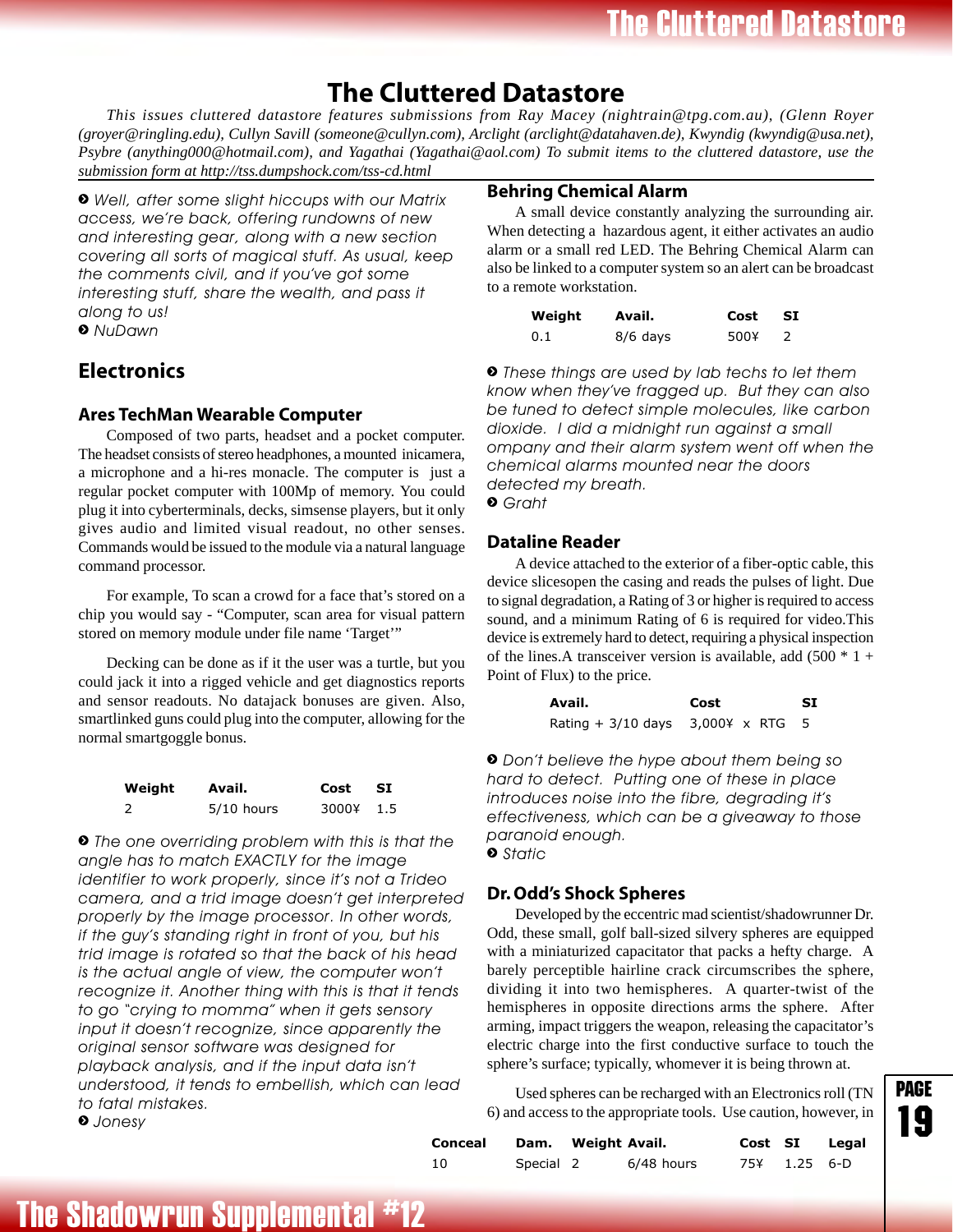<span id="page-20-0"></span>retrieving spent spheres. It's impossible to tell just from looking at one whether or not it has discharged. Damage from the sphere is (STR-2)M (Stun),and the damage from the electrial shock is 10S (Stun)

*» There's several groups knocking out cheap ripoffs of the original Dr. Odd's design, now. You get what you pay for - but you already know that, don't you? » NoName*

*» I've got an adept friend who uses these things often. They work great unless you're dealing with someone wearing body armor. » Hall, Great*

### **Lafton Optronics M456MK1**

Resting above the left eye, the M456MK1 features a compact ultrasound emitter and a monocular visor operating on only one battery. The advantage of the M456MK1 is obvious: you can carry out your mission with normal vision but keep an eye out for enemies disguised by magical means. The system can mount on a face mask or helmet mount.

|           | Weight Avail. |            | Cost  | SI |
|-----------|---------------|------------|-------|----|
| M456MK1   | 0.2           | $8/4$ days | 5,500 | -3 |
| Face Mask | 0.1           | 4/48 hours | 500   |    |
| Helmet    | ۰             | 4/48 hours | 300   |    |

*» This thing works as advertised. It can be a little disorienting right at first, so I recommend getting used to it in a non-combat environment. » Griffyn*

*» Unless your enemy is using Improved Invisibility, in which case it isn't worth the cardboard box it comes in.*

*» Graht*

### **Gear**

### **Behring Chemicals Acidizer**

Normally a acid dispenser for laboratories, this pistolshaped device can be deployed to burn through locks. The device is constructed of light-weight polymers with a detachable plasteel canister with a acid resistant inner coating.

The standard acid distributed with the Acidizer can create a 1 CM cubed pit per combat term in non reinforced metal.

| Weight | Avail.      | Cost | <b>SI</b> |
|--------|-------------|------|-----------|
| 0.2    | $10/6$ days | 150¥ | 0.5       |

*» Contrary to what you'll see on the trid, acid turns out to be a horrible weapon. Shoot a lock with this stuff, and the lock will soon be slag. Hit a person, and they'll get damage...after an hour if they didn't clean it off. If you must use this to defend yourself, shoot for the eyes. Or better yet, just throw it at them, it'll do more damage. » SwiftOne*

*» Locks aren't the only thing you can use this little beauty on. A healthy squirt to the engine block, manifold, brake pads, or lug-nuts are all just little ways of telling that hostile rigger or police patrolman that you care. Planning ahead to disable a vehicle that's likely to pursue you will make your getaway that much smoother. » D-Lux*

### **FireMax Jellnite**

A fire-starting jell that cannot be detected after fire has burned down completely. Enough for 10 uses, available in a squeezable tube or as single use cubes.

| Weight | Avail.       | Cost | - SI |
|--------|--------------|------|------|
| 0.1    | $4/24$ hours | 10¥  |      |

*» Buy this from the right people, and it will come in a toothpaste tube. Great for family travel! » Ral*

*» Just make sure you don't confuse it with your toothpaste <grumble>. » Graht*

*» Be careful to make sure the room will burn. Friend of mine thought he was home free after he tried to roast a not-so-friendly mage's lab who had some ritual materials on him. Turn's out the mage's place used that new fire-retardant drywall, and only suffered a large scorch mark. That's all that was left of Billy too, after the spell hit him.*

*» SwiftOne*

### **Gut jar**

Back then when organic drugs were smuggled into the country more often, these tiny cylinders were swallowed to smuggle the contraband through customs. Will not show up on most scanners.

| Weight | Avail.       | Cost | -SI |
|--------|--------------|------|-----|
| -      | $2/24$ hours | 10Y  | 0.5 |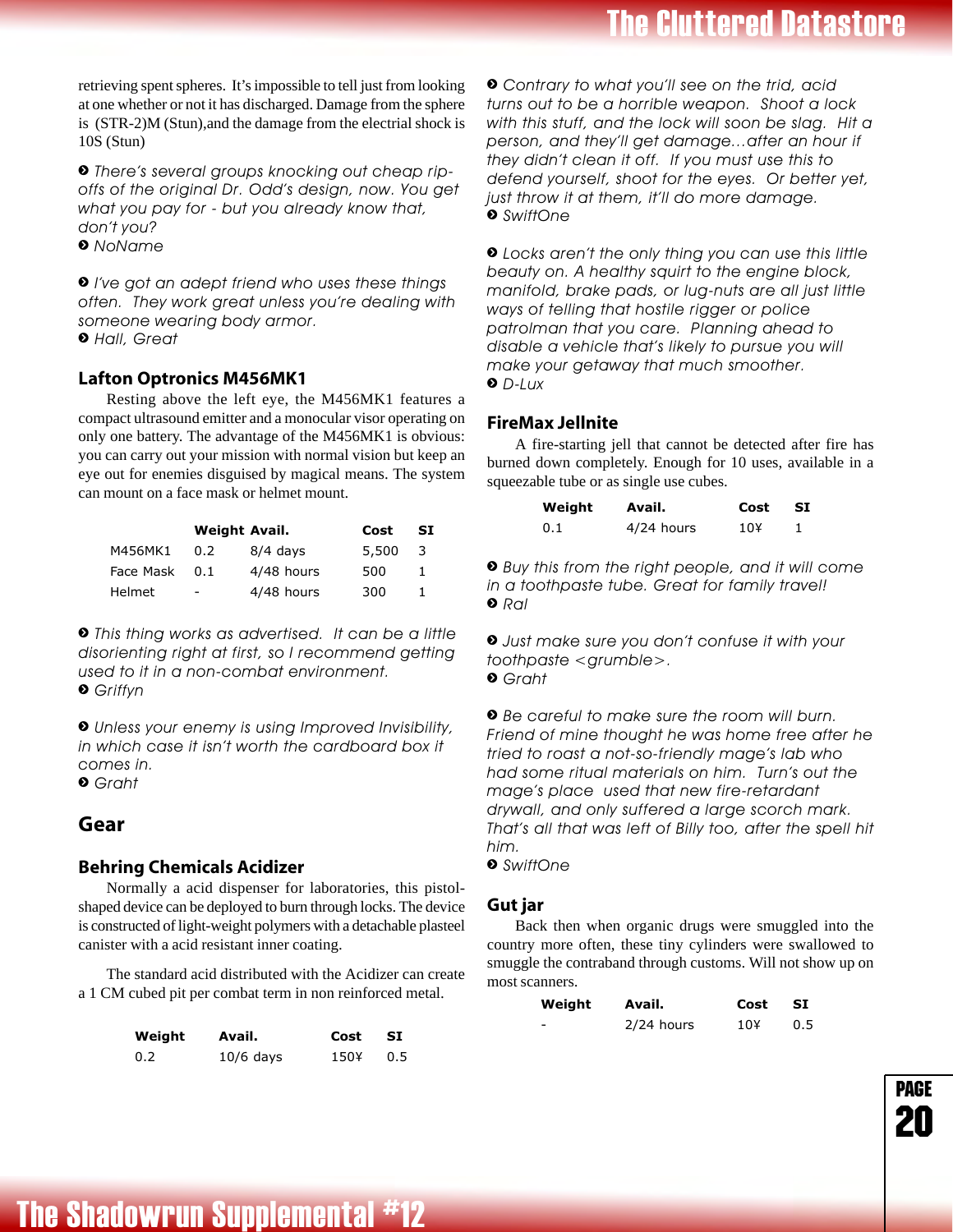### <span id="page-21-0"></span>**HimalaTek Ascenders**

A mechanical ascending device. Supports a maximum weight of 150kg, with a speed of 0.75m per second. The internal batteries recharge when descending.

| Weight | Avail.     | Cost | -SI |
|--------|------------|------|-----|
| 0.2    | 4/24 hours | 250¥ | 0.8 |

*» Where does he get all those wonderful toys? » Joker*

- *» ???*
- *» SwiftOne*

*» One thing to watch out for, though, is the fact that they are a long way from being easy to recharge any other way, so I hope you have a convenient building to hang from once it's all over with.*

*» Mountaingoat Mel*

### **Kaercher Decon3000 Kit**

The manufacturer of the worlds most often used cleaning agents and producer of the worlds first decon praying device for individual use now markets his third generation of decontamination kits. The Decon3000 is a small cylinder holding a micro emulsion and pressured air. Enough to decontaminate 2 metahumans or a small vehicle.

| Weight | Avail.      | Cost    | <b>SI</b> |
|--------|-------------|---------|-----------|
| 5      | $12/4$ days | 2500¥ 3 |           |

*» Heh. Used one of these once to hose down a team mate. And not because he was contaminated, but because he hadn't taken a bath in about a week <grin>. » Graht*

*» You forgot to tell them that afterwards I took that can and shoved it up your 0.01 MP deleted by sysop*

*» Magaga*

*» It was worth it Magaga, it was worth it. » Graht*

### **Raiton Chaffer**

The Chaffer is a cost effective way to jam ultra sound detection equipment. It can be loaded into any standard grenade auncher and when fired disrupts into a 5x5m cloud of shredded plastic Mylar.

The Raiton Chaffer's jamming effects last for 3 combat turns.

| Weight | Avail.     | Cost | -SI |
|--------|------------|------|-----|
| 0.1    | 6/72 hours | 200¥ |     |

*» This thing also does some pretty impressive things when combined with a high-intensity spotlight and a dark night... » CameraMan*

*» The only time I've seen these used was as confetti generators when a local go-gang held a block party. Fun party <big grin>. » Graht*

### **Shark Chain**

Made from non-oxidating steel, this is the ideal protection against sharks and other predators.

Shark Chain cannot be shared between characters unless they are similarly sized and are the same metatype - GMs discretion.

| Weight    | Avail.     | Cost    | - SI |
|-----------|------------|---------|------|
| Body $+2$ | $8/4$ days | 2500¥ 2 |      |

*» Megalodons will just swallow you \*grin\* » Shark Boy*

*» "other predators", namely guard animals. Be wary though, while the chain prevents most of the damage from a bite, it doesn't keep you from being thrown and dragged around. The same chain that prevents the damage also gives them a really good grip. Pretty useless against bullets. » SwiftOne*

*» Being thrown and dragged around is often the least of your problems. Since it's a mesh, the chain is effectively fabric and flexes just like fabric, and thus offers almost no rigidity. Which basically means that it doesn't protect you from getting crushed. So that Piasma's tusks may not gore you, but it's jaws can still crush every bone in your body. » Munin*

*» But the suit comes through it okay :-0 » SwiftOne*

*» Be wary of cheap knock-offs. Any idiot with a drill and some pliers can make chainmail. But that doesn't mean that it'll stand up to teeth or claws. The honest to Jim "Shark Chain" tm has welded links that are unlikely to open or fail. ArcoTek CAS offers "DiveShield" tm , which is a similar product, but has links that are forged as a single piece which means they make the entire suit pretty much in one go , but the price is astronomical because the process is difficult. You get what you pay for, though. » Bayou Jack*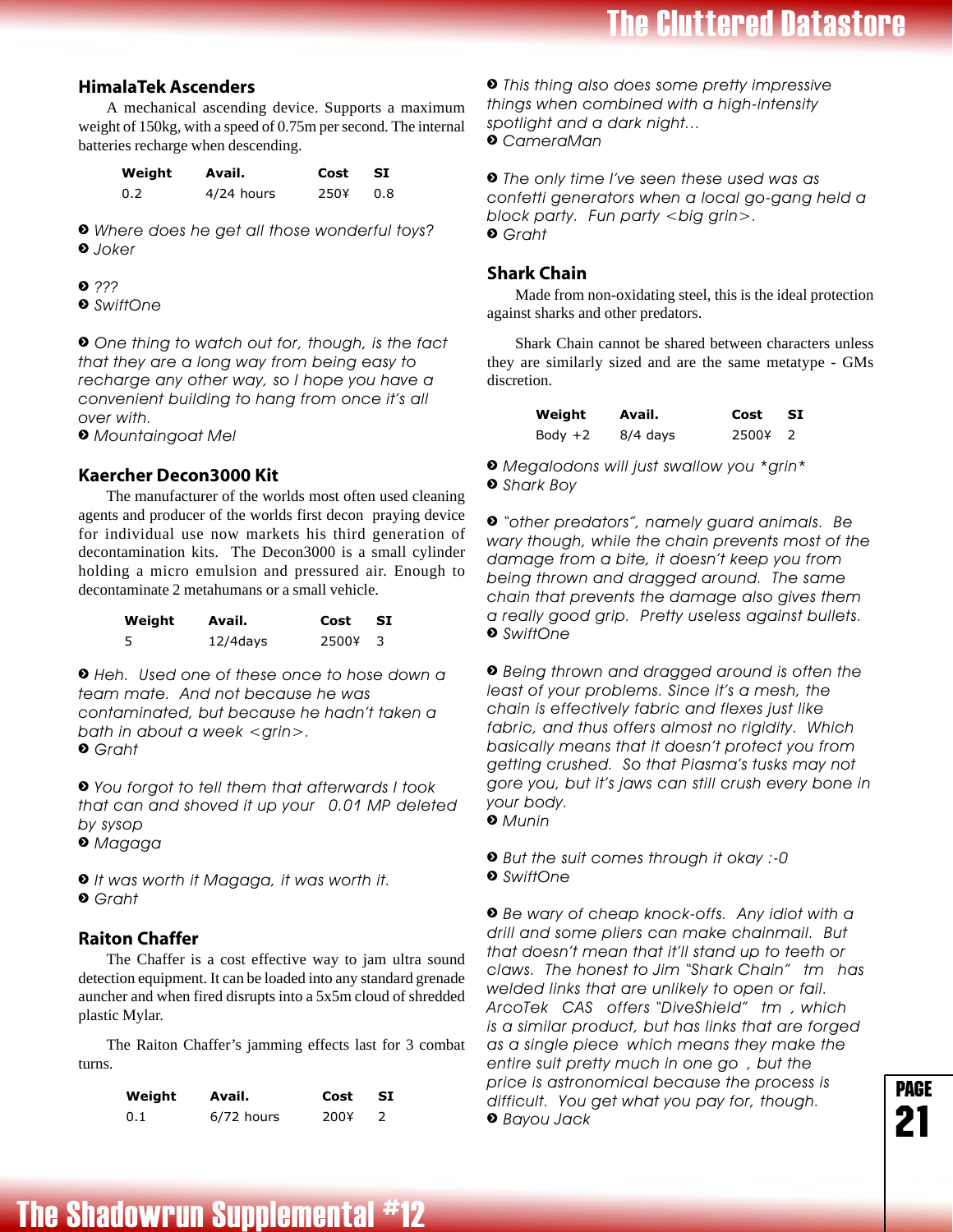### <span id="page-22-0"></span>**Tesa Corporation Tire strip**

A sheet of plastic that molds when in contact with a catalyst stick. Hardens in 1 minute. Used by Lone Star forensics to secure tire tracks for later identification.

*» A creative mind can come up with many uses for this*

*» SwiftOne*

| Weight | Avail.     | Cost | -SI |
|--------|------------|------|-----|
| -      | 4/24 hours | 50   |     |

## **Tai's Magical Goodies**

### *» Hoi there chummers,*

*As it so happens, NuDawn needed some spells and other assorted magical goodies for this here fine publication. It just so happens that I'm in a position to provide just such knowledge. Further, I also owe her for some events that you nosy arkers are just going to have to live without knowing.*

*So what relevance does this have to you? Well, obviously it means that I have scrounged up a few formulas, some adept powers, and even a new metamagical ability making the rounds and put them all in one place for you to peruse.*

*Go to it and enjoy,*

*» Tai*

### **Manipulation Spells**

### **Emotion Paint**

This transformation manipulation spell was invented by a blind mage who used it to aid her in an 'astral painting' art form that she invented. This art involved painting items with certain emotional imprints that conveyed meaning and feeling via the astral imprint, rather than visual cues. This spell allows the caster to embed certain emotions into an item, whether or not the mage is actually feeling the emotion. The number of successes determines the amount of fine control the caster has and the maximum number of successes a person viewing the item can achieve on the Assensing table (SR3 p172) to read the emotions.

| <b>Type</b> | TN | <b>Duration</b> | <b>Range Drain</b> |   |
|-------------|----|-----------------|--------------------|---|
| Mana        | 4  | P(10 turns)     | Touch              | м |

### **Ritual Cleansing**

This transformation manipulation spell has the simple effect of destroying the ability of any given item to be used as a material link for ritual sorcery without visibly altering or damaging the item. This will work on blood samples, items from places and inactive foci (though activating the focus at a later point destroys the effects of this spell). The force of the spell limits the items that can be affected according to the Object Resistance Table (SR3 p182). In the case if foci, the maximum force foci that can be affected is equal to the force of the spell.

| Type | ΤN | <b>Duration</b> | Range Drain |  |
|------|----|-----------------|-------------|--|
| Mana | 4  | P(15 turns)     | LOS.        |  |

### **Illusion Spells**

### **Blur**

This indirect illusion spell serves to 'fuzz' the appearance of the target in technological recording/perceiving devices. Any perception tests to recognise (not detect, just recognise) the target are increased by the casters successes to a maximum of the spells force.

| Type     | ΤN    | <b>Duration</b> | <b>Range Drain</b> |  |
|----------|-------|-----------------|--------------------|--|
| Physical | 4 (V) |                 | LOS                |  |

### **Metamagical Abilities**

### **Alter Signature**

This is a metamagical power currently being taught by some of the less than legit magic groups out there. It's not easy to find someone to teach you, but it is possible.

This power allows the user to alter the astral signature left behind by the use of magic. It can alter any signature the user leaves behind himself, or that of anyone else. In either case, he can only alter the signature to that of another signature that the user knows.

To use the power, the must first detect an existing astral signature via normal means. He then performs a complex action and rolls a number of dice equal to his initiate grade against a Target Number equal to the force or rating of the effect that left the signature. One success allows the user to alter the signature.

At this stage the user must resist Force (M) drain where Force is equal to the Force or Rating of the effect that left the original signature. If Force is higher than the users magic attribute, the drain is physical otherwise it is stun.

If at a later stage someone attempts to read the altered signature, the GM should secretly roll a test as if the viewer was trying to break the users masking. If this test succeeds, the viewer sees the original unaltered signature as well as the 'forged' signature overlying it. If this test is unsuccessful, then the viewer sees only the forged signature and believes it to be the real thing.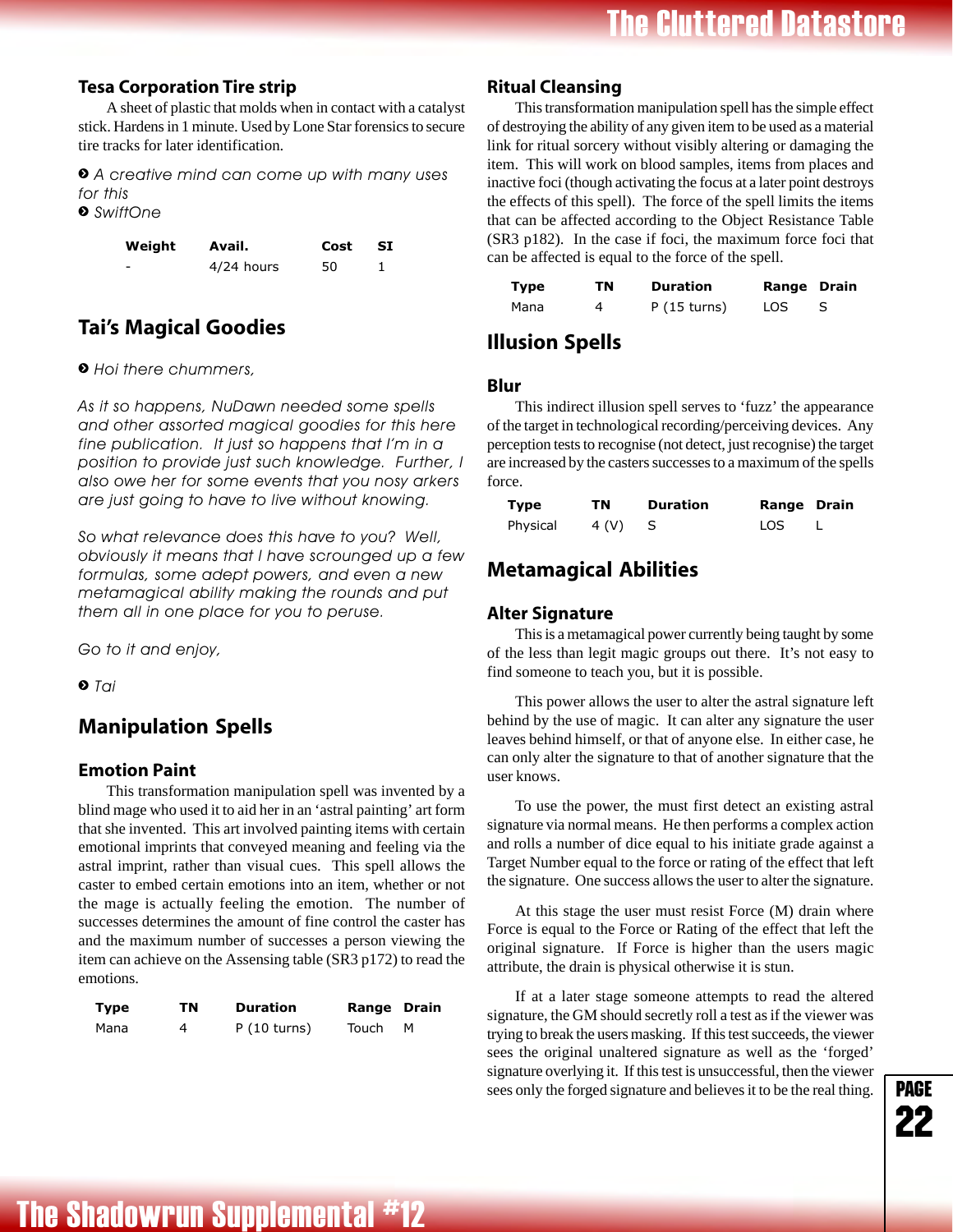## **The Cluttered Datastore**

### <span id="page-23-0"></span>**Adept Powers**

## **Thermal Chameleon**

### **Cost: .5/point**

Shamanic Adepts following reptilian totems were the first to manifest this power. The heat radiated by the adept's body becomes similar to that of its surroundings. This does not mean the adept is cold-blooded.

Increase perception tests made to detect the adept with thermal vision/sensors by 1 for each level of thermal chameleon power the adept has attained. In the case of active sensor tests and sensor enhanced gunnery, increase the adept's signature by 1 for each level of thermal chameleon. The adept may activate this power with a free action, but it takes one full combat turn to take effect. These effects are cumulative with other sources of thermal masking designed to decrease the character's thermal profile.

### **Ricochet**

### **Cost: 1**

The Ricochet power bestows upon the Adept uncanny to downright scary proficiency with firearms. When the Adept fires a pistol, rifle or any other kind of gun that shoots a single bullet (shot and flechette ammunition do not work), he or she can attempt to 'bounce' the bullet off sufficiently hard surfaces in order to reach hidden or covered targets.

The Adept may use this power at any time, as long as the target can be reached by bouncing the bullet any number of times off hard (Barriers of rating higher than the weapon's Power) surfaces in order to reach the target. Each ricochet takes away 2 points from the Power of the weapon and adds 2 points to the Target Number of the shot. When the Power reaches

### **Totems**

### **Scottish Wildcat (Felis grampia)**

Exploitation of the laws that constitute 'What exactly makes a wildcat?' led to this reclusive species being hunted nearly to extinction. The species has existed since the Early Pleistocene era and is a survivor, despite man's intervention. Unfortunately it suffers from a catch 22, where hybridization will lead to its destruction, but without it, their species will be extinct soon anyway.

*Totem:* Scottish Wildcat has problems finding trusting people. It calls more to metahumans, and usually in rural settings. Scottish Wildcat is ever eager for vengeance,

and acts on impulse whenever it is sure of 'whats happening' and deals with revenge swiftly and brutally. Scottish Wildcat shamans almost always work alone, unless they have potential partners that they completely trust. Wildcat Shamans tend to be strong willed - Wildcat doesn't choose those that can't handle him, nor ones that are easily swayed. Stubborness seems almost a necessity.

*Environment:* Traditionally open ground and around moors, with plenty of game. Can be found near civilization, but will rarely live around populated areas.

*Advantages:* +1 dice to all combat spells. +2 dice (cumulative) for all spells used that will directly inflict damage onto someone the shaman is acting out revenge on. +1 dice for illusion spells.

*Disadvantages:* Willpower (6) Test to not act out revenge immidately. -2 dice to all health spells.



**You don't score points with an empty clip in Berserk!**

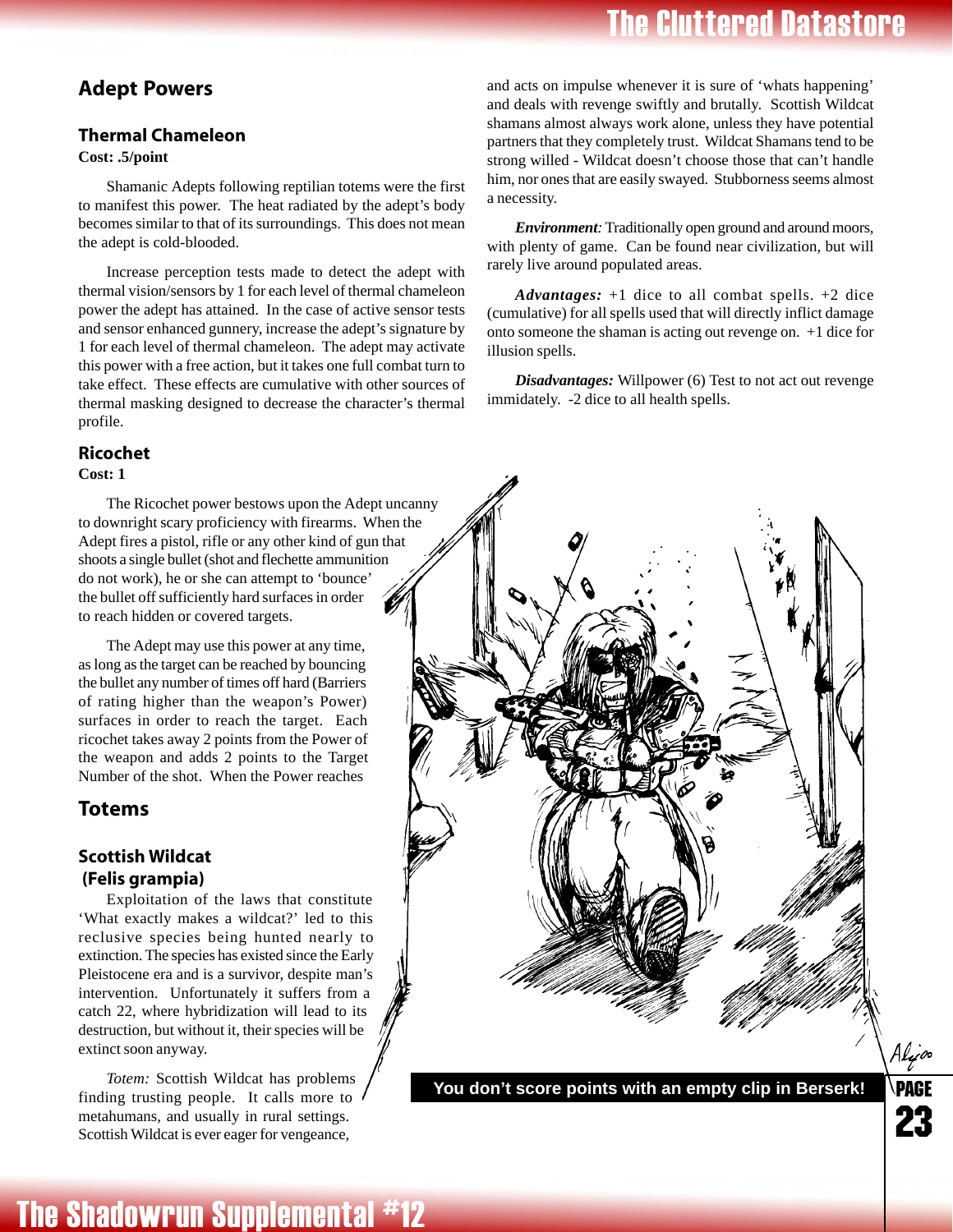## <span id="page-24-0"></span>**Damage Control by Bull (bull@dumpshock.com)**

### **Controlled Ruthenium**

Ruthenium Polymers are, without a doubt, are one of those items that give Munchkins wet dreams. They're also once again a piece of required equipment for every Assassin, Scout, and general "Sneaky Type" character in the 3rd Edition World. And they are without a doubt an endless source of headaches for GM's "blessed" by the presence of players with any sort of munchy streak in them at all.

So what's a GM to do? Under **Man and Machine** rules, there isn't much. They're dirt cheap, don't have an unreachable availability number, have a pathetic Street Index, and for god's sake, are **legal**! I think every ganger and 'Runner wannabe with some loose change in their pocket has one of these all of a sudden. So outside of blatantly changing the rules and stats for these pieces of obnoxious tech (Which is fine and dandy, but not always a viable option), you need to think "Outside the Box", or in this case, "Outside the Rules".

I learned early on that the easiest way to control a player's gear is to take it away from them. However, do this too often, and you can loose your group fast. **But**... Damage the equipment so as to render it useable but less effective, and you just annoy the player, control the equipment, and spur him on to fix it. Sure, it doesn't cost as much to fix as it does to replace (Well, usually), but, it does help you control the item.

So after thinking about this a bit, and playing with a few different ways of "damage control" in my home game, I've decided to formalize a short list of rules governing damaging of these rather delicate pieces of technology. Ever notice how the most expensive toys can often be the most fragile? And let's face it, how often does the runner get a chance to stop and change clothes after the fighting has started. And how many of them is willing to leave their precious munch-tech behind while they do their fighting?

### **Camera Damage**

Ruthenium Suits work via a series of cameras that constantly take pictures, then transmit them into the material of the suit, effectively creating a perfect camouflage to hide the wearer. The more cameras you have, the less work and dispersment each one has to do, and the more effective the suit is overall. However, these cameras are delicate items, and will often get smashed or cracked if the wearer takes any damage while wearing the suit.

Each time the player takes any sort of wound, roll 2d6 and add them together. If the result is equal to or lower than the current number of cameras operating in the suit, one of the cameras was damaged and becomes inoperable. Reduce the suit's effectiveness accordingly.

### **Ruthenium Cloth Damage**

Like the camera's, the material of the suit is a somewhat flimsy material with conductive wiring sewn into the fabric. The material of the suit can easily be torn, and in a combat zone, it frequently is. Every time the character is physically hit, whether he was damaged or not, there is a chance that the suit will be torn or damaged enough to reduce it's effectiveness. Whenever a character is hit, roll a D6 and consult the Ruthenium Cloth Damage table.

### **Ruthenium Cloth Damage**

| <b>Wound Level</b> | <b>Damage Effect</b>                                                                    |
|--------------------|-----------------------------------------------------------------------------------------|
| No Wound           | The suit is damaged on aroll of<br>1. Reduce the effectiveness of the<br>suit by 1.     |
| Light              | The suit is damaged on a roll of 1-<br>2. Reduce the effectiveness<br>of the suit by 1. |
| Moderate           | The suit is damaged on a roll of 1-<br>3. Reduce the effectiveness of the<br>suit by 2. |
| Serious            | The suit is damaged on a roll 1-<br>4. Reduce the effectiveness of the<br>suit by 3.    |
| Deadly             | The suit is automatically<br>damaged.Reduce its effectiveness<br>by 4.                  |

### **Reparing Rutheneium Polymers**

The Ruthenium cloth can be repaired, but it's much more complicated than simply sewing up a rip in your shirt. Miniscule electronic connections need to be patched, among other things, and these require a great deal of attention.

Ruthenium can be repaired by hand through the use of either an Electronics B/R test, or through a Ruthenium B/R test and access to an Electronics Shop or Electronics Facilities. The base TN for such a test is 4 for Ruthenium B/R, and 6 for Electronics  $B/R$ , modified by  $a+1$  for each point of effectiveness that was reduced through damage to the suit. The base time for repairing the suit is 2 days per point of damage. Divide the base repair time by the number of successes generated on the repair test.

*Ronin wants to repair his Ruthenium Cloak after a particularly hairy run in which he barely survived after taking a deadly wound. His cloak lost 4 points of effectiveness, and he's using his Electronics B/R skill for the test. His TN for the repair would be 10, and to fully repair the suit would take him 8 days. He makes his test, and rolls 2 successes. It ends up taking him 4 full days of work to fully repair the suit.*

Having a suit repaired by outside means takes a number of days equal to the number of points of damage the suit has taken (how much it's effectiveness is reduced). It also costs 10% of the cost of the base suit (Not including extra camera's installed) per point of damage to have repaired. Modify this cost by street index as appropriate.

Damaged camera's cannot be repaired, only replaced.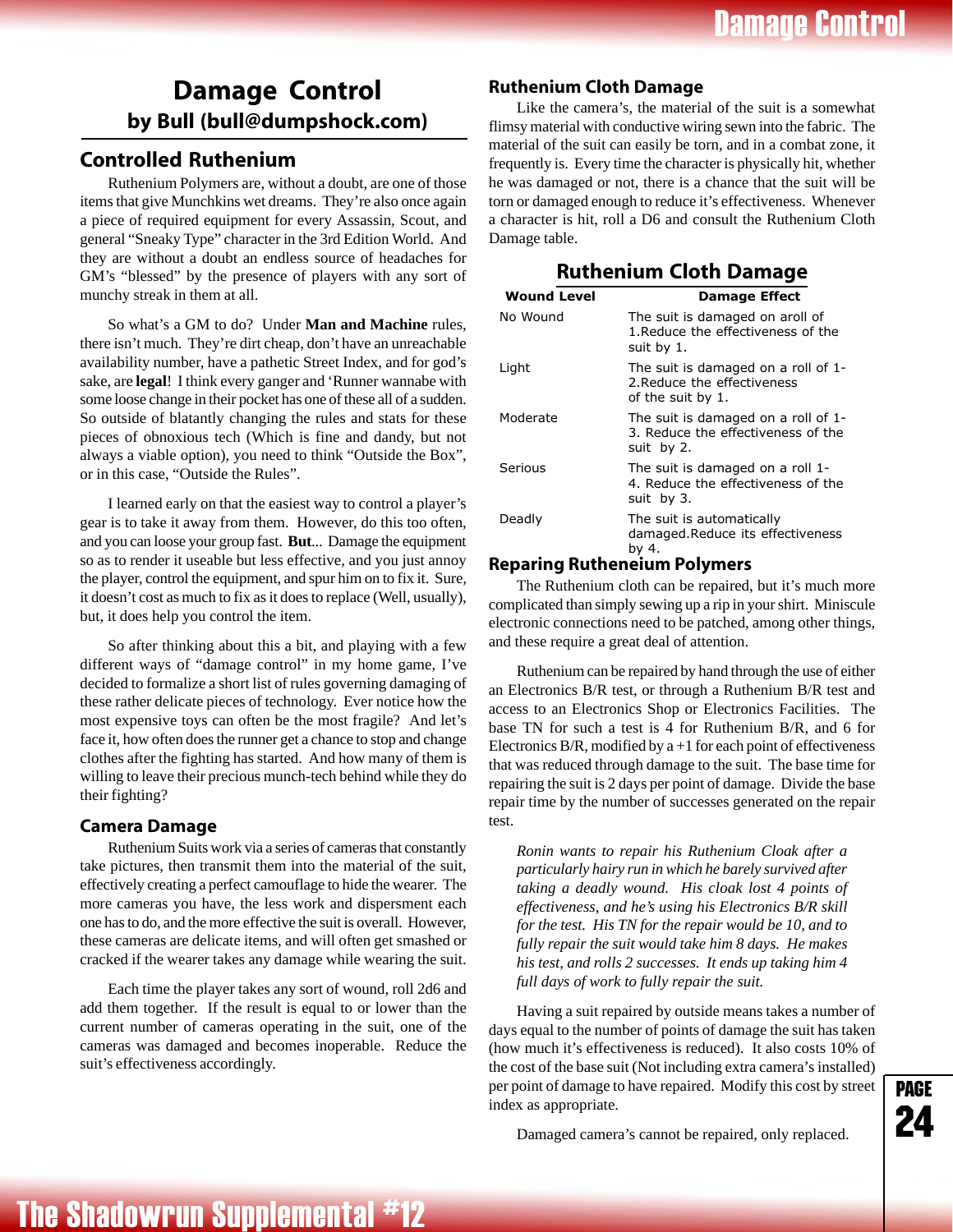## **A Little Learning... ... is a dangerous thing! by Lady Jestyr (jestyr@iname.com)**

#### <span id="page-25-0"></span>Greetings.

In this, the second instalment of A Little Learning, I present more useful Knowledge skills for your edification.

### **Knowledge Skills**

### **Accounting**

#### **Default:** Stockbroking

**Specializations:** Embezzling, Fraud Control, Cost-Cutting

This skill allows characters to interpret financial data and manipulate it to their advantage. Using Accounting, characters can understand corporate profit and loss statements, prospectuses and other financial reports. A successful use of this skill will allow a character to falsify or manipulate financial data in such a way that it appears genuine. At the GM's discretion, characters may also use their Accounting knowledge to embezzle funds, or identify frauds committed by others. This skill is especially useful for deckers.

### **Conspiracy Theories**

**Default:** Current Affairs

**Specializations:** By region, by group, by type (corporate, government, policlub, magical etc)

Stereotypically the favorite topic of wackos everywhere, knowledge of Conspiracy Theories can be very useful to the paranoid shadowrunner. This skill imparts knowledge of many secret conspiratorial groups and covert activities by public organizations (such as those presented in Threats).

Use of this skill also allows characters to analyze patterns in current affairs to identify the activity of many known and unknown power-crazed cabals. Even if the identity of the group in question is unknown, it is still possible to postulate its existence by identifying related events and assessing their influence on society.

The GM should feel free to offer characters somewhat misleading information if they rely too heavily on this skill after all, eventually a paranoid will start seeing patterns and conspiracies even when they don't exist.

### **Current Affairs**

**Default:** Conspiracy Theories

**Specializations:** By subject matter, by geographical area, by news media

This skill represents general/trivia knowledge in current affairs; the character keeps up with the newscasts and newsfeeds, and has a wealth of knowledge about random current events.

Use of this skill, at the GM's discretion, may allow characters to recall a range of information about current and recent happenings, if the information was publicised broadly in the public media. Characters possessing the Photographic

The Shadowrun Supplemental #12

Memory edge (see p. 24, Shadowrun Companion) can be devastatingly informative if they use this skill, slowly becoming a walking news archive.

### **Police Procedures**

**Default:** Security Procedures

**Specializations:** By company, by area

Knowledge of Police Procedures gives characters a good understanding of the standard operating and investigative procedures of a variety of law enforcement contractors (such as Lone Star, Knight Errant, and other similar companies). It allows characters to predict the reactions and behaviour of police personnel in standard areas of operation.

Among other examples, this skill allows the characters to estimate the police manpower likely to be assigned to a particular operation, to predict the severity of police response to a reported crime, to work out which officer they need to speak to about an issue, or to guess the departmental jurisdiction over a given case.

#### **Security Procedures**

**Default:** Police Procedures, Security Systems **Specializations:** By security force, by risk level

The Security Procedures skill covers the techniques, tactics, and standard operating procedures of security personnel. Using this skill grants the character knowledge of the alertness of typical security personnel and their level of training and equipment, allows a prediction of typical reactions to security situations, and so forth. It also allows people to design appropriate security staffing rosters, and to assess their integration with other security measures on-site (such as technical or magical security).

### **Sign Language**

This skill allows the character to know one specific sign language. The character must specify which sign language their character knows, and must take this skill separately for every sign language they wish to learn; however, defaulting from one sign language to another only adds  $a + 2$  penalty to Target Numbers.

There are a number of sign languages in existence, including Ameslan (one-handed), Sign English, Auslan, and a number of military sign 'dialects'.

### **Stockbroking**

#### **Default:** Accounting

**Specializations:** By corporation, by stock type, by market, by area This skill allows the character to predict the impact of current events on the state of the stock market, and to take advantage of it appropriately. While direct usage of this skill to make money from playing the stock exchange should be carefully monitored by the GM, it allows characters to benefit from their insider knowledge of a corporation's situation.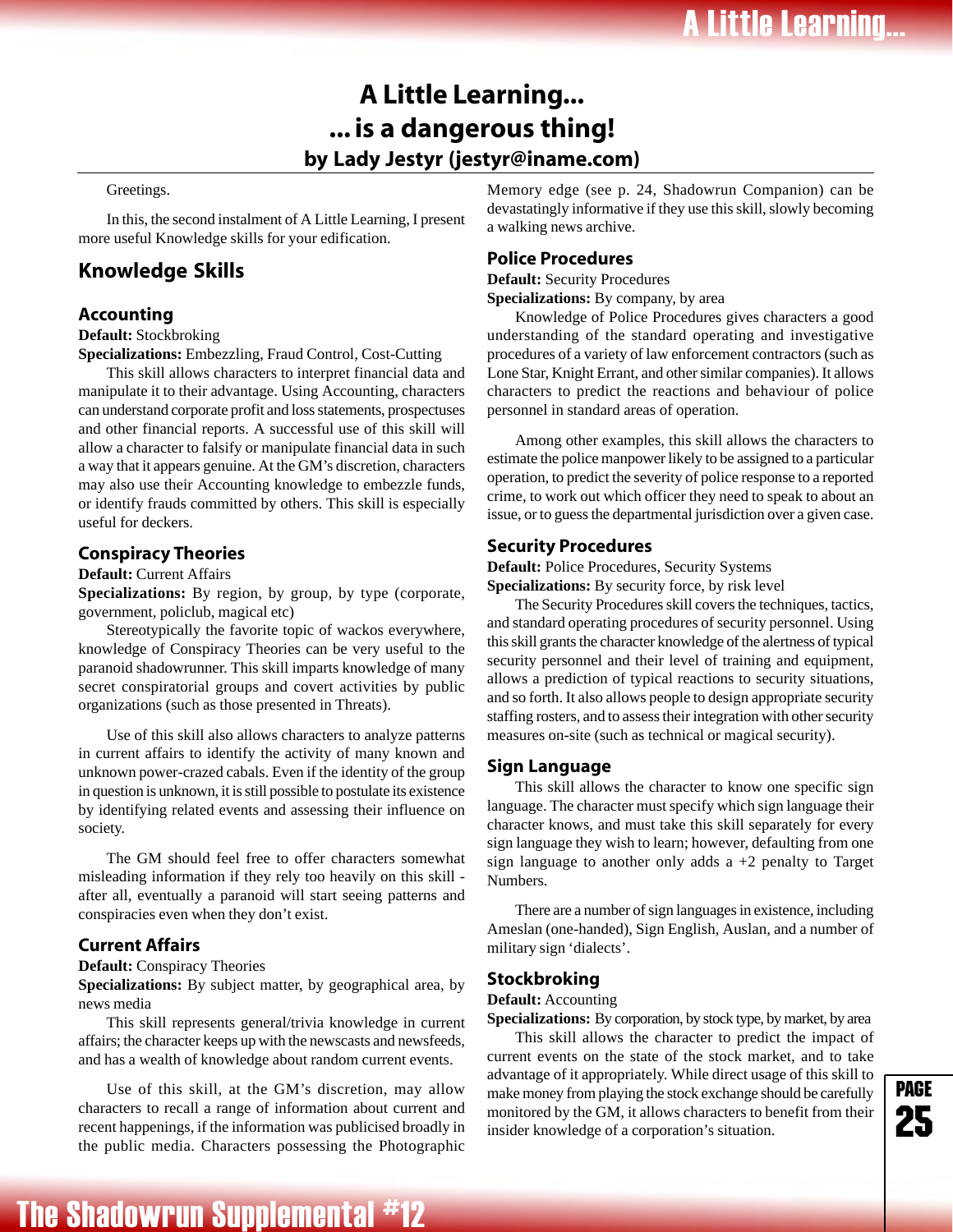## **SwiftOne Speaks**

## <span id="page-26-0"></span>**SwiftOne Speaks by SwiftOne (swiftone@bigfoot.com)**

FASA has been laying low with actual releases lately, and their Shadowrun line has had only four releases since the last issue, the novel Ragnarock, the adventure packs Corporate Punishment and Brainscan, and rule book Cannon Companion.

This does not mean that FASA has been silent. Quite the contrary. In addition to the items that we have been waiting for (The campaign Year of the Comet, currently set for sometime at Gencon, and Target: Awakened Lands) FASA has been talking about a great number of products. The full list is availablein the Secrets of Shadowrun section on the TSS Productions web page. (http://tss.dumpshock.[com\), but here are theitems](http://tss.dumpshock.com) that actually show up on the release schedule (and thus have betterodds of existing soon):

**The Matrix**: Virtual Realities 2, edited and updated to be fully SR3 compliant. They might place information on their website for those who have VR2 and don't wish to purchase a minor upgrade. [Due August 2000]

**Rigger Redux** (working title): Ditto for Rigger 2. This might be a dangerous release, as the release of a Rigger book for any edition has thus far heralded the release of the following edition. [Due October 2000]

**Target: Awakened Lands**: Players have been champing at the bit to get infoon Awakened Australia, but FASA has closed a few attempts when the workdone didn't meet their standards. Now we get to find out if we wish theyhad waited longer, or if we can let our Munchkins roam the Land of Oz.(Other, unspecified, vastly awakened areas are to be covered as well).[Due September 2000]

**Threats 2**: Have your players encountered all of Threats? Do you need something to scare them with? FASA plans to release a whole new set of powerful villainous threats for you to terrify them with. [Due December 2000].

FASA has is once again talking as if they intend to make use of theirInternet presence. They have posted a new ShadowTalk update to their webpage (although they still haven't noticed that their XML comes throughpretty ugly, and those of us using non-Microsoft systems tire of the doseof question marks that dot their pages). They have also solicited emailreplies to their recent release Corporate Punishment (see review this issue). [Note that the subject for the email listed in the adventure itself is different that the one listed on the Web Page. Giving FASA the benefit of the doubt, this is probably because the subject listed in the adventure gives something away, which they didn't want to do in their ShadowTalk. So the GM can feel free to use either subject for their email, FASA can handle it.]

It's good to see big a bold plans coming out. The recent push for new players is good for the company, but experienced players have been waiting for any good non-rule products to come out.



**Ragnarock** was going to be a surprise. I knew this. Normally, when a product comes out from an established author, I have a reasonable idea of what to expect. Carl Sargent would reacquaint me with my definition of 'munchkin'. Jak Koke will tell a good story, but use characters I have trouble believing in. Lisa Smedman would create great characters and work to have a plot worthy of them. Mel Odom would show great shadowrunners in action, as long as he ignored the Shadowrun rule system.

Stephen Kenson, however, doesn't have an established track record for novels. I've already gotten used to high-quality sourcebooks from him (such as **Portfolio of a Dragon** and **Magic In The Shadows**), but his novels to date have gotten mixed reviews from me. His first Shadowrun novel, **Technobabel,** left me recommending that he focus on sourcebooks. His second SR novel, **Crossroads**, forced me to eat my words and thank him for a good read. **Ragnarock** split the difference, and leaves me indifferent.

The novel focuses on Talon and his crew, who were introduced in Crossroads. This is a plus in my book, because the characters are believable. Rather than focusing on their strengths and great abilities as so many other writers do, Mr. Kenson brings out their vulnerabilites, their failings and frailties. It isn't overdone, and makes the characters more human. (I also recommend it as reading for any character playing a magician.)

**Ragnarock**, however, turns away from many of the strengths that **Crossroads** had. The setting changes to Germany. **Crossroads** was notable in that it alone of all the SR novels to date made the locale come alive. The flavor of the Boston Sprawl was throughout **Crossroads**. Germany, with the fragmented and confrontational city-states, with the anarchy of Berlin, with the different cultures and languages, should feel alien and different to runners from Boston.

But Talon slotted a German language chip, so we don't have to worry about that.

Perhaps I am being unfair here, perhaps Mr. Kenson tried to communicate the feeling of the industrial sprawl in the shadow of Saeder-Krupp. But regardless of whether the attempt was made, it failed to move me the way **Crossroads** had, and that disappointed me.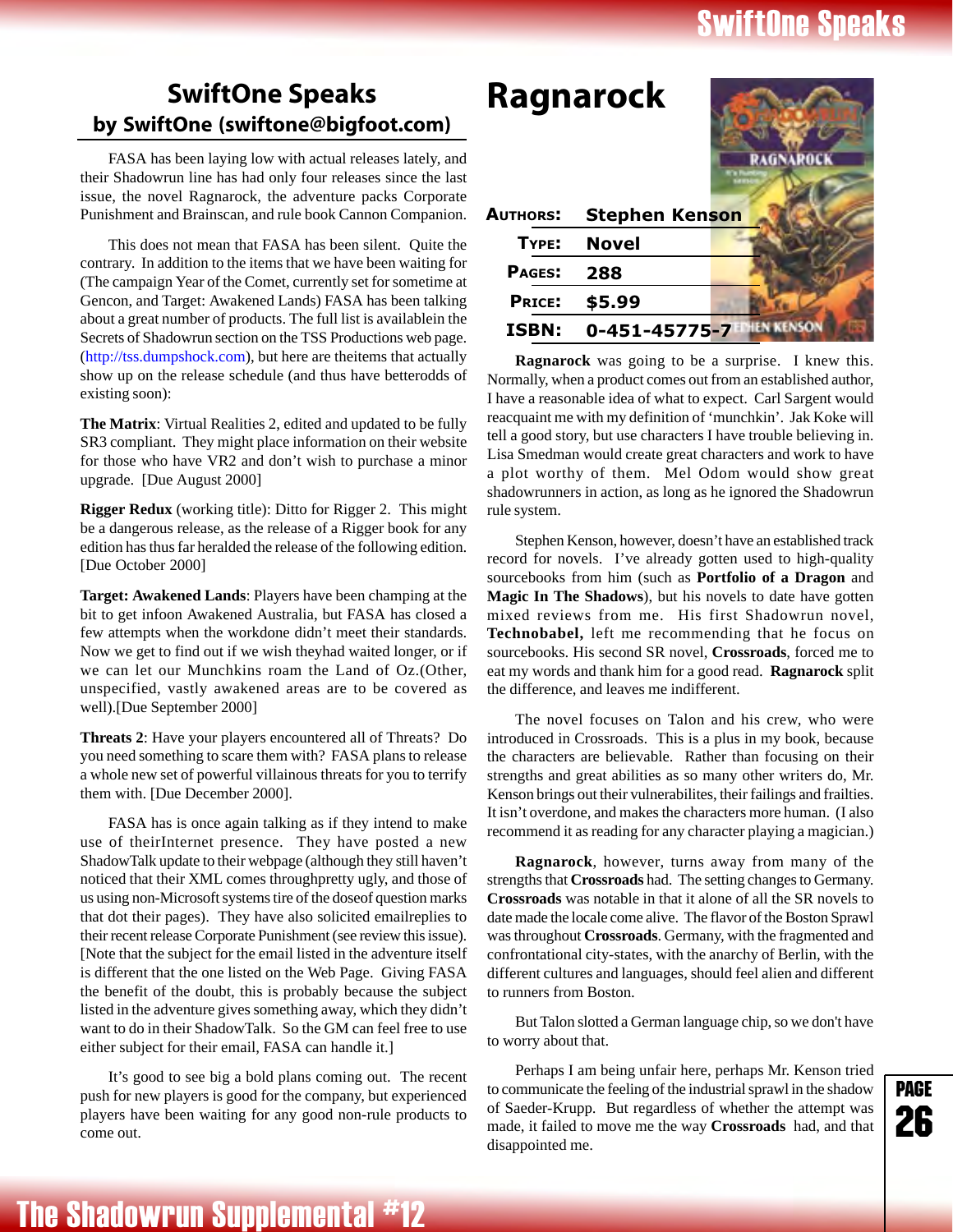## **iftOne Speaks**

<span id="page-27-0"></span>Another strength that was left behind was the power-level. Now longtimereaders of my reviews will be aware that I am a great fan of low-powercharacters, the Joe Average runner who is skilled, but still nothingspecial in terms of stats, equipment, and skills. This biases (and I openly admit it), my reviews, so if you do not share my preference, this part may not bother you, but here it is. In **Crossroads**, Talon and crew were a highly skilled, well-equiped but believable team of runners. In **Ragnarock**, they have all moved up a few notches in skill level. As thebook progresses, this becomes more gross in application.

Two remaining nits remain for me to pick. First, I would've expected the author of **Magic In The Shadows** to have been more precise in theportrayal of magic in the Shadowrun universe. Instead, rules are ignored (I was unaware that you could "lift" a sleep spell from anyone). This is minor, of course, as a good story is everything, but I don't feel the benefit to the story was worth the blow to the credibility. (Suspension of disbelief has rules too.)

The final, and perhaps most damaging blow, was the weakness of certain encounters. **Ragnarock** overall has a much more James Bond feel to it. The villain doesn't kill his greatest opponents when has them at his mercy, but instead inexplicably knocks them out and takes them along. Every threat encountered is escaped through the use of more magic, leaving no feeling of near-disaster. The snide paladin of Tir Tairngire falls in line and obeys the hero dispite everything. The story was surprising, particularly in the middle, and then became predictable. This style of writing can be fun and successful (see my review of **The Wolf and the Raven**), but Mr. Kenson lacks the true knack to make it exciting and gripping. Not that he is untalented as a writer, because the easy flow of the story is what saved it. I enjoyed reading this novel, but I doubt I will reread it anytime soon.

**Ragnarock** is a solid mediocre SR novel. While it was not stellar, it nonetheless outperforms many other SR novels. Mr. Kenson has still not created a pattern for his works, and so we'll have to wait for his next novel to see what results. For fans of the Doc Savage style of writing, **Ragnarock** may be worth a look, but for more gritty readers, you might want to pass this one by.



PROS: os: Good characters. Some surprises. CONS: or setting, over the top action.



Corporate Punishment is a collection of three unrelated adventures (Double Take, Second Effort, and Legacy. Readers familiar with my tastes are aware that I am not a big fan of premade adventures, and so this review should be read with that in mind. While I do my best to restrict my bias, I do not doubt that I cannot remove it entirely. As with all of my adventure reviews, this is a non-spoiler review. Players and GM's alike can read it without learning any important content of the adventures.

As a collection, Corporate Punishment is a little odd because of the unrelated natures of the adventures (they are grouped together in theis product because "the runners serve as pawns in a brutal corporate power struggle". The struggle, however, is different for each adventure. A GM with a taste for conspiracy can attempt to weave them together, but it will be quite a task, as different corporations are involved in each.

The adventures are not "tracked", and are pretty brief, consisting of two to four "scenes", in a straightforward linear arrangement. The power level is a little higher than I would like, but tolerable (You might have Tir Ghost teams or MCT Unit 13 running about), GMs will want to adjust the payoff to their normal levels. The simple format of the adventures means that the players will either stick to the script or move away from it immediately. The adventures themselves are fairly inventive. I particularly liked the complications involved in Second Effort.

One difficulty, however, is that all three adventures have N groups after the runners, where N is a lot bigger than the players would want. This gives the players opportunities to learn how to play opponents off of one another, but also creates a very real potential for characters to be seriously interfered with or killed. A wise GM will decide how they want to handle these situations in advance, and be sure that their players will deal with the ensuing consequences. As evidence, on the survey (see below), one of the questions is "The characters [did something] (and actually survived) Explain how this is possible"

page .....<br>27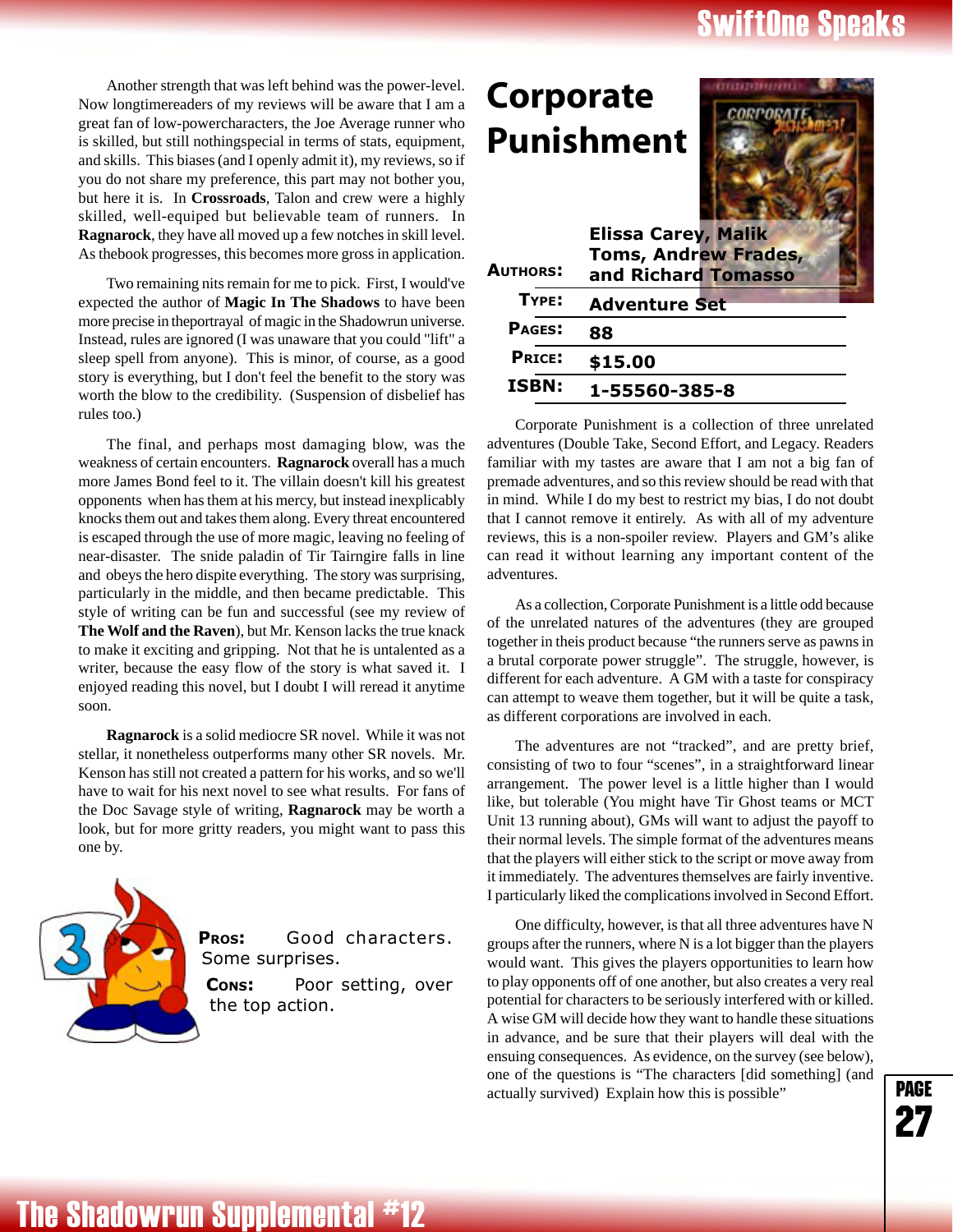<span id="page-28-0"></span>One final comment: FASA has included a quick survey of the results of the final adventure (Legacy), which they want you to photocopy and return to them (or email). [Why they did not use a reader response card is anybody's guess] This is a return to the player feedback system that led to the Election of Dunkelzahn. I think this is a very good idea, as gamers love to feel they that have influence on the world.

Corporate Punishment is strictly average fare in the world of FASA adventures. A bit more lethal than is perhaps standard, but a skilled GM will know how to use that with his or her players. The adventures are brief, but prepackaged adventures (as opposed to campaigns or event collections such as Blood in the Boardroom) really should be, if the players are to have any chance of staying close enough to the plot to make the purchase worth the GM's investment.

**Pros:** Solid, brief adventures

**Cons:** Very real risk of player unhappiness.

## **Cannon Companion**



| <b>AUTHORS:</b> | <b>Robert Boyle, Dan</b><br>"Flake" Grendel, Mike<br><b>Mulvihill and others</b> |
|-----------------|----------------------------------------------------------------------------------|
| TYPF:           | <b>Sourcebook</b>                                                                |
| PAGES:          | 128                                                                              |
| <b>PRICE:</b>   | \$20.00                                                                          |
| <b>ISBN:</b>    | 1-55560-375-0                                                                    |

The Cannon Companion is the third Rules Expansion for SR3, and was slated to be the last of the "catch-up" books that brings all second edition rules to third edition (The recent announcement that FASA will release a 3rd edition version of Rigger 2 and Virtual Realities 2 changes this).

Because CC is a catch-up book, there is a lot of material that has been printed in previous books. There is also, however, a fair amount of new material. I list the diverse contents as a Con of the book because it makes it less targeted. Normally, an non-combat intensive group would avoid a sourcebook entitled the Cannon Companion. If they want detailed BTL or Skillsoft rules, however, they'll have to pick it up.

The Cannon Companion is only 128 pages (although currently "standard" in the industry, many companies, FASA included, have been pushing that standard in recent releases, accompanied by a push from \$18(US) to \$20(US)), which makes it a bit steep at \$20 (US). The complete absence of any index makes this even more curious. Perhaps the explanation lies in printing conventions: Print books come in sets of 16 pages. As an index would only use a few pages, FASA would have had to fill many more pages. Since the content is already streched beyond the scope of a "gun book", this would have been difficult. Also, As the CC continues the new trend of not including Shadowtalk in rules expansions, and doesn't offer picture-a-page listings, much more is included per page than before 3rd edition.

While the index is missing, there is a complete table of gear prices and stats, as well as an expanded weapon ranges table and weapon record sheet (a character sheet for weapons), all of which is very nice.

The first sections of the CC introduce weapons. Melee, Projectiles, Thrown, Heavy, Special, Accessories, Ammo, and Explosives are covered. Many of these items appeared in The Street Samurai Catalog (SSC), Fields of Fire (FOF), Neo-Anarchist's Guide to Real Life (NAGRL), Corporate Security (CS), and Cyberpirates (CP), but others (Flame throwers, caltrops, etc) are new and overdue. Also included are very nice charts listing damage from improvised weapons (Bowling Ball, Hairspray and Lighter, Molotov Cocktail). Those items that had abused flaws in previous versions have been corrected (The Yamaha Pulsar Taser, for example, is now a very effective stun weapon, but doesn't cause automatic convulsions as it did originally). All the new weapons and gear seem fairly balanced, and offer more flexibility and style to characters rather than grossly increased power. The descriptions for the weapons also focus much more on game effects and rules, removing a lot of questions about accessories and recoil.

The Armor section reintroduces the subtle, social armors from NAGRL, and greatly expands the options available. Need armored coveralls? No problem. It also brings back the Hardened Military Armor (or "Bug Suits", as my group calls them) from FOF. Armor options are covered, such as chem seal, gel packs, non-conductive layers, thermal dampening, and others. The Battletac tactical communication system is covered, and quick but sufficient coverage is given to parachutes and underwater gear.

The next section expands the rules about skillsoft systems, long one of the more under-used SR options. The inclusion of the rules here is a bit unusual, as one of the reason it is underused is that it best when applied to non-combat skills. (Reportedly, this section was material that couldn't fit into Man and Machine). The rules presented offer more flexibility to a skillchip buyer, and if a GM reads these rules, he will find many adventure seeds and plot twists. Also in this section are rules concerning Better Than Life (BTL) chips. The material goes a long way in explaining how simsense (Be it normal, Cal-hots, or BTL) works in the culture, and offers the GM even more material with which to craft adventures, but offers little to characters except interesting character concepts.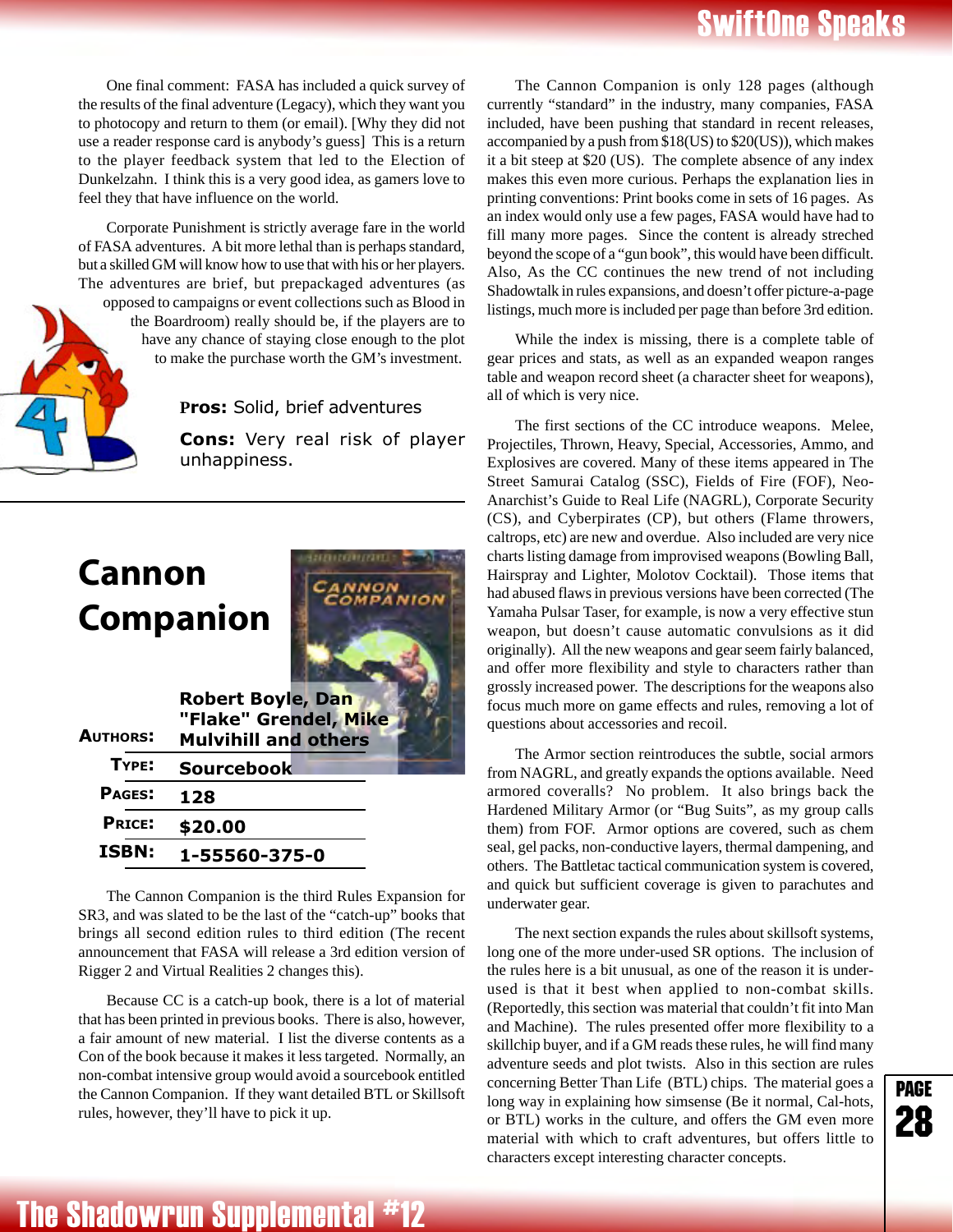## **iftOne Speaks**

The next section is the long awaited Firearm Construction and Customization rules (as one person commented on rec.games.frp.cyber "This will render hundreds of Shadowrun fan websites obsolete"). The construction rules are nice. Easy enough to work out with a little time, rules for your character's skills and equipment (and/or contacts) included, and the options available allow you to create a wide range of weapons, but all within existing weapon power ranges. The Customization rules are also more than adequate, but don't just skim the rules or you'll miss the part that makes cost at character creation time easy.



The Advanced Melee Rules are even longer-awaited than the Firearm Construction rules. This is a difficult subject...the melee rules in SR are, frankly, unrealistic. Any attempt to change them will anger/annoy/frustrate **someone**. However, I'm fairly impressed with what FASA has settled on. I've seen **many** replacements for the SR combat system (some even in TSS, see Melee Style! issue 11), but this system maintains the simplicity of the basic melee system while adding options and flavor to it. The Melee Rules section is in two parts: Combat Options, which expands the concepts of Full Defense, Subduing, etc, and Martial Arts, which replaces the standard martial arts rules.

The Combat Options are fairly straight-forward. The only interesting part is that a sufficiently skilled opponent can use subduing combat to take down a much stronger (but less skilled) opponent. The Martial Arts rules treat martial arts as replacements to the Unarmed Combat skill, not specializations. Each Martial Arts Style (11 besides Brawling, the new form of Unarmed combat, are listed) acts similarly to a totem, giving advantages and disadvantages to the users combat. Each Style also has a list of Maneuvers that can be learned (at 2 Karma each) that have an effect in combat. The Styles are fairly sweeping (each Style represents several different Martial Arts), and the Maneuvers represent your approach to the outcome of the action (remembering that each action represents a series of moves). Thus, you don't learn Uppercut or Roundhouse Kick, you learn Full Offense or Kick Attacks. These rules avoid the classic trap of making Martial Arts intrinsicaly better than Brawling, but instead offer each style a set of options and advantages, so that fighters who can arrange to be in situations that maximize their benefits will succeed more often. Thus the Aikido expert will get fragged if he insists on charging his opponents, but can throw charging opponents with less difficulty. The rules are in line with the standard SR approach to melee combat, so if you loathe the basic rules, these changes will not appeal to you, whereas if you find the basic rules simple but adequate, you may well find this expansion to be of value in adding flavor to your game.

The final section of the book (before the charts and tables) is the Advanced Combat Rules. This section is a series of short rules and references, much like those in the back of Fields of Fire, but expanded, and inclusive of the underwater combat rules included in Cyberpirates. The Suppressive Fire rules (from Fields of Fire), previously used as the only way to fire full-auto (why have recoil and target penalties when you can just fire at a TN 4?), have been re-written to better accomplish their goal. Now Suppresive Fire will have them stay down to avoid being shot, but any hit from such an action will not inflict great pain. Heavily armored targets will not feel threated by such fire (by the numbers, the GM can decide that being shot, even without effective damage, is threat enough.) A new rule, Searching Fire, is used to attempt to guarantee a hit by generating a hail of lead. That rule is pretty lightweight, however, and it quickly becomes easy to fire fewer shots to avoid the recoil penalties. The Strength to soak recoil rule from Fields of Fire has also made a revised return: Now the compensation doesn't begin until Strength 5. Many more niche rules are in this section.

On the whole the Cannon Companion does an excellent job of expanding combat options without creating overpowered monsters. The new gear and options promise more exciting and varied combats and characters. Even with a large amount of reprinted material, the lack of shadowtalk and the removal of the one item a page format has allowed an impressive amount of information to be squeezed into its pages. I recommend the book even to non-combat focused groups (perhaps especially to them), because the rules are less about bigger guns than they are about bigger choices. Only the inclusion of the off-topic simsense rules and lack of an index keep Cannon Companion from being a 5.

Pros: Many well-balanced rules, the last major changes from 2nd edition.

Cons: Diverse content, No index, Limited appeal next to M&M and MITS